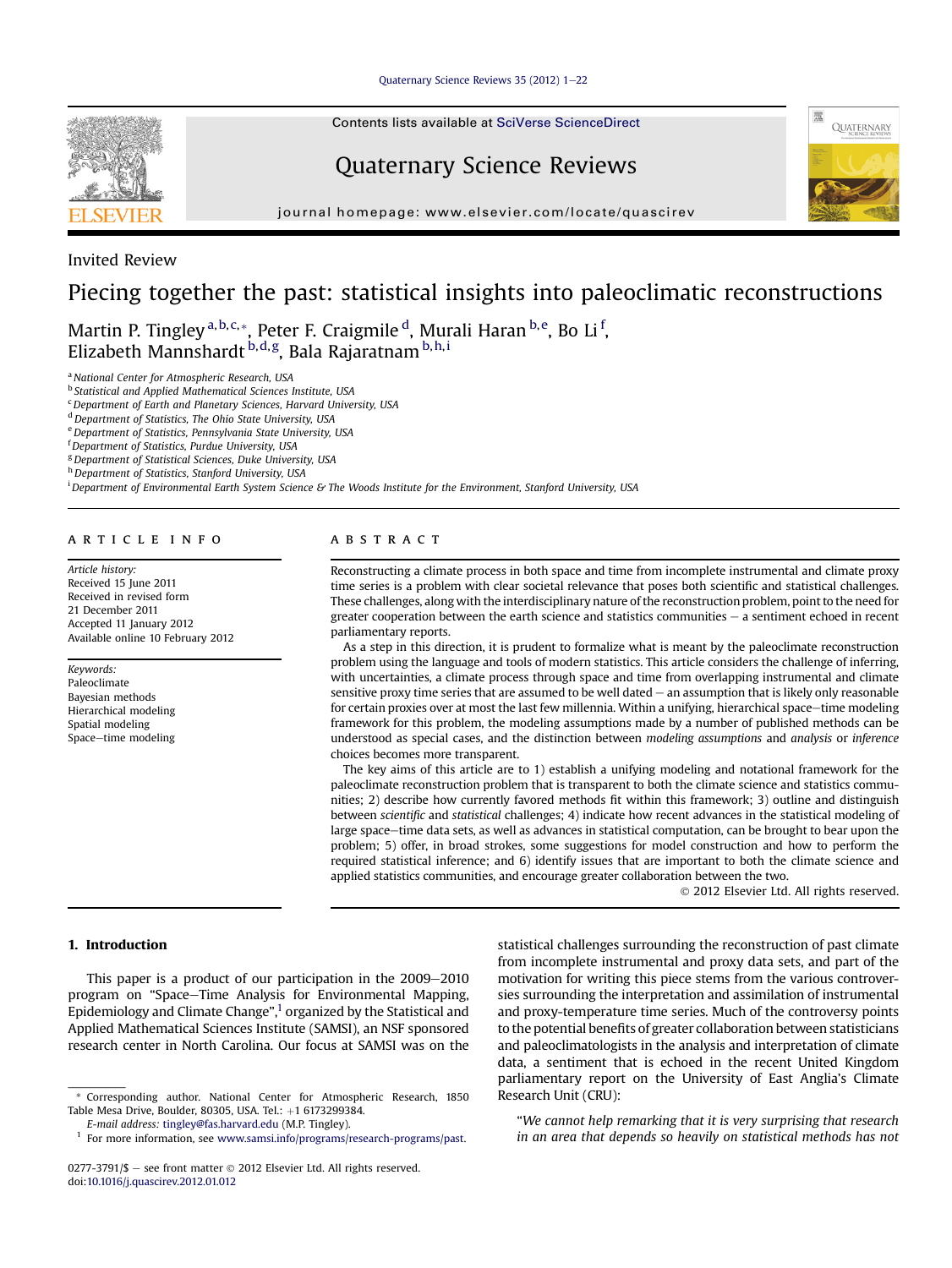<span id="page-1-0"></span>been carried out in close collaboration with professional statisticians. Indeed there would be mutual benefit if there were closer collaboration and interaction between CRU and a much wider scientific group outside the relatively small international circle of temperature specialists. "<sup>2</sup>

It seems pertinent that a group of statisticians interested in the climate reconstruction problem, in collaboration with a climate scientist, present both a formal description of the reconstruction problem and offer suggestions for how this field can be advanced via a reasoned use of modern statistics. We will not present a new reconstruction, or propose, test, or apply a specific analysis model. Instead, we provide a detailed presentation of hierarchical statistical models and describe how the different levels should be specified in the context of paleoclimatic reconstructions. More general reviews of climate reconstructions of the last few millennia can be found, for example, in the 2006 National Research Council report on the subject [\(NRC, 2006](#page-21-0)), or the [Jones et al. \(2009\)](#page-20-0) review in The Holocene. [Hughes and Ammann \(2009\)](#page-20-0) provide a broad overview of the state of paleoclimate reconstruction methods, and, as we do, offer suggestions on how to move forward. This article builds upon and provides the necessary background to implement the hierarchical models mentioned in [Hughes and Ammann \(2009\).](#page-20-0)

Inferring past climate from raw observations of the natural worldis a grand challenge. We focus on one particular aspect of the problem: given climate sensitive proxy time series that are assumed to be well dated, how should they be combined along with the instrumental record to arrive at estimates, with uncertainties, of a climate process through space and time? We consider the challenges involved in modeling a space-time process such as annual mean surface temperature anomalies, as well as the difficulties involved in inferring such a process from a number of different data sources, all of which are noisy and incomplete. It is our aim to clearly define the scope of the problem and the nature of the challenges, identify and describe the relevant statistical tools and techniques, and indicate how they can be used in particular applications. In addition, we describe how numerous published methods fit within the proposed hierarchical framework. Posing the paleoclimatic reconstruction problem in the language of modern statistics will help elucidate those areas in which statisticians have expertise that can be brought to bear upon this problem, and will encourage greater collaboration between the climate science and statistics communities.

The assumption that the proxy series are well dated is likely only reasonable for certain types of proxy over at most the last few millennia. The treatment of time-uncertain proxy time series is an active field of research [\(Haslett et al., 2006a](#page-20-0); [Auestad et al., 2008](#page-19-0); [Haam and Huybers, 2010\)](#page-20-0), and becomes particularly important when considering proxy archives such as pollen and seafloor sediment cores that, in contrast with tree rings and ice cores, do not form laminations with a known frequency. Likewise, raw observations of proxy archives frequently undergo considerable processing before being put forth as a climate sensitive time series. For example, raw pollen counts or percentages are transformed via comparison with modern analogues (e.g., [Haslett et al., 2006b](#page-20-0)), and some estimate of the biological growth effect must be removed from individual tree ring series before they are combined into a climate sensitive site chronology (e.g., [Briffa et al.,](#page-19-0) [1992;](#page-19-0) [Melvin and Briffa, 2008;](#page-21-0) Schofi[eld, in preparation](#page-21-0)). Recent work (e.g., [Haslett et al., 2006b](#page-20-0)), has focused on forward-model based approaches to processing raw observations into climate sensitive series. This article will not focus on either time uncertainty or this processing of raw proxy observations into climate sensitive series, but we will provide brief comments on how progress on those problems can be incorporated into the framework outlined below.

It is important to recognize that we are not the first group of statisticians to become interested in this problem, and hopefully we are not the last. There have been numerous time series analyses of paleorecords in the statistics literature, such as [Visser and Molenaar](#page-21-0) [\(1988\);](#page-21-0) [West \(1997\);](#page-21-0) [Harvill and Ray \(2006\)](#page-20-0); and [Haslett et al.](#page-20-0) [\(2006b\)](#page-20-0). More recently, [Li et al. \(2010\)](#page-20-0) present a hierarchical model and apply it to pseudoproxies derived from climate models, while [Brynjarsdóttir and Berliner \(2011\)](#page-19-0) reconstruct surface temperatures using borehole temperature profiles. Likewise, several recent papers from the climate literature have proposed hierarchical models in the context of reconstructing past climate. [Lee et al. \(2008\)](#page-20-0) propose a state-space or Kalman filter model for inferring large-scale spatial average temperatures, which we interpret as a hierarchical model (see Section [8.3](#page-14-0)). [Lee et al. \(2008\)](#page-20-0) include estimates of climate forcing series in the inference model, and the specification of separate models for the target process and the data. In contrast, [Tingley and](#page-21-0) [Huybers \(2010a,b\)](#page-21-0) propose a simple hierarchical statistical model without forcings to infer a climate field in both space and time. While there are examples in the published literature of hierarchical models and Bayesian analysis applied to paleoclimate data (e.g., [Haslett et al.,](#page-20-0) [2006b](#page-20-0); [Li et al., 2010;](#page-20-0) [Tingley and Huybers, 2010a](#page-21-0)), what has been lacking, until know, is a more general argument for and exposition of Bayesian hierarchical modeling for inferring past climate.

In Section 2, we introduce a representative subset of the data from [Mann et al. \(2008a\)](#page-20-0) in order to illustrate the challenges posed by paleoclimatic and instrumental data, and to motivate the modeling approach we favor. We then present a general, hierarchical statistical space-time modeling framework appropriate for the reconstruction problem in Section [3.](#page-2-0) The key specifications of this class of models are the space-time structure of the target climate process, which we discuss in Section [4](#page-4-0), and the relationships between the statistical processes characterizing the data sources and the target process, which we describe in Section [5.](#page-6-0) We then discuss issues regarding the observations in Section [6](#page-8-0), including the influence of observational errors and the treatment of missing data. Performing inference on this class of space-time models is non-trivial and can be computationally intensive, and we provide suggestions on how to overcome these difficulties in Section [7.](#page-11-0) Within the hierarchical modeling framework, a number of published reconstructions methods can be interpreted as special cases, and thus our approach yields a unifying framework for paleoclimatic reconstructions. We discuss several commonly used methods in Section [8](#page-12-0), and then close with some general remarks and discussion in Section [9.](#page-18-0)

# 2. A motivating data set

[Mann et al. \(2008a\)](#page-20-0) present a reconstruction of hemispheric and global surface temperatures over the last two millenia using 1209 proxy time series (described in the supplement, [Mann et al., 2008b\)](#page-21-0) and the  $5^{\circ} \times 5^{\circ}$  gridded surface temperature data product from the University of Fast Apglia's Climatic Pesearch Unit (Broban et al. University of East Anglia's Climatic Research Unit ([Brohan et al.,](#page-19-0)  $2006$ ).<sup>3</sup> We illustrate a number of challenges posed by paleoclimate data by considering a subset of this data, geographically restricted to Northern North America and Greenland, and consisting of only the instrumental, tree ring density, tree ring width, ice core  $\delta^{18}O$ , and annual lake sediment varve thickness time series [\(Figs. 1 and 2\)](#page-2-0).

There are a number of climate quantities that a researcher might wish to reconstruct from a data set of this sort, including time series of

 $3$  The proxy data is available at [www.meteo.psu.edu/mann/supplements/](http://www.meteo.psu.edu/mann/supplements/MultiproxyMeans07/) [MultiproxyMeans07/](http://www.meteo.psu.edu/mann/supplements/MultiproxyMeans07/), and the instrumental data set at [www.cru.uea.ac.uk/cru/](http://www.cru.uea.ac.uk/cru/data/temperature/) [data/temperature/](http://www.cru.uea.ac.uk/cru/data/temperature/).

<sup>2</sup> Taken from [www.uea.ac.uk/mac/comm/media/press/CRUstatements/SAP.](http://www.uea.ac.uk/mac/comm/media/press/CRUstatements/SAP)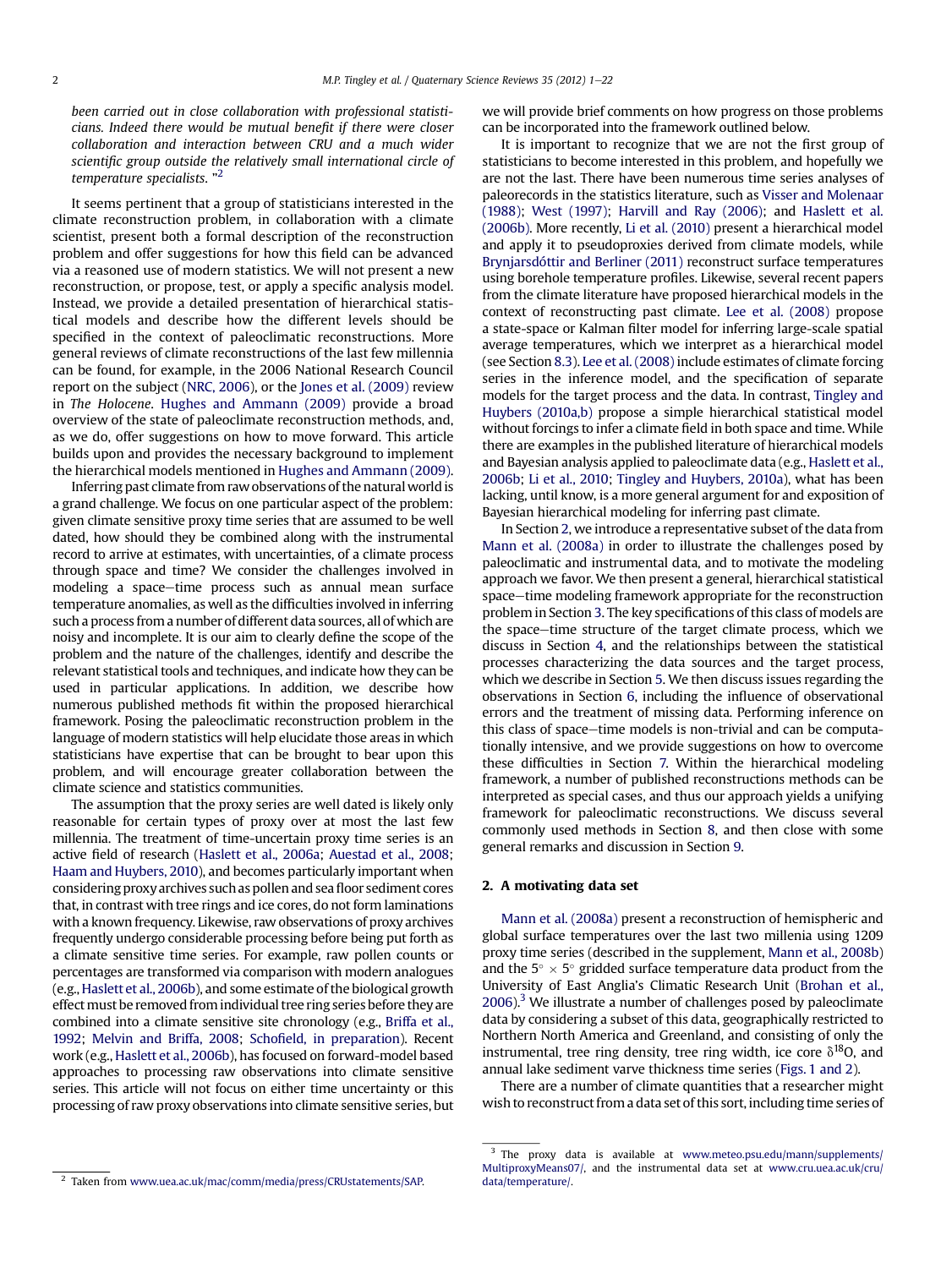<span id="page-2-0"></span>

Fig. 1. A subset of the data used in [Mann et al. \(2008a\)](#page-20-0). Circles indicate the centroids of the grid used to produce the annual, spatially-averaged, temperature anomaly time series from the instrumental record [\(Brohan et al., 2006](#page-19-0)). Numbers indicate the locations of, or the centroids of the regions represented by, the various proxy time series.

large-scale spatial averages of the climate field (e.g., [Moberg et al.,](#page-21-0) [2005](#page-21-0); [Lee et al., 2008](#page-20-0); [Mann et al., 2008a;](#page-20-0) [Kaufman et al., 2009](#page-20-0)), or the spatial pattern of a climate variable as a function of time (e.g., [Mann et al., 1998](#page-20-0); [Cook et al., 1999](#page-19-0); [Luterbacher et al., 2004\)](#page-20-0). Alternatively, the goal may be to infer an index, such as El Niño, that reflects broad aspects of climate (e.g., [Emile-Geay et al., submitted for](#page-20-0) [publication-a,](#page-20-0) [submitted for publication-b\)](#page-20-0).We focus here and below on the reconstruction of climate processes that can be modeled as continuous in space and discrete in time  $-$  such as annual mean surface temperatures.

Broadly speaking, the challenges associated with reconstructing a space-time climate process fall into two categories. First, the climate system varies on the full spectrum of temporal and spatial scales, and displays complex spatial, temporal, and spatiotemporal covariance structures. For example, El Niño variability has a rich spatiotemporal signature in the surface temperature anomaly process, and reconstruction techniques should somehow account for such phenomena. Second, paleoclimatic reconstructions tend to combine a variety of different sources of data, each with particular characteristics. With respect to a representative subset of the [Mann](#page-20-0) [et al. \(2008a\)](#page-20-0) data set (see Figs. 1 and 2), we note the following:

 The different data sets likely reflect the target process averaged over different temporal scales, and likely have different functional relationships with the target process. First order autoregressive [AR(1)] fits to each data series reveal that the distribution of AR(1) coefficients for the instrumental and tree ring density series are similar, and generally smaller than those for the tree ring width series ([Fig. 3](#page-3-0)). While the instrumental observations represent annual averages, the stronger temporal dependencies of the tree ring width series [\(Fig. 3](#page-3-0)) suggest a longer temporal averaging of the underlying climate process. Indeed, it is unclear if an AR(1) model is even appropriate for the tree ring width series. The distribution of the optimal order of  $AR(p)$  fits for the data series, according to the Bayesian Information Criterion (using the ARfit Matlab package of [Neumaier and Schneider, 2001](#page-21-0); [Schneider and Neumaier,](#page-21-0) [2001](#page-21-0)) is on average about one for the instrumental and tree ring density series, but about two for the tree ring width series ([Fig. 3\)](#page-3-0). These results indicate that the time series dependencies are not the same for all data sources. In addition, the proxies may preferentially reflect the climate during

a subset of the year, such as the growing season (tree-based proxies), or the season with the most precipitation (ice cores).

- While the instrumental and the tree ring density data sets represent averages over grid boxes, the  $\delta^{18}$ O, tree ring width, and varved lake sediment data sets correspond to observations at specific spatial locations. Different data types thus represent the target process on different spatial scales, and the locations of the proxy time series do not generally correspond to the centroids of the instrumental grid.
- The locations of the proxy data series, particularly the tree ring width records and the ice core records, are clustered in space.
- The number of observations available for each year decreases rapidly moving back in time ([Fig. 2\)](#page-3-0), from the data-dense instrumental period to less than 20 observations in 1400.

The modeling framework outlined in the following sections takes into account and reflects these features of the target climate process, and the instrumental and proxy data sources.

# 3. Hierarchical statistical models

The paleoclimate reconstruction problem involves inferring a target, latent<sup>4</sup> space-time climate process, such as surface temperature anomalies, conditional on the observed instrumental and proxy time series and other available covariates. The different data sources may have different uncertainties and different relationships with the target climate process, while each data source, as well as the target process, typically displays spatial and temporal dependencies. These properties of the data and climate system motivate a hierarchical statistical approach for the paleoclimate reconstruction problem.

We construct the probability model for the observations as a product of conditional distributions, each of which depends on the different instrumental and proxy observations, and various unobserved parameters. The unobserved parameters include scalars such as variance parameters, as well as a number of latent statistical  $processes - such as the target space-time climate process and$ measurement error-free data processes. Once the data are observed,

<sup>&</sup>lt;sup>4</sup> The term latent is commonly used in statistical models to indicate a quantity that is unobserved.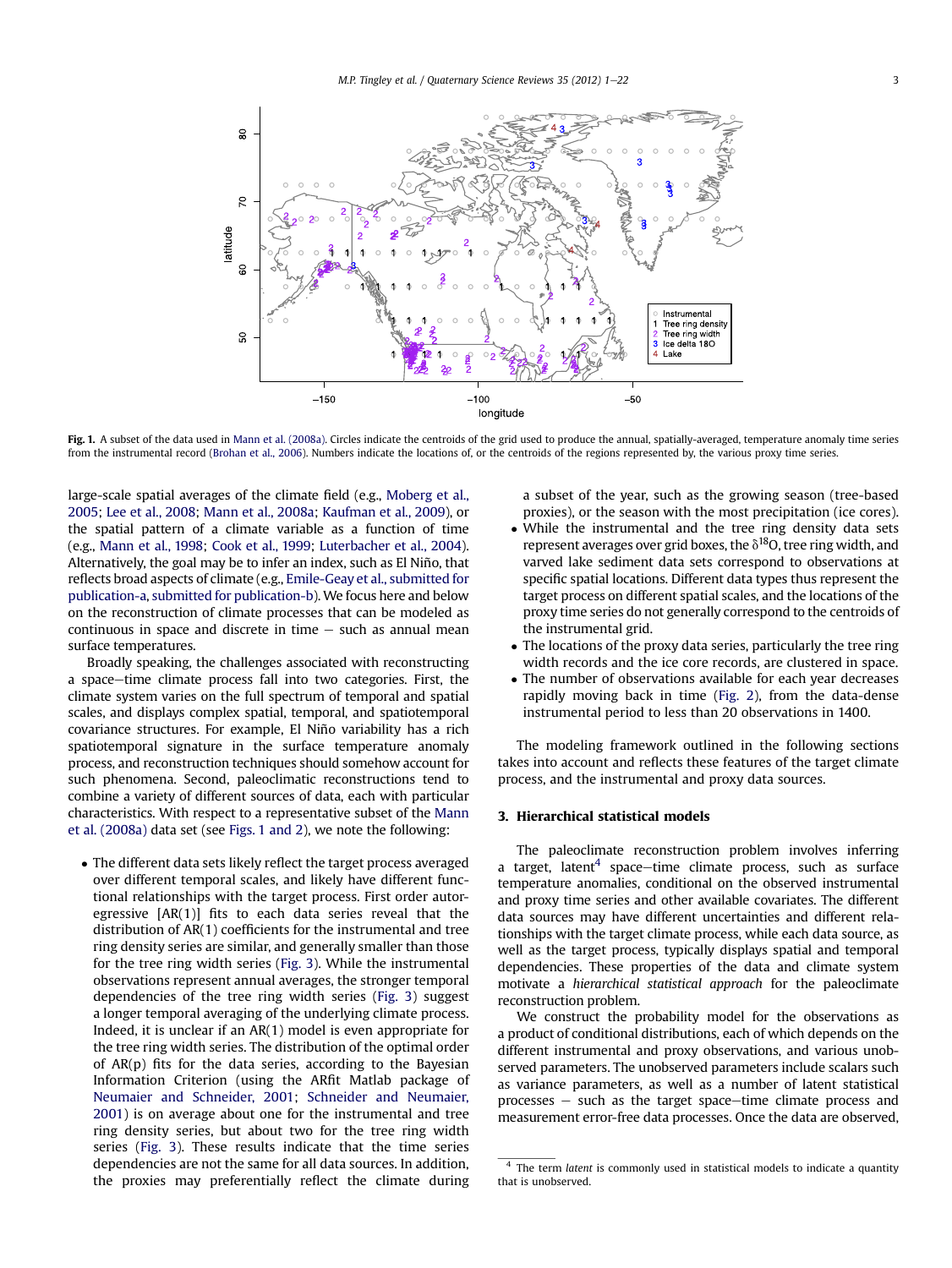<span id="page-3-0"></span>

Fig. 2. The number of each type of observation as a function of time, for the subset of the Mann et al. (2008) data set depicted in [Fig. 1.](#page-2-0)

this probability model,  $f$ (data|parameters), translates to a "likelihood" function that contains the information in the data about the unobserved parameters (including the statistical processes). Specification of the statistical model in this way allows for the construction of scientifically-driven space-time relationships between different components of the model (referred to as modeling choices), in isolation from the *analysis* choices  $-$  the particular tools and techniques used to infer the unknown statistical parameters in the model. As an example, assuming a linear relationship between two variables is a modeling assumption, while the decision to use least squares, method of moments, Bayesian inference, or some other tool to perform the statistical inference is an analysis choice.

This article will focus on Bayesian inference as the analysis choice. Given specifications of the prior distribution,  $\pi$ (parameters), for all unknowns parameters and the likelihood,  $f$ (data|parameters), the posterior distribution of the unknown parameters given the data is,

# $\pi$ (parameters|data)  $\propto f$ (data|parameters) $\pi$ (parameters). (1)

Since the advent of Markov chain Monte Carlo (MCMC) methods in the 1980s, Bayesian data analysis methods have grown in popularity, mostly due to their ability to easily propagate measures of uncertainty in complicated scientific problems. There are now many examples in the earth and climate sciences; see, e.g., [Berliner](#page-19-0) [et al. \(2000b\);](#page-19-0) [Wikle and Anderson \(2003\);](#page-21-0) [Tebaldi et al. \(2005\)](#page-21-0); [Song et al. \(2007\)](#page-21-0); [Kopp et al. \(2009\)](#page-20-0); [Li et al. \(2010\)](#page-20-0); [Tingley and](#page-21-0) [Huybers \(2010a\)](#page-21-0).

3.1. A general framework for the paleoclimate reconstruction problem

Let

$$
\mathbf{Y} = \{Y(\mathbf{s}, t) : \mathbf{s} \in \mathcal{D}, \quad t \in \mathcal{T}\}\tag{2}
$$

denote the latent space-time climate process, where  $D$  designates the spatial and  $T$  the temporal domain of interest. Depending on the spatial coverage of the reconstruction, the spatial domain  $D$  can be discrete or continuous, usually in two or three dimensions, while the temporal domain  $T$  is usually a subset of the integers (for example, annual averages). For time-uncertain problems, we may instead consider  $\tau$  as a subset of the reals.

In terms of the data sources, we specify a separate model for each type or class of observation, such as ground-based thermometers, satellite observations, tree ring density observations, ice core  $\delta^{18}$ O observations, and so forth. Let

$$
\mathbf{Z}_{I,j} = \{Z_{I,j}(\mathbf{s},t) : \mathbf{s} \in \mathcal{D}_{I,j}, t \in \mathcal{T}_{I,j}\} \quad j = 1,...,N_I,
$$
\n(3)

denote the  $N_I$  different types of instrumental observation, where  $\mathcal{D}_{1i}$  and  $\mathcal{T}_{1i}$  denote the spatial and temporal domains, respectively, for the jth instrumental data type. These records need not be observed at the same set of spatial or temporal scales as the latent space-time climate process, and indeed each data source may be observed on a different scale. For example one instrumental record may be observed annually, whereas another may be recorded daily;



Fig. 3. Left panel: box plots of AR(1) coefficients inferred from the instrumental, tree ring density, and tree ring width time series depicted in [Figs. 1 and 2](#page-2-0). Results are not shown for the ice core and lake data sets due to the small number of series. Right panel: optimal order of AR(p) fit, according to the Bayesian Information Criterion (analysis performed with the ARFit Matlab package described in [Neumaier and Schneider \(2001\)](#page-21-0) and [Schneider and Neumaier \(2001\)](#page-21-0)).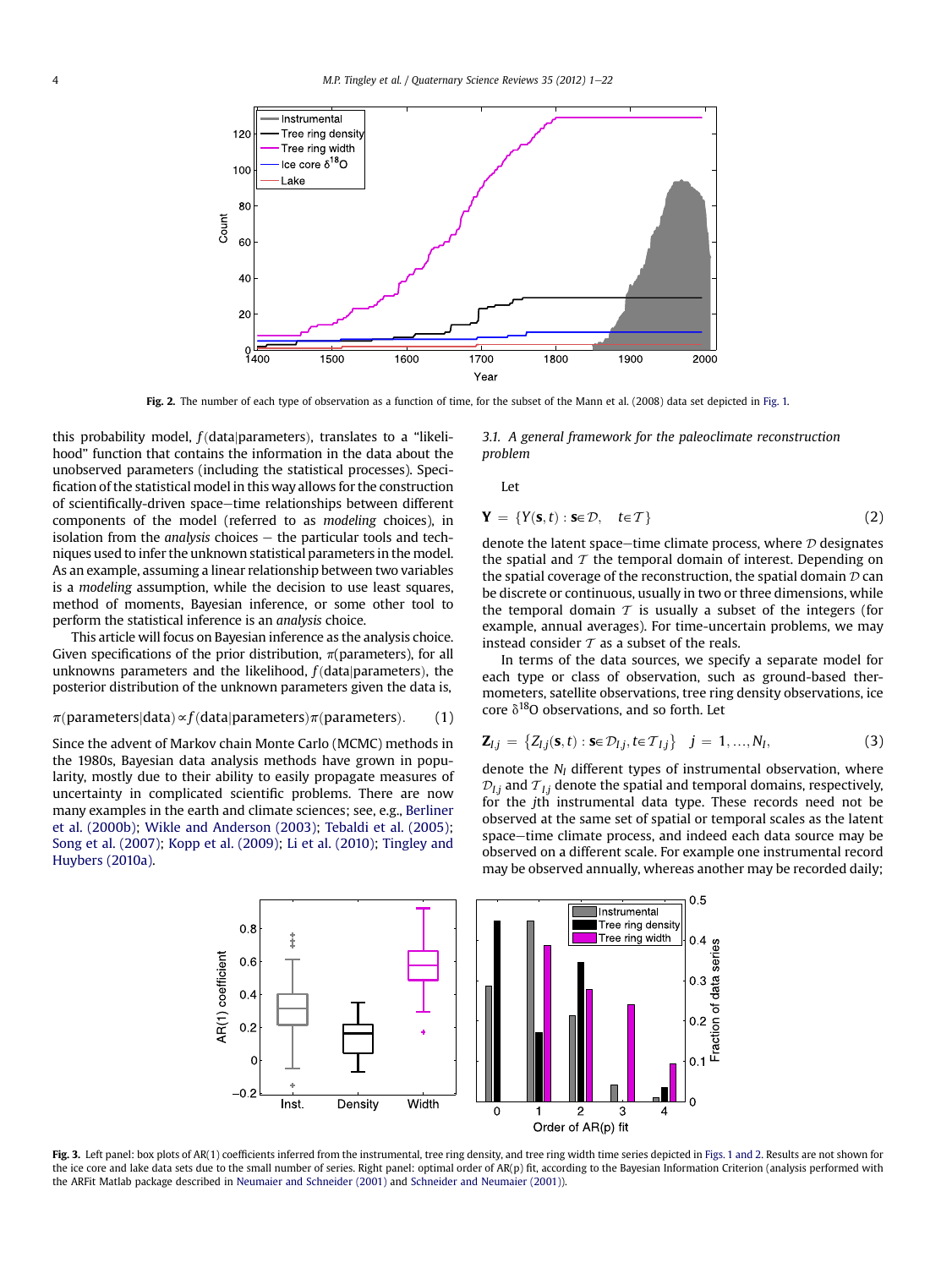<span id="page-4-0"></span>another data product may be gridded, compared to one that refers to exact spatial points. Similarly, let

$$
\mathbf{Z}_{P,k} = \{Z_{P,k}(\mathbf{s},t) : \mathbf{s} \in \mathcal{D}_{P,k}, t \in \mathcal{T}_{P,k}\}, k = 1, ..., N_P
$$
(4)

denote the  $N_P$  different types of proxy records (for example, the spatially located tree ring density series, tree ringwidth series, and ice core series in [Fig. 1\)](#page-2-0), with  $\mathcal{D}_{P,k}$  and  $\mathcal{T}_{P,k}$  denoting the spatial and temporal domains, respectively, for the kth type of proxy observation.

One way to build a statistical model for paleo-reconstruction would be to write down the distribution of each instrumental,  $\mathbf{Z}_{L,i}$ , and proxy,  $\mathbf{Z}_{P,k}$ , data source directly, conditioning on the latent climate process Y. However, we suggest specifying the relationships between the various types of observation and the latent climate field using a two-stage model. To motivate this two-stage modeling approach, consider a spectrum of pollen counts extracted from a sample of a lake sediment core. A simple model for the pollen–climate relationship may state that larger proportions of pollen from a particular, indicator taxon correspond to warmer temperatures. In practice, a researcher often extracts a fixed number of grains, which are then sorted into taxa. Conditional on the overall count and the latent, true probability of a given grain belonging to the indicator taxon, the observed count of the indicator taxon follows a binomial distribution (e.g., [Ohlwein and Wahl,](#page-21-0) [2012\)](#page-21-0). The observed counts are thus used to estimate the parameter of a binomial distribution, and uncertainty is introduced by the limited sample size and effects such as the preferential degradation of certain pollen species. In addition, the model relating the binomial parameter to the climate is likely an imperfect representation of the factors that affect the pollen spectra, in the sense that, given the actual (as opposed to estimated) parameters of the model, there remains uncertainty about the state of the climate system. The same holds true for other proxy types: the model which relates a standardized site chronology of tree ring widths to climate contains uncertainty, while measurements errors, the changing number of trees as a function of time, and uncertainty in the standardization algorithm all introduce additional uncertainty.

In each case, uncertainty arises from two distinct sources: the limitations of the model relating the proxy to the climate, and limitations of the observations, including measurement errors and finite sample size. While a two-stage model for the data adds complexity to the modeling framework, it also allows for these two different sources of uncertainty to be modeled separately from one another. Models that relate the climate to various data sources are pollen example,  $W_{P,1}$  would correspond to the true proportions of various pollen species (as a function of time and space), while  $\mathbb{Z}_{P,1}$ would correspond to the measured spectra. Note that the spatial and temporal domains of the  $W_{P,k}$  are somewhat arbitrary, and it may be useful to specify the spatial domain of the  $W_{P,k}$  as larger than those for the corresponding  $\mathbf{Z}_{P,k}$ . For example, setting the spatial domain of  $W_{P,1}$  to be all locations where the first proxy type could potentially be measured may be of use in selecting future sampling sites.

Similarly, let

$$
\mathbf{W}_{I,j} = \{W_{I,j}(\mathbf{s},t) : \mathbf{s} \in \mathcal{D}_{I,j}, t \in \mathcal{T}_{I,j}\}, \quad j = 1,...,N_I
$$
 (6)

denote the  $N_I$  latent, error-free, instrumental processes, each associated with the corresponding type of instrumental observation,  $Z_{i,j}$ . In the case of the CRU gridded temperature anomaly product [\(Fig. 1;](#page-2-0) [Brohan et al., 2006\)](#page-19-0), the two-stage model provides flexibility in modeling the key features of the data, including the spatial averaging of the underlying temperature field, the spatially and temporally varying availability of station observations within the grid boxes, and uncertainties associated with the raw station data (see Section [5\)](#page-6-0).

The likelihood is then defined in terms of a product of the following:

- 1. The joint distribution of the latent space-time climate process  $Y$ ;
- 2. The joint distribution of the error-free instrumental and proxy processes,  $\{W_{I,j} : j = 1...N_I\}$  and  $\{W_{P,k} : k = 1...N_P\}$ , conditional on Y;
- 3. The joint distribution of the instrumental and proxy data,  $\{Z_{I,i}\}$ and  $\{Z_{P,k}\}\$ , conditional on the error-free processes  $\{W_{I,j}\}\$ and  $\{W_{P,k}\}\$  and the climate process Y.

These distributions will also depend on a number of unknown statistical parameters (such as autoregressive coefficients, spatial ranges, and measurement error variances) and may also depend on covariates (such as latitude, longitude, proximity to a coastline, or spatial maps indicating where trees grow over the globe). To allow for Bayesian inference, it is necessary to specify a prior distribution for the unknown statistical parameters, which we label  $\theta$ . We make the simplifying assumption that the measurement error mechanisms are conditionally independent across data sources, and do not depend on the climate process Y. The posterior distribution then follows from Eq. [\(1\)](#page-3-0):

$$
\pi(\mathbf{Y}, {\{\mathbf{W}_{I,j}\}}, {\{\mathbf{W}_{P,j}\}}, \theta | {\{\mathbf{Z}_{I,j}\}}, {\{\mathbf{Z}_{P,k}\}}) \propto f(\mathbf{Y}|\theta)g({{\{\mathbf{W}_{I,j}\}}, {\{\mathbf{W}_{P,k}\}}|\mathbf{Y}, \theta)} \left[\prod_{j=1}^{N_I} h_{I,j}(\mathbf{Z}_{I,j}|\mathbf{W}_{I,j}, \theta)\right] \left[\prod_{k=1}^{N_P} h_{P,k}(\mathbf{Z}_{P,k}|\mathbf{W}_{P,k}, \theta)\right] \pi(\theta).
$$
\n(7)

discussed in Section [5,](#page-6-0) while issues concerning the observations are discussed in Section [6](#page-8-0). In addition, the two-stage model provides flexibility in modeling the missing data mechanism (Section [6.3\)](#page-9-0), and accounting for the fact that inference may be required at one spatial and temporal scale (for example, annual means of grid box averages), while observations are on different scales (for example, seasonal averages at specific locations; see Sections [4.2 and 5.2\)](#page-6-0).

To account for these two different sources of uncertainty, we introduce and condition upon an intermediate set of space-time processes. Let

$$
\mathbf{W}_{P,k} = \{ W_{P,k}(\mathbf{s},t) : \mathbf{s} \in \mathcal{D}_{P,k}, t \in \mathcal{T}_{P,k} \}, k = 1, ..., N_P,
$$
 (5)

denote the  $N_P$  latent, error-free, proxy processes, each associated with the corresponding proxy data type,  $\mathbf{Z}_{P,k}$ . In the context of the Techniques such as MCMC sampling can then be used to draw from the posterior distribution of the latent processes  $-$  including the latent climate process  $Y$ , which is the main object of interest  $-$  and unknown statistical parameters, conditional on the data.

The specification of each component of the model will be discussed in subsequent sections.

#### 4. Modeling the latent space-time climate process

Defining the probability distribution of the space-time climate process  $Y = \{Y(s,t) : t \in T, s \in \mathcal{D}\}\$ is an important step in the construction of the statistical model, especially with regard to providing estimates of parameter uncertainty. Usually the chosen distribution is continuous, but there are some situations where the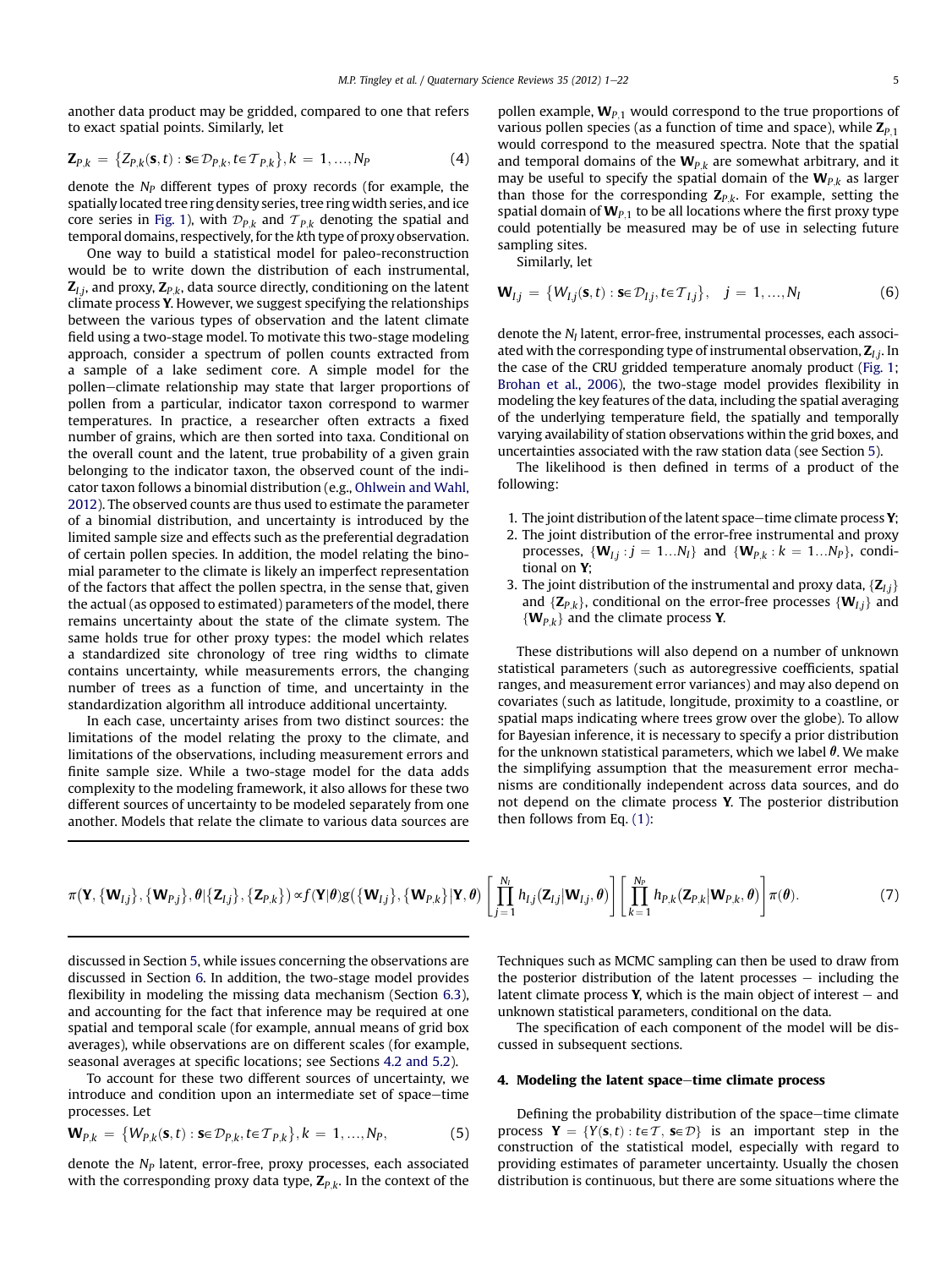<span id="page-5-0"></span>distribution should be discrete (for example, modeling the presence or absence of sea ice). In the continuous case, it is common to assume that the process is Gaussian, so that the joint distribution at any combination of spatiotemporal locations is multivariate normal. For a climate variable such as annual mean surface temperature anomalies, the Gaussian process assumption is likely reasonable because of averaging. For other quantities, however, there is strong evidence against this assumption. For example, distributions of precipitation are right-skewed, often with elevated levels of zero precipitation (e.g., [Bellone et al., 2000;](#page-19-0) [Berrocal et al., 2008\)](#page-19-0) - in this case, a cubic root transform may be approximately Gaussian (e.g., [Stidd,1953](#page-21-0); [Li et al., 2008\)](#page-20-0). In the modeling of extremes (for example, maximum temperatures), marginally we expect observations to be well modeled by the family of generalized extreme value distributions (e.g., [Coles, 2001](#page-19-0)). Non-Gaussian models necessarily involve more complicated analysis schemes. While the space-time process may be non-Gaussian, it is common practice to model the statistical parameters characterizing the distribution using Gaussian processes (e.g., [Leith and Chandler, 2010](#page-20-0)) or transformations thereof; counter examples that use non-Gaussian distributions include [Roe and Baker](#page-21-0) [\(2007\)](#page-21-0) and [Frame et al. \(2005\)](#page-20-0).

For large enough spatial regions and long enough temporal ranges, it is acknowledged that most space-time climate processes, including temperature anomalies, are non-stationary in both space and time  $$ the joint distribution (or more weakly the mean and covariance) at locations and times  $(s, t)$  and  $(s', t')$  cannot be expressed in terms of<br>the offset between the locations and time points  $(s - s' + t')$ . There the offset between the locations and time points,  $(\mathbf{s} - \mathbf{s}', t - t')$ . There<br>are two common ways that non-stationarities are modeled in practice are two common ways that non-stationarities are modeled in practice (while we demonstrate with Gaussian processes, the same ideas extend naturally to non-Gaussian processes):

# 1. The traditional space-time statistical modeling approach (e.g., [Sahu and Mardia, 2005](#page-21-0); [Le and Zidek, 2006;](#page-20-0) [Gneiting et al.,](#page-20-0) [2007](#page-20-0)) expresses Y as

$$
Y(\mathbf{s},t) = \mu(\mathbf{s},t) + \varepsilon(\mathbf{s},t), \quad s \in \mathcal{D}, t \in \mathcal{T}.
$$
 (8)

The first term,  $\mu = {\mu(\mathbf{s},t): \mathbf{s} \in \mathcal{D}, \quad t \in \mathcal{T}}$ , captures the spatially- and temporally-varying mean effects  $-$  such as trends in space and/or time, and dependencies on fully observed covariates. The mean-zero stochastic process  $\mathbf{s} = {\mathbf{s}(\mathbf{s}, t) : \mathbf{s} \in \mathcal{D}, t \in \mathcal{T}}$  then captures the spatially- and temporally-varying covariance effects of the residuals, usually based on the simple idea that the covariance between two spatiotemporal locations decreases as a function of separation in both space and time. In the simplest models,  $\mu$  may capture all the non-stationarities in the climate process, so that  $\epsilon$  may be specified as a stationary process in space and time.

2. In climate science, it is common to express the multivariate Gaussian distribution for Y in terms of a reduced number of spatial basis functions, such as the leading empirical orthogonal functions (EOFs), canonical correlation patterns, or large-scale teleconnection signals (e.g., the El Niño-Southern Oscillation (ENSO) pattern of variability, or the North Atlantic Oscillation pattern). Such models generally assume that the climate process can be well approximated as a time-varying linear combination of the leading basis functions, while assuming that the basis functions themselves are stationary-in-time.

A useful strategy in practice is to combine both methods, by including covariates, basis functions, and a space-time covariance function. The mean in the decomposition defined by Eq. (8) is first specified with the aim of capturing any observed non-stationarities of the climate process. As a constant or simple trend model in space or time is unlikely to be a good fit, the mean  $\mu$  is often better modeled as a linear combination of meaningful covariates, which may include functions of time and space, such as year, month, latitude, and longitude; more involved functions such as indicators of land, sea, or coastline; solar, volcanic, and green house gas forcing time series (e.g., [Li et al., 2010\)](#page-20-0); indexes such as ENSO; or basis functions such as EOFs (e.g., [Berliner et al., 2000a\)](#page-19-0). Models for the mean can also include simple parameterizations of the physics of the space-time process (e.g., [Wikle et al., 2001\)](#page-21-0).

As a simple example suppose that we perform some form of principal components analysis (using time as a replicate) upon an empirical estimate of the spatial covariance matrix  $\hat{\Sigma}$ , estimated from some instrumental data or the output from a general circulation model collected at m spatial locations  $s_1, ..., s_m$ . Let  $\{V_l : l = 1, ..., L\}$ denote the L leading eigenvectors. In the absence of other effects (which can be added later), one model for the mean as a function of space at time  $\boldsymbol{\mu}_t = (\boldsymbol{\mu}(\mathbf{s}_1,t), ..., \boldsymbol{\mu}(\mathbf{s}_m,t))^T$  is,

$$
\mu_t = \sum_{l=1}^L \beta_l \mathbf{V}_l, \quad t \in \mathcal{T}.
$$
\n(9)

This model captures the L spatial effects that account for most of the variance in Y over space, but does not account for any temporal or spatiotemporal patterns that may be prominent in the latent space-time climate process  $Y$ . A natural extension would incorporate time-varying dependencies, by letting the regression coefficients  $\beta_l$  depend on time. In either case, the remaining space-time dependencies can then be accounted for by using a space-time covariance function for  $\epsilon$  that captures the residual dynamics and interactions observed in space and time.

There is a tradeoff between modeling the mean and modeling the covariance, and in practical applications it is often not clear what should be modeled in the mean and what should be modeled in the covariance. As pointed out in [Cressie \(1993\)](#page-19-0) "What is one person's (spatial) covariance structure may be another person's mean structure" (p. 25). An elaborate model for the mean structure may simplify the covariance specification. In contrast, a rich covariance model can compensate for a misspecified mean structure, and this is an important reason for modeling covariances in the first place. For example, a different but natural way to use the leading EOFs from the above example would be to set  $\mu$  equal to zero (or some function of other covariates) and suppose that  $\varepsilon_t = (\varepsilon(\mathbf{s}_1,t), ..., \varepsilon(\mathbf{s}_m,t))^T$ satisfies,

$$
\varepsilon_t \sim \mathcal{N}\left(0, \sum_{l=1}^L \gamma_l \mathbf{V}_l \mathbf{V}_l^T\right), \quad t \in \mathcal{T}, \tag{10}
$$

where  $\mathcal{N}(\cdot, \cdot)$  denotes the multivariate normal distribution. Regardless of which model is chosen, the selection of the number of EOFs, L, introduces uncertainty in the specification of the model. Assuming a model given by Eq. (10) does not preclude the addition of an extra space-time covariance matrix to model residual space-time dependencies not captured by the EOFs. Starting simply, in the absence of other external information, it makes sense to initially assume that the residual covariance structure is stationary in space and time. Diagnostic analyses can then indicate whether or not the analysis warrants the use of a richer class of covariance structures.

# 4.1. Assuming separability

In specifying space-time covariances it is important to consider the interplay between space and time. A space-time process is separable if the space-time covariance function can be factored into the product of a purely spatial covariance function and a purely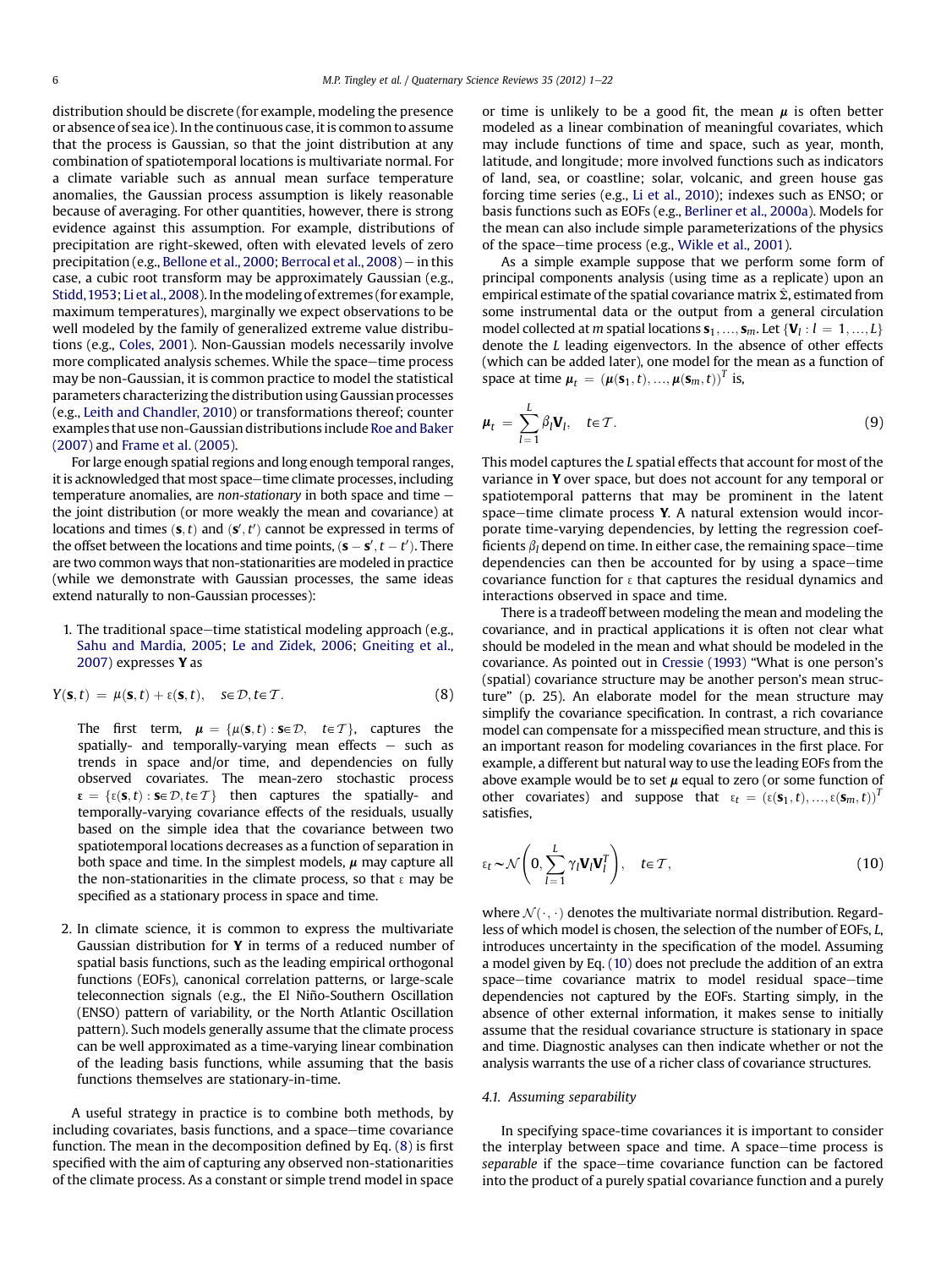<span id="page-6-0"></span>temporal covariance function. The issue of space-time separability is not new to the climate sciences. [Hasselmann \(1993\)](#page-20-0) and [Stouffer](#page-21-0) [et al. \(2000\)](#page-21-0) provide motivation and illustrations of non-separability in space-time climate processes, while [Li et al.](#page-20-0)  $(2009)$  investigates the space-time covariance structure of the precipitation field.

Assuming a separable covariance structure simplifies calculations substantially, while at a potential cost of not encapsulating significant space-time interactions. In some situations, space-time predictive performance has been shown to be relatively unaffected by assuming a separable covariance structure (e.g., [Genton, 2007](#page-20-0)), but to our knowledge the issue of separability has not been investigated in the context of paleoclimatic reconstructions. [Tingley and Huybers \(2010a,b\),](#page-21-0) in the first application of a space-time process-level model to the temperature reconstruction problem, specifies a space-time separable model for convenience but does not test if the data support this assumption.

There are a number of statistical tests for separability and other properties of space-time covariance structures (e.g., [Mitchell et al.,](#page-21-0) [2005;](#page-21-0) [Fuentes, 2006](#page-20-0); [Li et al., 2007a\)](#page-20-0). In the paleoclimate reconstruction problem, the space-time sparsity of the data is an obstacle to testing for separability. Indeed, it could be argued that such datasparsity precludes us from assuming a non-separable covariance model that fits well to the data. One useful exercise would be to investigate the space-time covariance structure of the climate process using a climate model as a testbed. Tests for separability and stationarity could be readily applied to the spatially and temporally complete model output, and the results would provide a useful guide for the specification of covariance forms in the context of the paleoclimate reconstruction problem.

To demonstrate for our application that annual mean surface temperatures are likely non-separable, we consider the CRU gridded instrumental data set [\(Brohan et al., 2006](#page-19-0)), confined to the region shown in [Fig. 1.](#page-2-0) The covariance form assumed in [Tingley and Huybers](#page-21-0) [\(2010a,b\),](#page-21-0) is separable, and corresponds to an exponential covariance function in space and an AR(1) process in time:

$$
Cov(Y(\mathbf{s},t), Y(\mathbf{s}',t')) = \frac{\tau^2 \phi^{|t-t'|}}{1 - \phi^2} exp(-\rho \|\mathbf{s} - \mathbf{s}'\|).
$$
 (11)

Now suppose that the temporal autocorrelation parameter  $\phi$  varies over space. Letting  $\phi(\cdot)$  denote this spatially varying parameter, the space-time covariance becomes

$$
Cov(Y(\mathbf{s},t), Y(\mathbf{s}',t')) = \frac{\tau^2 \phi(\mathbf{s}')^{|t-t'|}}{1 - \phi(\mathbf{s})\phi(\mathbf{s}')}\exp(-\rho ||\mathbf{s} - \mathbf{s}'||), \ t - t' \ge 0,
$$
\n(12)

and the same form but with **s** and **s'** interchanged for  $t - t' < 0$ . As long as  $\phi(\cdot)$  is not constant in space, the covariance function is no longer separable because it introduces an interaction between space and time. The left panel of [Fig. 4](#page-7-0) displays the estimated lagone autocorrelation at each grid location  $-$  evidence of nonseparability will follow if this autocorrelation varies spatially. An estimate of the standard error derived using a block bootstrap (cf. [Lahiri, 2003\)](#page-20-0) resampling is shown in the right panel of Fig.  $4<sup>5</sup>$ Taken together, the two panels of [Fig. 4](#page-7-0) indicate that the autocorrelation varies over space, which implies that the spacetime process is not separable. This result should be considered in any process model for annual mean surface temperature anomalies, with the caveats that the proxy data is much sparser than the instrumental data, and that (as stated above) predictive performance is not always affected by incorrectly assuming a separable covariance form (e.g., [Genton, 2007](#page-20-0)).

## 4.2. Issues of spatial and temporal support

Care should be taken when specifying the spatial and temporal support of the latent space-time climate process. For example, the spatial domain  $D$  need not be a simple subset of two- or threedimensional space. Statisticians have been active in developing statistical models for data observed on the globe (see, e.g., [Jones,](#page-20-0) [1963;](#page-20-0) [Das, 2000;](#page-19-0) [Huang et al., 2002](#page-20-0); [Stein, 2005](#page-21-0)), and the measure of distance used in the specification of a spatial covariance function on a sphere must be chosen carefully. [Banerjee \(2005\)](#page-19-0) illustrates that great circle distances can result in invalid (singular) covariance matrices, and instead suggests the use of chordal distance, the distance between two locations in  $\mathbb{R}^3$ .

In some settings, it may be of interest to infer the latent climate process at one level of spatial or temporal averaging (e.g., annual means averaged over regular spatial grid boxes), despite each data source having different spatial and temporal supports  $-$  see [Fig. 3](#page-3-0) for evidence that different data sources reflect the climate averaged over different temporal supports. This so-called "change-ofsupport" problem will be touched upon below (Section [5.2](#page-8-0)); see [Gelfand et al. \(2001\)](#page-20-0) for a more general discussion.

# 5. Forward models for climate proxies

We propose linking the instrumental and proxy observations to the latent space-time climate process via a two level statistical model. This two level approach dissociates the treatment of issues related to the observations, such as measurement error and missing data, from modeling the scientific understanding of how the error-free instrumental and proxy processes,  $\{W_{1,i}\}\$  and  $\{W_{P,k}\}\$ , are causally affected by the underlying climate process, Y. In this section we discuss models for the latter, namely defining  $g({\bf{W}}_{I,i}, {\bf{W}}_{P,k} | {\bf{Y}}, {\boldsymbol{\theta}})$  in Eq. [\(7\)](#page-4-0). The form of this model is usually called the forward model for the data processes (e.g., [Hughes and Ammann, 2009\)](#page-20-0).

#### 5.1. Forward modeling

Specification of forward models requires an accurate understanding of how each data type records information about the latent climate process. In what follows we make the common and simplifying assumption that the latent instrumental and proxy processes are conditionally independent, given the latent climate process and unknown parameters:

$$
g(\{\mathbf{W}_{I,j}\}, {\{\mathbf{W}_{P,k}\}}|\mathbf{Y}, \theta) = \left[\prod_{j=1}^{N_I} g_{I,j}(\mathbf{W}_{I,j}|\mathbf{Y}, \theta)\right] \times \left[\prod_{k=1}^{N_P} g_{P,k}(\mathbf{W}_{P,k}|\mathbf{Y}, \theta)\right].
$$
 (13)

This conditional independence assumption implies that any correlation between two proxy or instrumental processes, such as pollen spectra and the CRU temperature anomalies [\(Brohan et al.,](#page-19-0) [2006\)](#page-19-0), is the result of a common dependence on the underlying climate, Y.

 $5$  To calculate the block bootstrap estimate of the standard error, we split the time series into blocks of four and resample these blocks to obtain a time series the same length as the original series. We estimate the lag-one autocorrelation for this resampled series. Repeating, we calculate the standard deviation of the estimated autocorrelations over the many resampled series.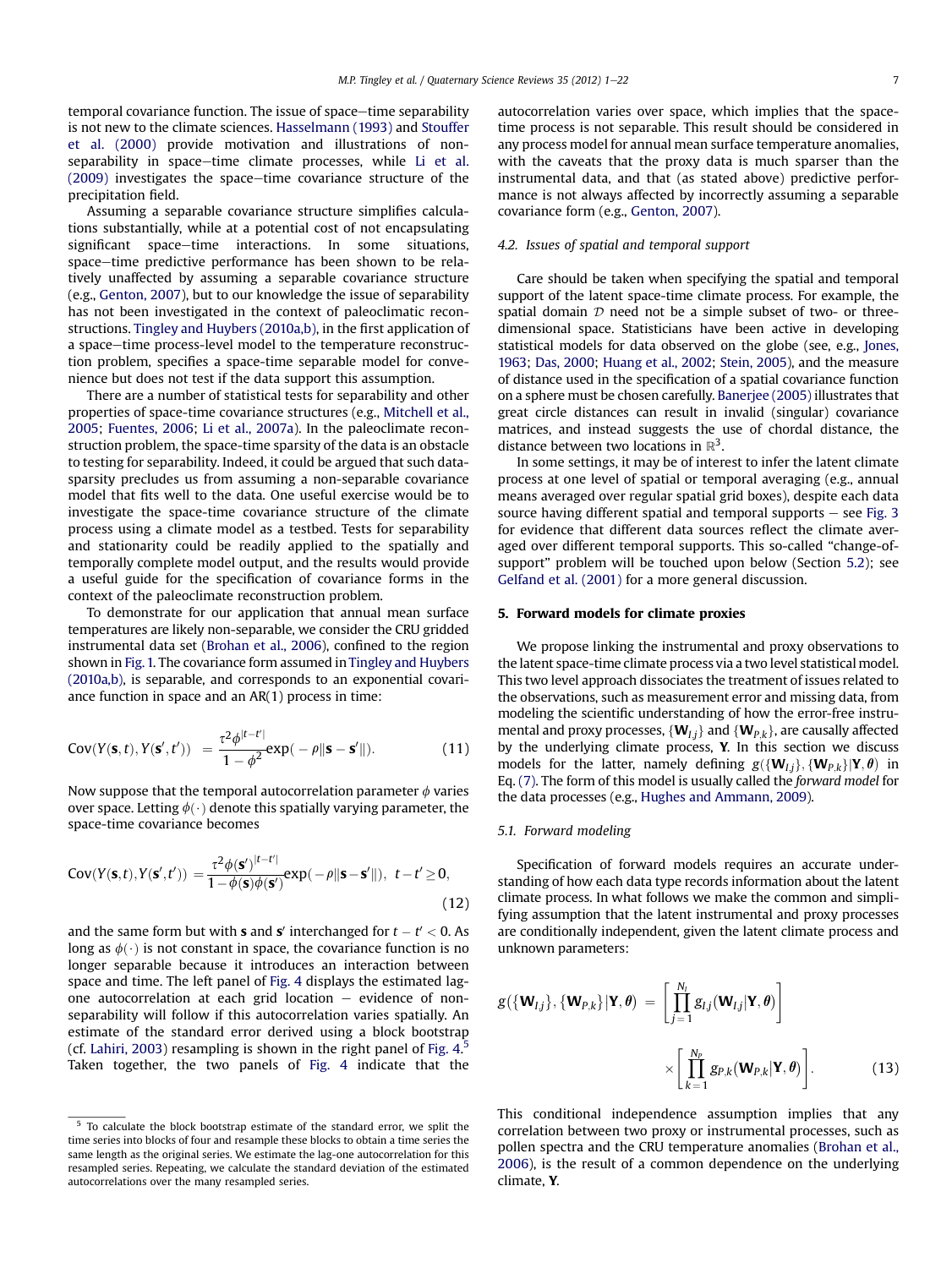<span id="page-7-0"></span>

Fig. 4. Left panel: estimates of the first order partial autocorrelation function for the instrumental time series from [Fig. 1.](#page-2-0) Right panel: bootstrap estimates of the standard deviation of the estimated first order partial autocorrelation. Note that this temporal property varies spatially, indicating that the process is not separable in space and time.

Taken in turn, each latent process,  $W_{1i}$  or  $W_{P,k}$ , is the dependent variable and Y is treated as the independent variable. In the special case of a linear model, this formulation is sometimes called "indirect regression" in the climate literature (e.g., [Christiansen et al.,](#page-19-0) [2009](#page-19-0)). There is little consistency in terminology, however, as [ter](#page-21-0) [Braak \(1995\)](#page-21-0) refers to methods that specify the conditional distribution of the latent climate process given the observations as "inverse approaches". As it is the climate that drives the development of the proxies (and not vice versa), treating the climate as the independent variable is the natural modeling choice [\(Christiansen,](#page-19-0) [2011a;](#page-19-0) [Tingley and Li, 2011](#page-21-0)). Bayesian inference then provides a formalism for inverting the forward model to provide inference on the target climate process, given the latent data processes.

In what follows we focus on forward models for the latent proxy processes, but note that a similar approach can be taken for the latent instrumental processes. In the context of instrumental temperatures, for example, both GISSTEMP (NASA GISS, [Hansen](#page-20-0) [et al., 2010](#page-20-0)) and the Climate Research Unit's products ([Brohan](#page-19-0) [et al., 2006](#page-19-0)) are constructed by heavily processing raw station data into monthly grid box averages. These algorithms can be interpreted in terms of a forward model that describes the gridded values as a function of the latent (and spatially continuous) spacetime temperature process.

No forward model can perfectly describe the development of any real proxy as a function of climate, so each is at best an approximation to the true relationship. As the adequacy of the forward model(s) directly affects the reconstruction results, it is important to carefully consider the tradeoff between complexity and feasibility when choosing a model. For example, [Li et al. \(2010\)](#page-20-0) specify forward models that reasonably reflect the temporal averaging associated with each proxy type, but do not include a spatial component at the process level. In contrast, [Tingley and Huybers \(2010a\)](#page-21-0) specify much simpler forward models, but include a spatial component at the process level. All currently favored reconstruction methods make use of linear relationships (see Section [8](#page-12-0)), and moving away from such assumptions is a key area in which reconstruction methodologies may be improved. The so-called divergence issue (e.g., D'[Arrigo et al., 2008](#page-19-0)), wherein certain trees at high northern latitudes have demonstrated a reduced correlation with local temperatures over the past several decades, is indicative of the complex relationship between climate and proxy observations, which may be better captured via the development of realistic forward models.

In general, a forward model for the kth proxy type is a function of the latent climate space-time process, Y, but must also express the uncertainty in the relationship between Y and the latent (and measurement error-free) proxy process. In the simplest case, the forward model may be a function of the climate process, with additive errors that are independent of the climate process. The functional form of the forward model captures the biological or physical processes through which the formation of the proxy archive (for example, the wood of a tree or the calcium carbonate of a coral) is modulated by changes in the climate system, and it is expected to capture the main features of the response of the proxy with respect to climate. The stochastic component of the forward model captures variability in the proxy that is not captured by the functional dependence on the climate. Common models for the uncertainty include an additive white noise process or additive time series processes (e.g., [Li et al., 2010](#page-20-0) use an AR(2) process). Forward models that include uncertainty in the timing (or locations) of the observations are also possible.

While there are many types of proxies (tree-rings variables, pollen assemblages, borehole temperature profiles, chemical compositions of ice cores, corals and speleothems, and so forth), each with different characteristics that must be reflected in distinct forward models, in the interest of space we discuss three commonly used classes of proxy.

### 5.1.1. Forward models for tree rings

Tree growth is a complex biological process, depending nonlinearly on many climate variables, including temperature, amount of sunlight, and soil moisture parameters; see, for example the Vagonov-Shasking model of [Evans et al. \(2006\).](#page-20-0) The feasibility of incorporating realistic non-linear forward models directly into a hierarchical climate reconstruction scheme is uncertain, due to the large number of climate variables these models require as inputs, and the computational challenges posed by the non-linearities. Recently, [Tolwinski-Ward et al. \(2011\)](#page-21-0) proposed a reduced form of the Vaganov-Shashkin model which may be more appropriate for use within hierarchical climate reconstructions.

Techniques such as the regional curve standardization (e.g., [Briffa](#page-19-0) [et al., 1992\)](#page-19-0) are generally applied to tree ring time series to remove non-climatic growth effects. Such pre-processing steps can be thought of as models which describe climate as a function of the observations: a number of mathematical operations are applied to the observations, and the results are interpreted as indicating climate. A more logically sound approach would be to incorporate these processing steps into the forward model (Schofi[eld, in preparation](#page-21-0)).

#### 5.1.2. Forward models for pollen

Forward models for pollen that may be of use in the context of paleoclimatic reconstructions are likewise in various states of development. [Adam and West \(1983\)](#page-19-0) proposed an exponential regression model to estimate the relationship between pollen assemblage ratios and temperatures. A statistically advanced analysis of pollen data is presented in [Haslett et al. \(2006b\)](#page-20-0), which uses a Bayesian analysis to invert a forward model for pollen data in order to reconstruct pre-historic Irish climate. [Guiot et al. \(2009\)](#page-20-0) present an analysis of pollen data dating back to the last glacial maximum, and use a Bayesian inference technique to invert a vegetation forward model. More recently, [Wahl et al. \(2010\)](#page-21-0) have made progress on a binomial logistic regression model for pollen ratio data, designed to reflect the "S" shape and [0,1] range of pollen ratios.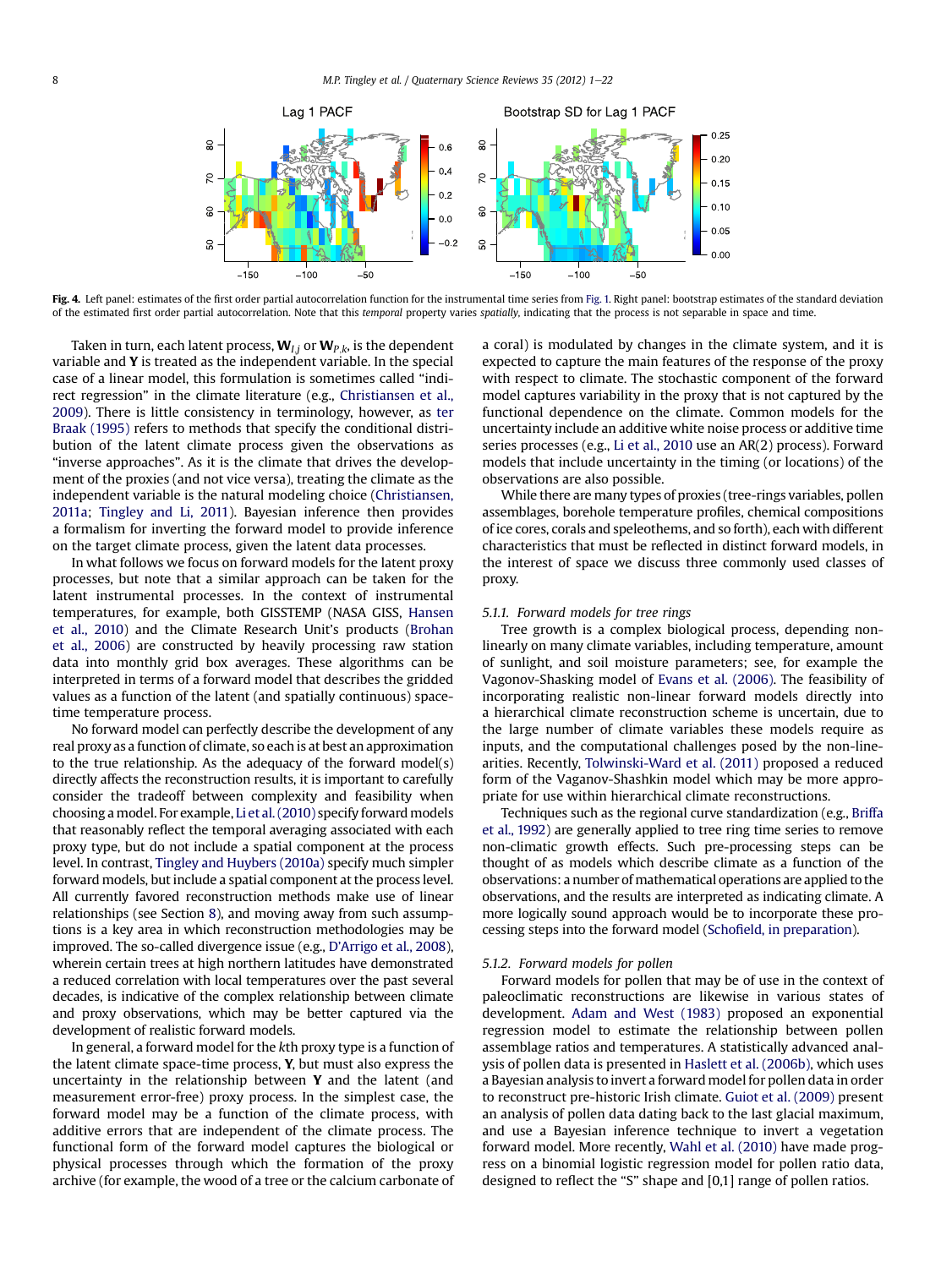#### <span id="page-8-0"></span>5.1.3. Forward models for borehole temperature profiles

Unlike tree rings and pollen, borehole temperature profiles measure the results of a purely physical process: heat diffusing down through an ice sheet or bed rock. Borehole temperature profiles are measured in the same units as the climate process under study, and have been used extensively to infer past climate borehole temperature (see [NRC, 2006](#page-21-0); [Jones et al., 2009](#page-20-0), and references therein). However, the measurement is of a vertical profile of temperature with respect to depth, while the required quantity is the time-history of surface temperature. The heat equation ([Carslaw](#page-19-0) [and Jaeger, 1959\)](#page-19-0), subject to some initial and boundary conditions, describes how surface temperatures diffuse down through the surface to from a vertical profile, so is thus a natural forward model for relating the measured quantity to the target climate process.

The pre-observation mean-surface air temperature model (POM-SAT), discussed in [Harris and Chapman \(2001\)](#page-20-0) and [Harris](#page-20-0) [\(2007\)](#page-20-0) is perhaps the most developed forward model for borehole temperature, and accounts for the geothermal heating from the Earth's core. [Li et al. \(2010\)](#page-20-0) and [Brynjarsdóttir and Berliner \(2011\)](#page-19-0) construct statistical models using POM-SAT; [Li et al. \(2010\)](#page-20-0) emphasizes that the process must mimic the "smooth" appearance of actual borehole profiles, whereas [Brynjarsdóttir and Berliner \(2011\)](#page-19-0) considers multiple boreholes and accounts for possible spatial dependencies.

# 5.2. Spatial and temporal misalignment and change-of-support

To set up the reconstruction problem in a logically consistent way, it is necessary to differentiate between the continuous, unobserved climate process, and the spatial scales of both the data and the inference. As an example, the goal might be to infer past temperatures averaged over  $5^{\circ} \times 5^{\circ}$  grid boxes – the same level of spatial smoothing as the CRU temperature compilation – using the data smoothing as the CRU temperature compilation  $-$  using the data depicted in [Fig. 1.](#page-2-0) Spatially, the CRU data can be thought of as annual averages over regular grid cells, while the tree ring width time series have not been aggregated: both the locations and the extent of spatial averaging varies between the data types [\(Fig. 1\)](#page-2-0). This is an example of a spatial change-of-support problem [\(Banerjee et al., 2004](#page-19-0)). The same issue arises with respect to temporal change-of-support, as some data sources may reflect the climate averaged over only part of a year (a tree or coral's growing season) or over several years (pollen counts from lake sediment samples), while inference may be required at the annual timescale. Indeed, two measurements derived from the same proxy archive may have substantially different time series properties, perhaps indicative of differing degrees of temporal averaging ([Fig. 3\)](#page-3-0). These aspects of the proxy-climate relationship can be encoded by specifying that each  $W_{I,j}$  or  $W_{P,k}$  process at a particular location **s** and time t is a known function of the process Y over a region of space and/ or an interval of time.

Temporal change-of-support has frequently been discussed in the climate literature, though often not within the context of forward models. In certain reconstructions (e.g., [Moberg et al.,](#page-21-0) [2005\)](#page-21-0) the proxies are divided into two classes, which are treated as reflecting high and low frequency climate variability, respectively. A similar approach is taken in [Rutherford et al. \(2005\),](#page-21-0) where the observations are filtered into high and low frequency components, each of which is analyzed separately. In the forwardmodeling approach of [Li et al. \(2010\),](#page-20-0) different proxies are explicitly modeled as reflecting the target process averaged over different time scales (see Section [8.2](#page-13-0)).

We stress that the model for the latent instrumental and proxy processes, conditional on the climate process, must reflect the scientific understanding of the spatial and temporal domain of the climate process that causally affects the development of a proxy, while  $f(\mathbf{Y})$  describes the distribution of the space-time climate

process. Even though a coral or tree ring chronology may be highly correlated with a climate variable at some distant location or averaged over a continent or hemisphere, the growth of the organism is causally influenced by strictly local climate. In such cases, the latent space-time climate process Y displays long-range dependencies ("teleconnections") or is highly correlated in space, so that the information given by the site chronology at one location informs Y over a larger region. These are features of the process level, and should therefore be accounted for in the specification of  $f(Y)$ ; see [Cressie and Tingley \(2010\)](#page-19-0) for a discussion of this issue with respect to borehole temperature profiles.

# 6. Modeling the observations and other data-level issues

The hierarchical model outlined in Section [3.1](#page-3-0) includes two levels for modeling the data. Models for the latent (and measurement errorfree) instrumental and proxy processes, conditional on the space-time climate process, account for the fact that proxies such as borehole temperature profiles or pollen ratios are imperfect records of the climate (Section [5](#page-6-0)). This section focuses on models for the instrumental and proxy observations, conditional on the error-free instrumental and proxy processes  $-$  these "observation models" need to account for data-level effects such as "measurement error", screening or selection effects, and missing data mechanisms.

# 6.1. Regression dilution and models for measurement error

All observational data sources can be thought of as incorporating measurement error. For the kth type of proxy data (or similarly for instrumental data), the simplest measurement error model is of the form,

$$
Z_{P,k}(\mathbf{s},t) = W_{P,k}(\mathbf{s},t) + \varepsilon_{P,k}(\mathbf{s},t),
$$
\n(14)

where  $\{\epsilon_{Pk}(\mathbf{s},t)\}\)$  is a white noise error process, and the relation applies at those locations  $s$  and times  $t$  where the  $k$ th proxy data type is observed. Eq. (14) assumes that the measurement error process is additive white noise that is independent of the corresponding data process, and such assumptions may not be valid in all cases. Possible identifiability issues with respect to the parameters of the  $\{\varepsilon_{P,k}(s,t)\}$  process above and parameters of the corresponding forward model,  $g_{P,k}(\mathbf{W}_{P,k}|\mathbf{Y}, \theta)$ , can be resolved by placing an informative prior on the variance of  $\{\varepsilon_{P,k}(\mathbf{s},t)\}\)$ , derived from knowledge of the actual measurement process (see [Section 7.2](#page-11-0) below and, for example, Section 2.2.4 of [Santner et al., 2008](#page-21-0)).

A contentious issue in paleoclimate reconstructions concerns the general underestimation of the temporal variance of the reconstructed time series (e.g., [Christiansen et al., 2009](#page-19-0), [2010;](#page-19-0) [Rutherford et al., 2010\)](#page-21-0). We note that any methodology that involves predicting instrumental observations from proxy observations (a regression, as opposed to a linear forward model) using ordinary least squares will produce this effect: the variance of the predictions is strictly smaller than the variance of the actual response, even if the model is correct (see, for example, Fig. 9-1 of [NRC, 2006\)](#page-21-0). This effect is accentuated if the predictor variables (the proxies) suffer from extensive measurement error, as estimates of the regression coefficients will then be biased (perhaps severely so) towards zero  $-$  an effect known as regression dilution (e.g., [Frost](#page-20-0) [and Thompson, 2000;](#page-20-0) [Tingley and Huybers, 2010b\)](#page-21-0). The issue of measurement error is not new to paleoclimatologists, and the widely-used RegEM algorithm (e.g., [Schneider, 2001](#page-21-0); [Mann et al.,](#page-20-0) [2007;](#page-20-0) [Christiansen et al., 2009](#page-19-0), [2010;](#page-19-0) [Rutherford et al., 2010\)](#page-21-0) involves regularization via either ridge regression or truncated total least squares, both of which implicitly account for errors in both the predictor and response variables (see Section [8](#page-12-0)).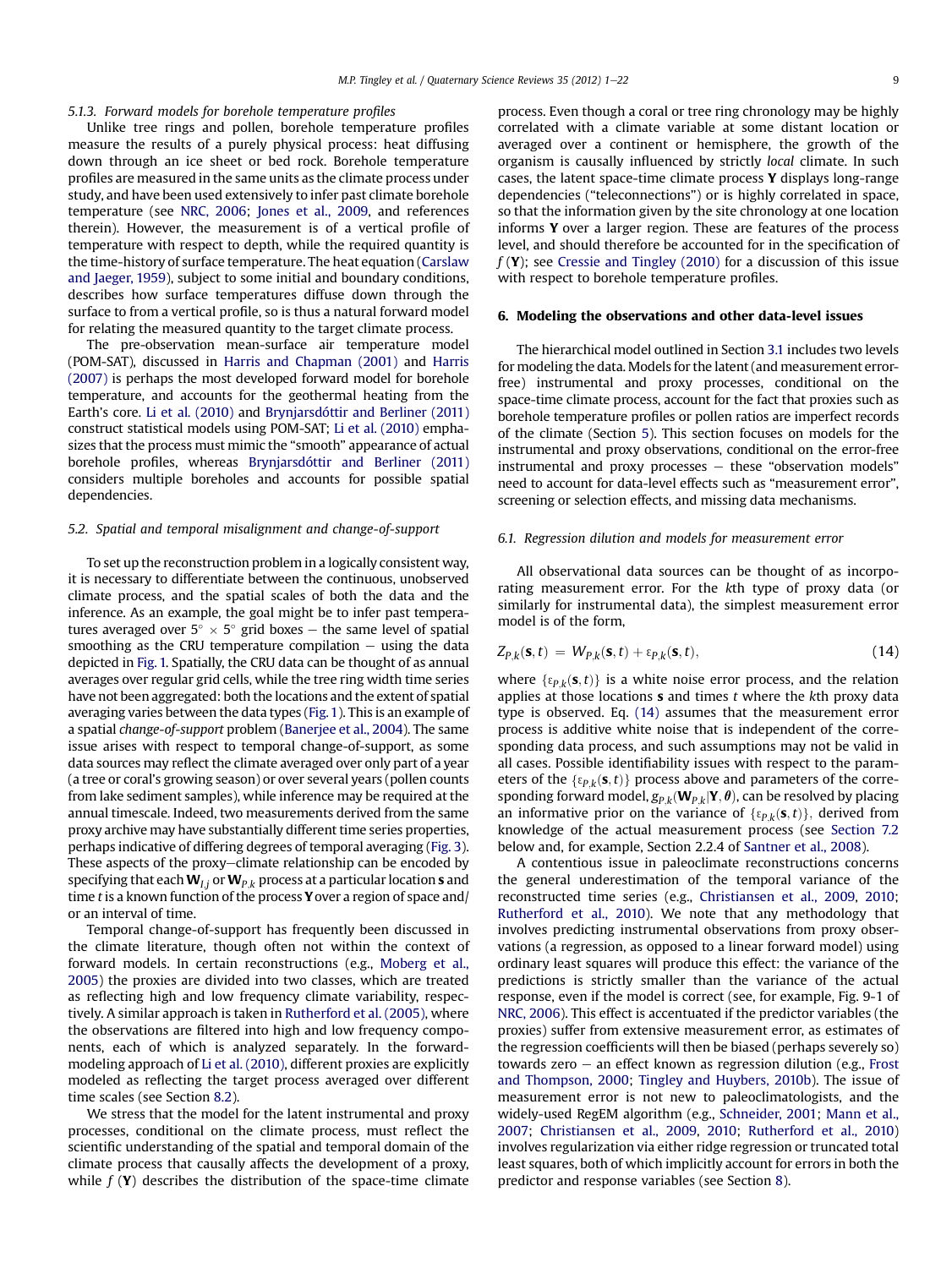<span id="page-9-0"></span>In the context of climate reconstruction, the calibration interval (the last 150 years) is generally warmer than times in the past. Regression dilution thus results in reconstructions of past temperatures that are biased towards warm values. [Ammann et al. \(2010\)](#page-19-0) illustrate how measurement errors in the proxies produce biases in both the variance and the mean value of a reconstruction. Indeed, [Ammann et al. \(2010\)](#page-19-0) identify the problem of regression dilution, and propose a correction, based on the results in [Fuller \(1987\)](#page-20-0) and [Carroll](#page-19-0) [et al. \(2006\)](#page-19-0), that involves minimizing out-of-sample prediction bias over subsections of the calibration interval. These solutions are more stable than the total least squares solution, as the latter can potentially over-correct the bias if there is no accurate information on the error variances for both the predictor and response variables [\(Carroll](#page-19-0) [and Ruppert, 1996\)](#page-19-0), which is often the case in paleoclimate reconstructions. Many issues with respect to regression dilution in the presence of correlated errors in both predictor and response variables remain unresolved in [Ammann et al. \(2010\)](#page-19-0).

An alternative strategy for modeling measurement errors is afforded by the hierarchical approach proposed above, which can explicitly model the errors in each type of data and can thus avoid the attenuation effects of model misspecification. [Tingley and](#page-21-0) [Huybers \(2010b\)](#page-21-0) shows that, if the process and data-level models are correct, individual draws from the posterior (see Section [7\)](#page-11-0) have, on average, the correct variability, while the variance of the posterior mean remains attenuated.

# 6.2. Data quality and screening for correlation over the instrumental period

The various proxies used to infer past climate are collected from different sources and combined in different ways  $-$  a tree ring chronology may be based on cores from upwards of 20 trees, whereas a coral chronology does not usually feature such replication. The different data sources thus inform the target climate process with different levels of uncertainty; see [NRC \(2006\)](#page-21-0) and [Jones et al. \(2009\)](#page-20-0) for further discussion of related data issues.

A procedure often referred to as screening or pre-processing ([Osborn and Briffa, 2006;](#page-21-0) [Mann et al., 2008a](#page-20-0)) is frequently used to select a subset of proxy time series to be used in a reconstruction from a potentially much larger candidate pool. As examples, the supplement to Mann et al. (2008) describes how only those candidate proxy time series that exhibit a significant correlation  $(p < .10)$  with one of the two closest instrumental time series were used in the ensuing reconstruction, while [McShane and Wyner](#page-21-0) [\(2011\)](#page-21-0) makes use of the Lasso to select a subset of the candidate proxy series. There are both advantages and disadvantages to such screening procedures. On the one hand, excluding candidate proxy series that contain little or no information about the target process will improve the reconstruction, and this is the main justification for screening candidate proxies (e.g., [Mann et al., 2008a\)](#page-20-0). On the other hand, such procedures can result in reconstructions with artificially high levels of skill over the interval used for screening, and no skill whatsoever elsewhere. This is even more likely in the context of autocorrelated time series, where it is well known that the empirical correlation between two independent, autocorrelated time series is highly variable and can possibly appear large ([Yule, 1926](#page-21-0); [McShane and Wyner, 2011\)](#page-21-0). If the candidate pool of proxies is a sufficiently large number of independent AR(1) series, then at least some will meet an arbitrarily strict correlation requirement like that used in [Mann et al. \(2008a\).](#page-20-0) Of course, a reconstruction based on such AR(1) series will have no skill outside of the screening interval. [Christiansen and Ljungqvist](#page-19-0) [\(2011\)](#page-19-0) apply a Monte Carlo screening procedure, based on generating surrogate series with the same autocorrelation properties as the test proxy series, that reduces the likelihood of including proxies with little or no predictive power outside of the screening interval. An alternative approach is to withhold a portion of the instrumental data which is then used to test or validate the reconstruction (e.g., [NRC, 2006\)](#page-21-0). Without careful testing of significance, screening candidate proxies according to correlation with the instrumental records can affect the statistical results of a paleoclimatic analysis. For example, [Bürger \(2007\)](#page-19-0) discuss how the significance levels presented in [Osborn and Briffa \(2006\)](#page-21-0) should be modified to take into account the effects of the screening procedure used in the study.

A further issue with respect to screening proxies based on correlation with the instrumental record concerns the assumption that the relationship between the two is always linear. Within the forward-modeling framework (Section [5](#page-6-0)), each data type should be modeled separately, and appropriate models may be non-linear (e.g., [Tolwinski-Ward et al., 2011](#page-21-0)).

#### 6.3. The role of missing data

Answers to the scientific questions that paleoclimatic reconstructions seek to answer rely on the availability of data sets that are accurate, long, continuous, and of broad spatial coverage [\(NRC,](#page-21-0) [2006\)](#page-21-0). In practice, such data sets are rarely available, and the influences that the pattern of missing data can have on a reconstruction is an issue which has begun to receive considerable attention in the climate literature (e.g., [Smerdon et al., 2008;](#page-21-0) [Ammann et al., 2010](#page-19-0); [Tingley and Huybers, 2010b\)](#page-21-0). The problem of missing values in climate related studies is not unique to paleoclimate reconstructions. Indeed, the missing data problem arises almost immediately in standard (as opposed to paleo) climate process constructions. For instance, the post-1850 instrumental temperature record is afflicted by missing data issues in both space and time, as large swaths of the globe's surface (the South Pacific, for example) are under-sampled, particularly in the early part of the record. In general, direct physical measurements of climate processes are limited temporally and spatially, with measurement quality and availability generally decreasing back in time ([NRC, 2006](#page-21-0); [Emile-Geay et al., submitted for](#page-20-0) [publication-a,](#page-20-0) [submitted for publication-b\)](#page-20-0).

The concept of missing data has different meaning or interpretations to different end users, and often tends to be context specific. Missing values in a time series of instrumental records at a given location could mean lack of data at some point in the time series, perhaps due to an instrument malfunctioning. On the other hand, it could also mean that the date from which records began is more recent as compared to another location. While the missingness in the latter case is more structural, in the sense that there cannot be instrumental observations at a particular location before an instrument is placed there, these two types of missingness can be treated in a similar manner.

Paleoclimate proxy records likewise suffer from missing data problems, or simply a lack of availability of long proxy time series. Some of this problem is structural in the sense that the very nature of the proxies tends to affect how far they go back. For example, the length of an ice core record is limited by the physical properties of the ice sheet or glacier from which it is drilled. It is also well known that the spatiotemporal pattern of available proxy data is severely skewed toward land areas, and data availability decreases very rapidly in time (see [FIg. 2](#page-3-0) and [Mann et al., 2008a](#page-20-0)). The availability of proxy data mainly over land masses limits our ability to reliably estimate past climate over the oceans (e.g., [Hartmann, 1994](#page-20-0)), while the decreasing number of proxy observations generally induces greater uncertainty for the earlier intervals of paleoclimatic reconstructions (e.g., [Mann](#page-20-0) [et al., 1998](#page-20-0)). Similarly, available proxy data sets do not generally feature broad spatial coverage, which hinders reconstructions at the regional level, as smaller sample sizes can lead to statistical estimates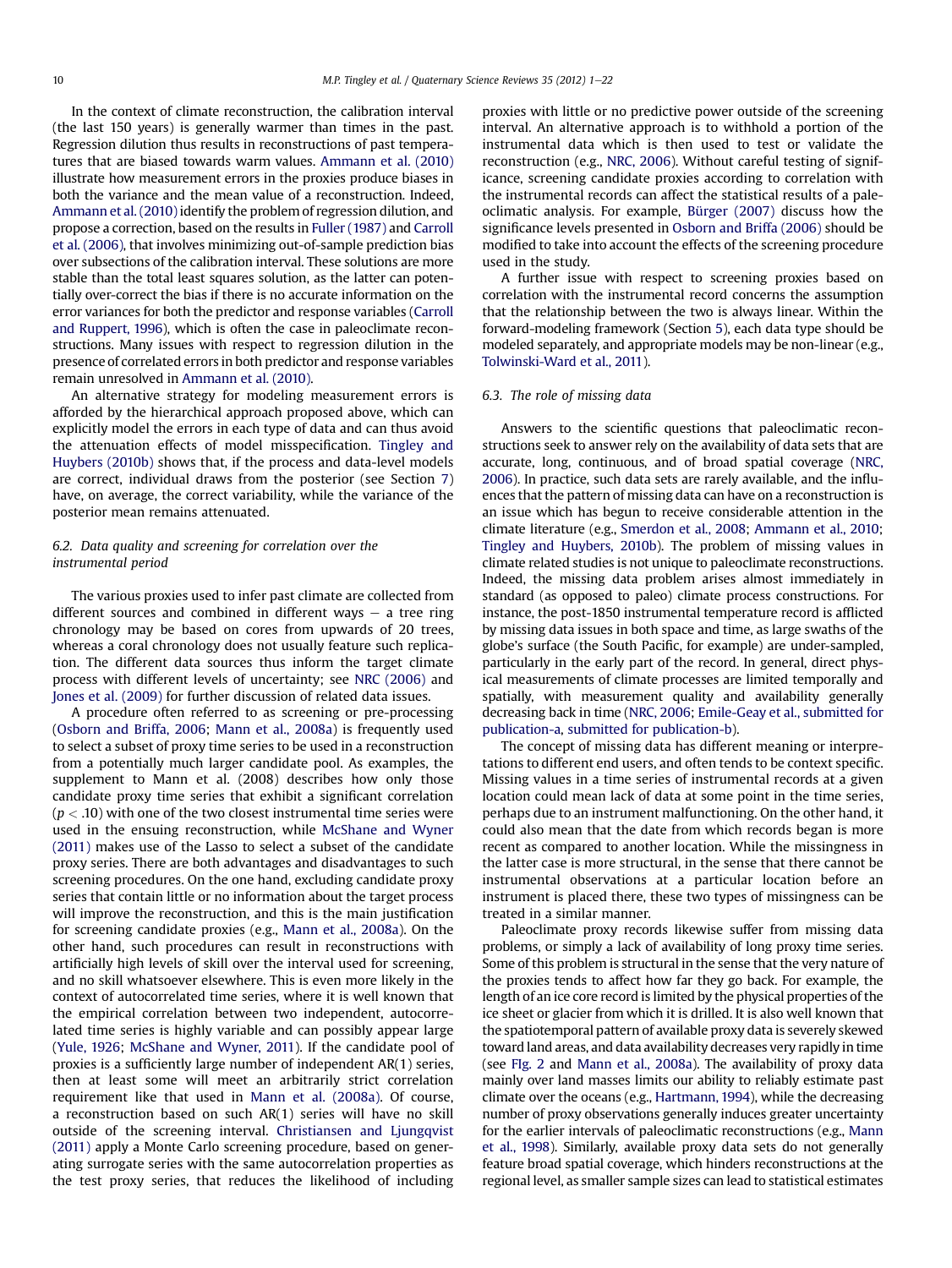which are strongly dependent on a particular type of proxy [\(Emile-](#page-20-0)[Geay et al., submitted for publication-a,](#page-20-0) [submitted for publication-b\)](#page-20-0).

Within the context of paleoclimate reconstructions, missing data is thus an unavoidable reality. Several commonly used methods, however, require that the data be "block missing," with all instrumental time series covering the same interval, and likewise for the proxies. As discussed in Section [8](#page-12-0), such methods can involve a preprocessing step to impute missing values in the data prior to performing the reconstruction. This data infilling can have unintended consequences on the analysis, as in general, the imputed values exhibit reduced variability relative to the true, missing values [\(Dempster et al., 1977;](#page-19-0) [Gelman et al., 2003\)](#page-20-0).

We discuss two statistical approaches to the treatment of missing data that have been proposed or used in the context of paleoclimate reconstructions.

#### 6.3.1. Imputation based on linear regression

One common interpretation of the paleoclimate reconstruction problem is to regard instrumental observations of any climate variables before 1850 (and some after this point) as "missing." In this view point, popularized by the RegEM algorithm ([Schneider, 2001\)](#page-21-0), the paleoclimate reconstruction endeavor reduces to an imputation or missing value problem: the goal is to infer the "missing" values in available instrumental time series prior to 1850. Labeling the unknown instrumental variables prior to 1850 as "missing values" is a nomenclature used in the literature (e.g., [Schneider, 2001\)](#page-21-0); in practice, the reconstruction proceeds by calibrating the proxy data against available instrumental data (post 1850) and then using that calibration to predict instrumental records prior to 1850.

If there are no missing values in the joint proxy-instrumental data set, then both the mean of each time series and the covariance matrix between them can be readily estimated. Likewise, given the mean and covariance, and the assumption that the data at each time point is multivariate normal, the missing observations for each year can be imputed using standard regression expressions. In the presence of missing values, the simultaneous estimation of the mean and covariance and the imputations of the missing values is a non-linear problem with no general closed-form solution. The Expectation–Maximization (EM) algorithm of [Dempster et al. \(1977\)](#page-19-0) is an iterative procedure which overcomes the missing data problem by first starting with an initial estimate of the mean and covariance of the incomplete data, and then estimating regression coefficients that are used to infill the missing values. Once a complete data set is available, updated estimates of the mean and covariance are calculated from the complete data. The new estimates are in turn used to obtain new imputed values and the process is repeated until convergence. [Schneider \(2001\)](#page-21-0) proposes several schemes for regularizing the covariance estimation in the Expectation step if the number of available observations is small; see Section [8](#page-12-0) for further details.

The EM-based approach, which jointly models the proxy and instrumental time series and treats the instrumental records in the past as a large block of missing data, has several strengths. It is a general and transparent framework for reconstructing paleoclimate processes and the computational costs can be substantially lower than those required for Bayesian inference with a hierarchical model. There are, however, technical limitations to regularized variants of the EM algorithm. Providing uncertainty estimates for the imputations can be a challenge (see, e.g., [Schneider, 2001;](#page-21-0) [Tingley](#page-21-0) [and Huybers, 2010b\)](#page-21-0). In addition, the EM algorithm is a local search algorithm so is not guaranteed to find the global maximum of the likelihood. Some of these limitations of the can be circumvented by exploiting the fact that the bulk of the missing data in paleoclimatic reconstruction problems generally have a staircase pattern [\(Rajaratnam, 2010](#page-21-0)). In a perfect staircase pattern, each time series ends at the same time point (say, this year), the time series extend back to different points in the past, and each time series is complete (no missing observations between the first and last). [Rajaratnam](#page-21-0) [\(2010\)](#page-21-0) demonstrates that if the missing values follows this pattern, then closed-form expressions for the mean and covariance function can be calculated analytically. This closed-form approach is much faster than the EM-approach, ensures that the solution is the global maximum likelihood estimator, and facilitates the calculation of the variance of the resulting imputations. Even when the monotone incomplete pattern assumption is violated, the closed-form approach can be used to produce an extremely good starting value for the EM algorithm.

#### 6.3.2. Imputation via space-time modeling

The hierarchical modeling approach developed above provides a natural framework for imputing missing values. Indeed, under this formulation, the entire latent space-time climate process, Y, is unobserved. The forward model and the observation model describe how each observation relates to Y, while the model for Y indicates how information about the climate process is shared across space and time. Depending on the particulars of the analysis, the missing data process can be modeled in the specification of the forward model, the observation model, or both. Whereas (Reg)EM imputes missing values in incomplete instrumental time series, the specification of a space-time covariance form allows for predictions of the process at *any* location  $-$  even those where there are no observations at any time. A reasonable space-time statistical model allows for appropriate uncertainty quantification in the imputation of the missing values, and imputations at locations or times many decorrelation length scales from the nearest observations will naturally be highly uncertain. In addition, the space-time covariance model can be used to estimate the reduction in uncertainty, as a function of space and time, given an additional observation with a known uncertainty. For a detailed description of the differences between RegEM and a space-time modeling approach, see [Tingley](#page-21-0) [and Huybers \(2010b\)](#page-21-0).

#### 6.3.3. Inference in the presence of missing data

While each of these approaches provides a concrete set of tools for handling missing values, a word of caution is in order. These methods implicitly assume that the missing data mechanism itself has not distorted the properties of the observed data. In other words, there is an implicit assumption that the missing data mechanism (or more precisely the distribution of the missing data mechanism) does not depend on the values of the missing observations. Understanding the mechanisms that lead to missing data is critical in assessing their influence on statistical inference and the type of biases that missing data can introduce. The notion "missing at random" (MAR; [Little and Rubin, 2002](#page-20-0)), sometimes referred to as "ignorability," characterizes this problem, and assuming that observations are MAR allows one to safely ignore the missing data mechanism. Indeed, in the paleoclimate context the methods proposed in [Schneider \(2001\),](#page-21-0) [Rajaratnam \(2010\)](#page-21-0) and [Tingley and](#page-21-0) [Huybers \(2010a\)](#page-21-0) all make the MAR assumption, so will retain desirable properties of standard statistical estimators only if this assumption is correct. Violations of the MAR assumption can, in each case, lead to estimates of the climate process that are biased or otherwise sub-optimal. [Rubin \(1976\)](#page-21-0) and [Little and Rubin \(2002\)](#page-20-0) provide comprehensive treatments of statistical inference in the presence of missing values.

Recent work with RegEM by [Smerdon et al. \(2008\)](#page-21-0) indicates that the MAR assumption is likely incorrect in the paleoclimate context. Observations are predominantly missing in the pre-instrumental period, when temperatures are generally colder than in the datadense instrumental period: there is a dependency between the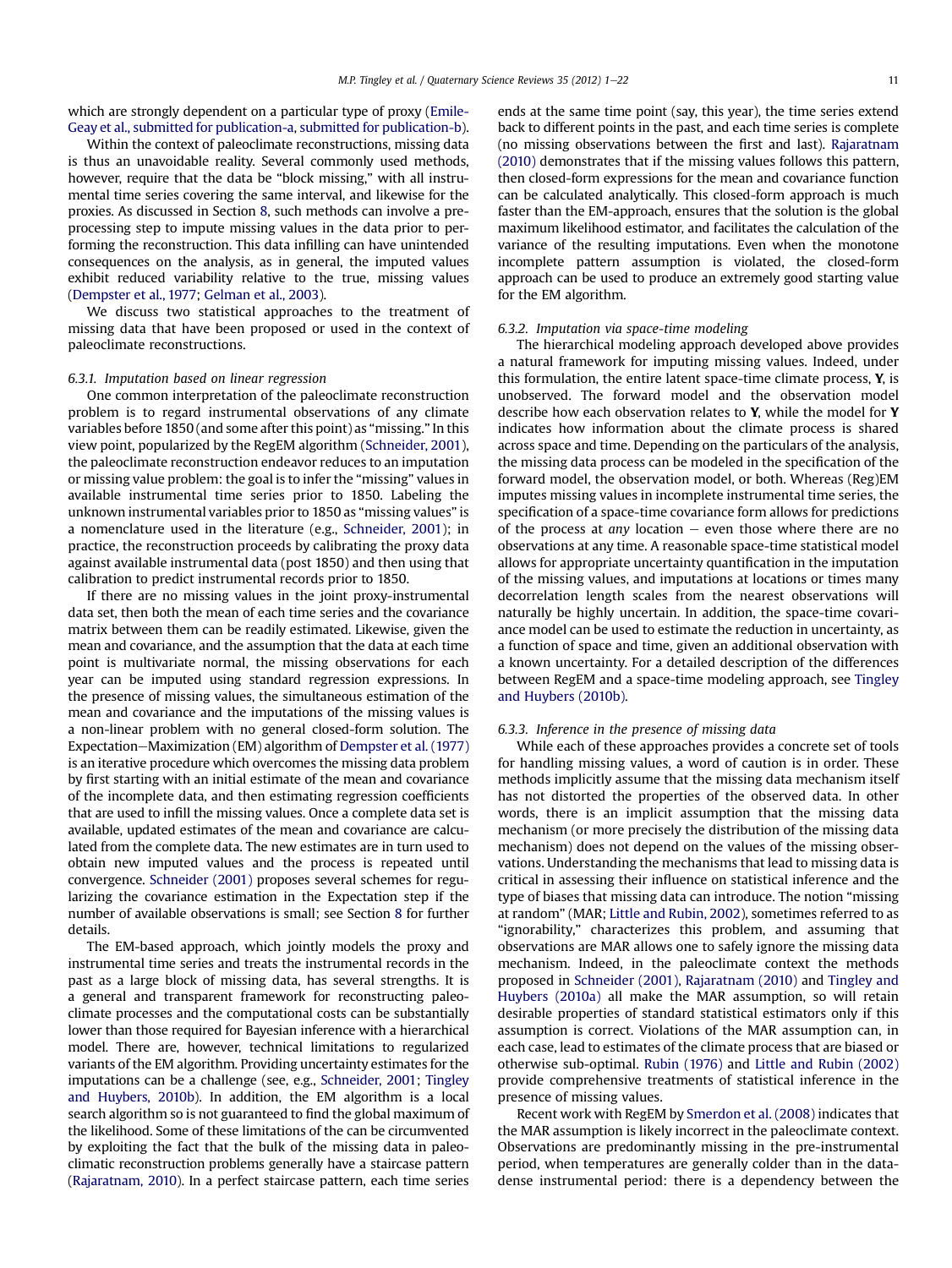<span id="page-11-0"></span>probability of data being missing and the value of those missing observations. A possible solution is to include  $CO<sub>2</sub>$  concentration (which is also correlated with temperatures) as a covariate in the process level, as is done in [Lee et al. \(2008\)](#page-20-0) and [Li et al. \(2010\)](#page-20-0).

# 7. Inference and computation

Models such as those described in Sections [3](#page-2-0)–[6](#page-2-0) are complicated, multi-level, and often incorporate non-trivial space-time dependencies. Inference for such models is generally performed via a Bayesian approach (cf. [Gelman et al., 2003](#page-20-0); [Carlin and Louis, 2009](#page-19-0)). Markov chain Monte Carlo (MCMC) is a convenient general-purpose algorithm for carrying out Bayesian inference and is therefore central to fitting the kind of hierarchical models we describe in this paper. In this section we briefly describe MCMC algorithms and some issues related to prior specification for hierarchical models.

# 7.1. Markov chain Monte Carlo

Much of what we have described above involves building hierarchical Bayesian models where inference is based on the posterior distributions of the parameters. This posterior distribution, as shown in Eq. [\(1\)](#page-3-0), is rarely available in closed form. Furthermore, posterior distributions for hierarchical models are typically multidimensional and complicated. Hence, learning about the properties of the distributions, for instance the means and variances or a tail probability, is non-trivial. This is because computing an expectation requires high-dimensional integration involving the posterior distribution.

Fortunately, MCMC methods provide a very general recipe for drawing samples according to a given distribution, and then using those samples to estimate properties of the distribution. Thus scientists can routinely obtain estimates of the entire posterior distribution of interest, including all marginal and joint distributions, allowing a diverse set of scientific questions to be answered. As a simple example, if MCMC samples are available from the posterior distribution of a parameter, say  $\theta$ , the average of these samples converges to the true mean of the posterior distribution of  $\theta$  as the MCMC sample size increases. MCMC-based inference has therefore allowed statisticians and modelers in numerous fields to fit increasingly sophisticated models.

The use of MCMC has become common in many disciplines (see, for instance, the influential [Gilks et al. \(1996\)](#page-20-0) or [Brooks et al.](#page-19-0) [\(2011\)\)](#page-19-0), and there are now a number of statistical software packages that construct MCMC algorithms when presented with a fully specified model or a function proportional to the posterior distribution. The software package WinBUGS [\(Lunn et al., 2000](#page-20-0)), for example, provides a framework for fitting a very wide range of Bayesian models. The algorithms require minimum user intervention in principle, which makes WinBUGS very useful for non-expert users of MCMC, and its GeoBugs module allows for certain classes of spatial models to be fit. For some of the more involved spacetime models discussed in this paper, however, WinBUGS may be slow and sometimes impractical. More recently a number of more specialized R [\(Ihaka and Gentleman, 1996\)](#page-20-0) packages have been developed, for example geoR [\(Ribeiro and Diggle, 2001](#page-21-0)) for maximum likelihood-based inference for spatial data, spBayes ([Finley et al., 2007](#page-20-0)) for Bayesian inference for an array of Gaussian process models, and ramps [\(Smith et al., 2008\)](#page-21-0) for joint linear models for point-level and aggregated spatial data.

While these software packages are useful for certain models, it is often the case that MCMC algorithms have to be constructed and implemented on a case-by-case basis for complicated hierarchical models. Issues involved in the design of an MCMC algorithm include finding ways to make the algorithms efficient, determining the accuracy of estimates based on these algorithms to ensure that the scientific conclusions are valid, and determining an appropriate length (sample size) for the MCMC algorithm. The literature in this area is vast; we point interested reader to [Robert and Casella \(2004\)](#page-21-0); [Brooks et al. \(2011\)](#page-19-0), and references therein. [Flegal et al. \(2008\),](#page-20-0) for instance, provides a simple and theoretically-justified approach for assessing the accuracy of MCMC-based estimates and for using these estimates to determine MCMC sample size. The level of expertise required in constructing MCMC algorithms for sophisticated models is perhaps another reminder that analyses of the kind discussed in this paper may be done most expediently via long term collaborations between climate scientists and statisticians.

#### 7.2. Choice of prior distributions for Bayesian models

Careful prior specification is an integral part of a Bayesian analysis. The ideal situation is one where scientific expertise or past information provides a reasonable judgment on the distribution of possible values of a parameter in the model. In our notation, this prior distribution is denoted by  $\pi(\theta)$  where  $\theta$  is the vector of parameters. We note that for simplicity the prior distribution is typically specified independently for each parameter (each component of  $\theta$ ), though this is by no means strictly necessary. Translating expertise into a probability distribution may still be a challenge, although recent research has led to many successful approaches for formal "prior elicitation" (see O'[Hagan et al., 2006](#page-21-0)). When formal prior elicitation proves to be a challenge, more informal approaches for characterizing expert judgment may be used, and simple parametric forms are chosen based on domain expertise. In situations where scientific expertise may be equivocal, the Bayesian approach allows for multiple analyses based on different priors; the agreement or differences in results based on these different priors may be of scientific interest in their own right. In many cases, however, the parameters may be hard to interpret or there may be a paucity of reasonable scientific knowledge that can inform prior selection for them.

When scientific expertise is unavailable or hard to formalize, socalled "objective" or "reference" priors (see, for instance, [Kass and](#page-20-0) [Wasserman, 1996](#page-20-0); [Berger, 2006](#page-19-0)) may be useful. Such priors purport to be objective in terms of the information they provide about the parameters. While there are success stories, deriving these priors can pose serious mathematical challenges in general, and doing so is often infeasible for complicated multi-stage hierarchical models, such as those presented in this paper. In practice, therefore, it is common to rely on so-called "vague" or "uninformative" prior distributions that have high variance and are therefore, at least in a simplified view, largely uninformative about a parameter. These vague priors, however, can actually be much more influential than desirable, particularly in the case of variance parameters (see, for instance [Gelman, 2006](#page-20-0), and references). Even when scientific expertise is being used, erroneous or overly confident expert priors (for example, priors that might be implicitly using some of the same information or data being analyzed), may have undue influence on the results of an analysis (cf. [Frame et al., 2005\)](#page-20-0). In fact, in virtually all the cases discussed above, a thorough Bayesian analysis requires careful study of the effects of various prior specifications on the resulting analysis. "Robust Bayesian inference" involves studying the sensitivity of results to uncertain inputs, such as prior specification, model specification, and utility functions (see, e.g., [Box, 1980](#page-19-0); [Berger, 1994](#page-19-0)). Prior sensitivity analyses can often be carried out fairly efficiently via sampling-importance-resampling (cf. [Gelman et al., 2003,](#page-20-0) p. 450), where the samples produced from a posterior distribution under one prior specification are simply resampled (with a weighting scheme) to produce the posterior under a different prior specification. This avoids having to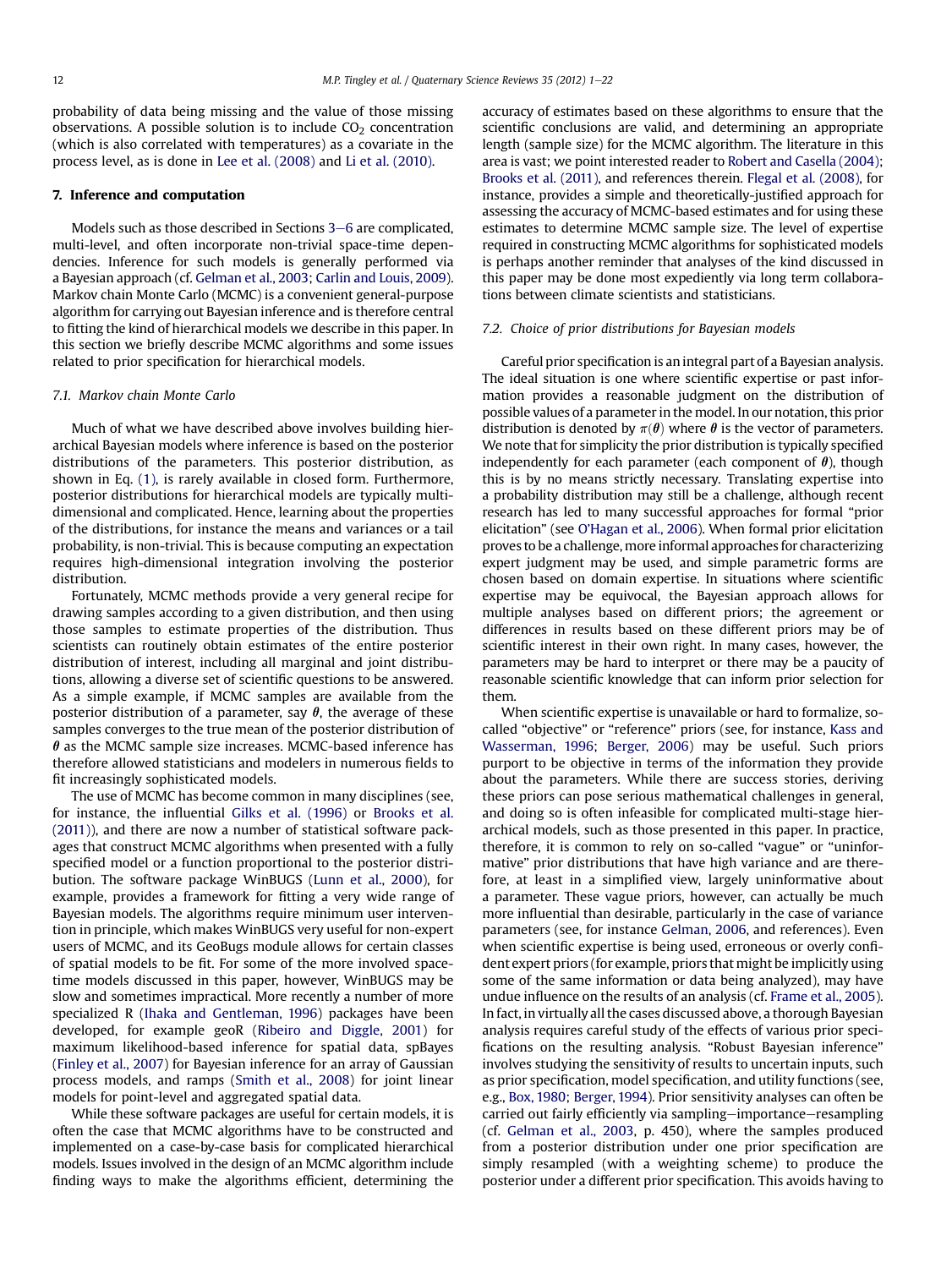<span id="page-12-0"></span>construct new MCMC algorithms for each new prior distribution. Other approximation approaches are also available (cf. [Kass et al.,](#page-20-0) [1989\)](#page-20-0). We note that while prior specification may seem like a daunting task, there is value in the formalism that comes from having to explicitly specify prior judgments on parameters and seeing, based on the posterior distribution, how the data have informed our understanding of these parameters.

The number of unknown quantities in a hierarchical model for inferring past climate will almost certainly exceed the number of observations available to fit the model  $-$  recall that the entire target field is treated as latent, while data availability can be sparse in both space and time. Modeling the spatial and temporal covariance of the target field at the process-level ameliorates this issue by reducing the number of independent unknown parameters. More generally, provided that the priors are proper (that is, each integrates to one), inference remains well defined even if the number of independent parameters to be estimated exceeds the number of independent observations. In this case, the influence of the priors becomes more apparent, the posterior distributions will display little learning relative to the priors, and diffuse priors will lead to diffuse posterior distributions.

# 7.3. Computational issues posed by large space-time data sets

The dimension of the covariance matrix of a process-based space-time model for  $Y$  is given by the total number of spatiotemporal locations where observations exist or inference is required. In the case of a 1000 year paleoclimate reconstruction on a global 5 $^{\circ}$  by 5 $^{\circ}$  grid, this dimension will be well over one million. Both maximum likelihood and Bayesian approaches require repeated evaluations of the likelihood, and thus involve operations such as the repeated inversion or Choleski factorization of the covariance matrix – a calculation which scales as  $n^3$  $n^3$ , where  $n$  is the size of the process vector Y. Computation for such large space-time data sets can quickly become prohibitively expensive and slow.

Several modeling and computational approaches have been proposed to allow for fast inference when spatial or spatiotemporal data sets are large. We briefly list a few of these approaches and provide references for the interested reader. The methods may be roughly classified into: (i) approaches that work with the covariance directly by either exploiting a sparse covariance matrix structure (see, for instance, the covariance tapering approach in [Furrer et al.,](#page-20-0) [2006;](#page-20-0) [Kaufman et al., 2008](#page-20-0)) or by using a "reduced-rank" or process convolutions approach to constructing a covariance (cf. [Higdon,](#page-20-0) [1998;](#page-20-0) [Cressie and Johannesson, 2008\)](#page-19-0), and (ii) inference based on approximations to the likelihood, including spectral domain methods. While approaches that fall into category (i) easily allow for both maximum likelihood and Bayesian approaches, methods that belong to category (ii) have most often been used in the maximum likelihood framework (cf. [Whittle, 1953](#page-21-0); [Vecchia, 1988;](#page-21-0) [Caragea,](#page-19-0) [2003;](#page-19-0) [Stein et al., 2004](#page-21-0); [Fuentes, 2007\)](#page-20-0). In principle, they may also be used for Bayesian approaches, but rigorous inference may pose some challenges since it may be hard to justify studying posterior distributions based on approximations to likelihoods (it may be the case that the approximation used does not correspond to a valid probability model).

#### 7.4. Inference and uncertainty quantification

Inferring a point estimate of the latent climate process Y, along with an estimate of the associated uncertainty, is a non-trivial task. That said, many interesting aspects of the space-time process cannot easily be deduced from a single, point estimate of the process and an associated uncertainty. There is often interest in determining the likelihood that particular years or decades were the warmest (or coldest) in the interval covered by the reconstruction, and a general interest in understanding the extent to which recent decades are "extreme" (e.g., [Jansen et al., 2007\)](#page-20-0). In addition, there may be interest in investigating the spatial variance as a function of time (e.g., [Osborn and Briffa, 2006\)](#page-21-0), temporal or spatial trends in the process, or the likelihood that a particular interval was warmer or cooler than some measure of the baseline. There is also considerable interest in understanding the temporal evolution of the process at different temporal scales, and results are often presented after smoothing the inferred process through time (e.g., [Jansen et al., 2007\)](#page-20-0). While a point estimate of a quantity like the temporally smoothed time series of spatial averages can be derived from the point estimate of the process, estimating the uncertainty in such a derived quantity can be non-trivial. Finally, any inference based on conditional expectations or ordinary linear regression will result in estimates of the process, or the time series of spatial means, that has a lower temporal variance than the actual climate process (see Section [6.1](#page-8-0)).

The breadth of questions that a researcher might want a reconstruction to answer points to the need for inference on the full statistical distribution of the process. A straightforward solution is to perform the analysis in a way that produces draws or samples of the space-time process. The two standard methodologies for producing such samples are bootstrapping and posterior predictive sampling. [Li et al. \(2007b\)](#page-20-0) present an analysis of the 14 proxy series used in [Mann et al. \(1999\)](#page-20-0) that extend back at least 1000 years, and use a parametric bootstrap method to produce ensembles of reconstructions. These ensembles are then used to assess the extent to which recent temperatures are anomalous in the context of the previous 1000 years. Alternatively, Bayesian methods like those presented above, in [Tingley and Huybers \(2010a\)](#page-21-0) and in [McShane](#page-21-0) [and Wyner \(2011\),](#page-21-0) can be used to produce posterior draws of the space-time climate process (or, in the case of [McShane and](#page-21-0) [Wyner \(2011\)](#page-21-0), a time series) conditional on the data and modeling assumptions. Regardless of the method used to produce them, ensembles of reconstructions are rich end products that can be used to answer a vast array of scientific questions. Indeed, ensembles can be used to produce both a point estimate and an uncertainty for any function of the target process, and thus can provide insight into a diverse array of questions, such as the extent to which certain intervals were extreme, or the evolution of the process on an array of temporal scales. Both point-wise uncertainty intervals for each element of a reconstructed time series, and path-wise uncertainty intervals for entire time series, can likewise be derived from the ensembles (e.g., [McShane and Wyner, 2011\)](#page-21-0).

# 8. Special cases from the literature

Expressing a number of published methods within the hierarchical modeling framework developed above reveals that the modeling assumptions are often quite similar, while the inference techniques tend to differ. While it is somewhat difficult to frame certain of these techniques as hierarchical models, as not all consider a process level distinct from a data level, we do so to the extent possible in order to illustrate the modeling assumptions made by each, to differentiate these assumptions from the tools used to conduct the inference, and to explore logical shortcomings which are avoided by hierarchical modeling.

The terms composite plus scale (CPS) and climate field reconstruction (CFR) are often used to differentiate between reconstructions of a large-scale spatial mean, and reconstructions of a space-time process (e.g., [Jones et al., 2009\)](#page-20-0). Note that inference on the spatial mean time series is a natural by-product of successfully inferring the full space-time process. Several studies ([Cressie and](#page-19-0) [Tingley, 2010;](#page-19-0) [Tingley and Huybers, 2010a,b](#page-21-0)) have called into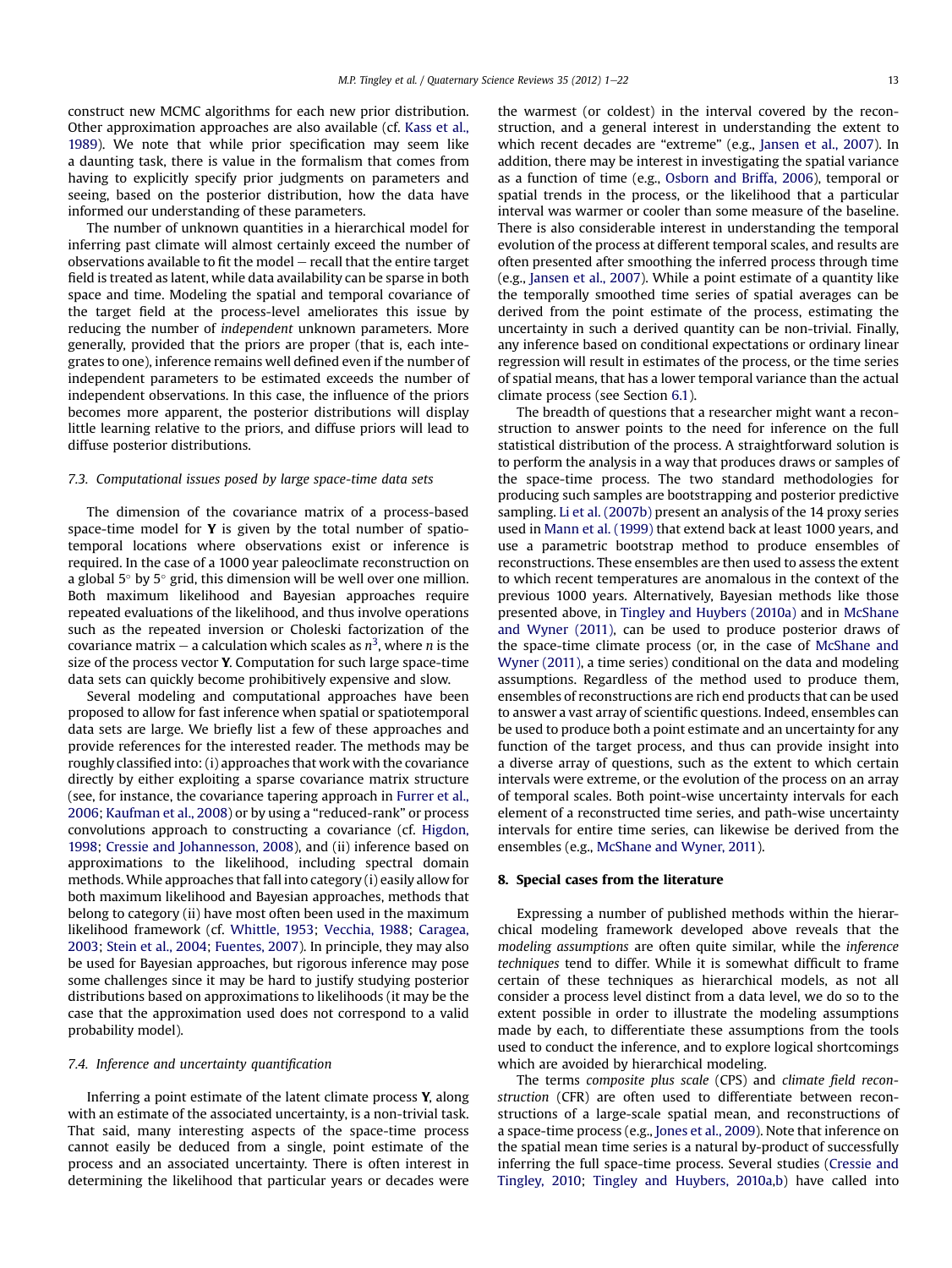<span id="page-13-0"></span>question the appropriateness of inferring the time series of spatial averages without considering the spatial covariance of the underlying process, as the resulting confidence intervals for the spatial mean time series can be severely biased. Including a spatial or space-time covariance function at the process level provides for internally consistent uncertainty estimation in the presence of clustered proxy data, by naturally down-weighting the information from nearby proxies and accounting for the uncertainty introduced by areas which are not sampled.

CPS can be thought of as a special case of CFR, where the spatial domain of the target process is a single point, and there is a single instrumental and a single proxy time series. Note, however, that the methods used to construct the proxy and instrumental composite time series may have implicit or explicit spatial elements. For example, the proxy composite can be formed by weighting the proxy time series by estimates of the spatial extent represented by each series (e.g., [Esper et al., 2002](#page-20-0); [Mann and Jones, 2003](#page-20-0)).

In what follows, we largely consider climate field reconstruction methods, but include three methods  $-$  those of [Lee et al. \(2008\)](#page-20-0), [Li](#page-20-0) [et al. \(2010\)](#page-20-0) and [McShane and Wyner \(2011\)](#page-21-0) – which, while lacking a spatial component, have features similar to the hierarchical modeling framework described in Section [3.](#page-2-0) The methods are discussed in order (by our judgement) from most to least hierarchical and Bayesian, as certain of the less hierarchical methods can then be presented as special cases. We end the section with a more general discussion of the weaknesses common to regression-based eld reconstruction methods, and the advantages of hierarchical modeling combined with Bayesian inference.

# 8.1. BARCAST ([Tingley and Huybers, 2010a](#page-21-0))

BARCAST, described in [Tingley and Huybers \(2010a\),](#page-21-0) is a hierarchical model that infers a spatially and temporally complete climate process from incomplete proxy and instrumental time series. At the process level, Y is modeled as a Gaussian process with constant mean and a space-time covariance structure that is separable, AR(1) in time, and isotropic, stationary and exponential in space. The covariance between two spatiotemporal points is thus given by Eq. [\(11\)](#page-6-0).

At the data level, there is no distinction between measurement error and the stochastic relationship between Y and the latent data processes. Following the notation developed in Sections [5&6](#page-6-0), the one-stage data-level model involves the specification of  $h_{I,1}(\mathbf{Z}_{I,1}|\mathbf{Y}, \theta)$  for the single instrumental data set, and  $h_{P,k}(\mathbf{Z}_{P,k}|\mathbf{Y}, \theta)$ ,  $k = 1,...,N_p$ , for each proxy data type. The instrumental observations are modeled as reflecting the Y process with additive white noise,

$$
\mathbf{Z}_{I,1}(t)|\mathbf{Y}(t),\sigma_{I,1}^2 \sim \mathcal{N}\left(\mathbf{H}_{I,1}(t)\cdot\mathbf{Y}(t),\sigma_{I,1}^2\mathbf{I}\right),\tag{15}
$$

where  $H_{1,1}(t)$  is a selection matrix the picks out the locations for which there are instrumental observations at year  $t$ , I is the identity matrix, and  $\sigma_{l,1}^2$  is the instrumental measurement error variance.<br>There is an implicit assumption that the instrumental data process There is an implicit assumption that the instrumental data process is free of systemic errors, which could be modeled by including a specification for both  $g_{I,1}(\mathbf{W}_{I,1}|\mathbf{Y}, \theta)$  and  $h_{I,1}(\mathbf{Z}_{I,1}|\mathbf{W}_{I,1}, \theta)$ .

BARCAST is designed to assimilate an arbitrarily large number of types of proxy data, but specifies an equivalent one-stage data-level model for each type:

$$
\mathbf{Z}_{P,k}(t) \big| \mathbf{Y}(t), \beta_{1,k}, \beta_{0,k}, \sigma_{P,k}^2 \sim \mathcal{N}\Big(\beta_{0,k} + \beta_{1,k} \mathbf{H}_{P,k}(t) \cdot \mathbf{Y}(t), \sigma_{P,k}^2 \mathbf{I}\Big),\tag{16}
$$

where the notation follows Eq. (15). As there is no distinct model for measurement errors, there is no way to disentangle uncertainty in the assumed linear relationship between the proxy observations and climate process from the uncertainty inherent in measuring the proxies.

BARCAST assumes that all measurements are on the same spatial (and temporal) scale, and that each type of observation reflects the underlying **Y** process locally in both space and time  $-$  in other words, there is no spatial or temporal averaging. This approach presents logical challenges, particularly when the instrumental data set is the CRU  $5^{\circ} \times 5^{\circ}$  gridded product [\(Brohan et al., 2006](#page-19-0)) – which is best<br>interpreted as representing temperatures averaged over grid cells. As interpreted as representing temperatures averaged over grid cells. As Eq. (15) does not involve spatial averaging of Y, the specification for the instrumental observations implies that the latent process inferred in the analysis is actually the spatially averaged climate process, where the degree of spatial averaging changes as a function of latitude. As discussed in Section [2,](#page-1-0) some types of proxy data are best understood as reflecting strictly local information about the underlying, unsmoothed Y process; in such a scenario, the analysis scheme fails to account for the differing spatial supports of the data sources. Further shortcomings of the underlying model, including the assumption of independent and identically distributed (iid) errors, are discussed in Section 4 of [Tingley and Huybers \(2010a\).](#page-21-0)

The inference used for BARCAST is Bayesian with proper but weakly informative priors placed on all unknown parameters. The end result of the analysis is a set of draws from the joint posterior of the climate process and parameters, conditional on the data and model assumptions.

# 8.2. Method of [Li et al. \(2010\)](#page-20-0)

[Li et al. \(2010\)](#page-20-0) describe a hierarchical model for inferring the Northern Hemisphere annual mean temperature time series, and do not include a spatial component; the process Y thus reduces to a time series of spatial averages. [Li et al. \(2010\)](#page-20-0) include as covariates in the process level estimates of three climate forcing time series: green house gas concentration G, solar irradiance S, and volcanic forcing V. Several variants of the model are discussed; we consider the most general.

The underlying spatial mean time series  $Y$  is modeled as an AR(2) process with the mean term a linear function of the climate forcings,

$$
\mathbf{Y}|\boldsymbol{\theta} \sim \mathcal{N}(\beta_0 + \beta_1 \mathbf{S} + \beta_2 \mathbf{G} + \beta_2 \mathbf{V}_0, \Sigma_{\mathbf{Y}}),\tag{17}
$$

where the covariance matrix  $\Sigma_Y$  corresponds to that of an AR(2) time series (see, e.g., [Brockwell and Davis, 2002,](#page-19-0) p. 91), and the vector  $\theta$  consists of the process- and data-level parameters. While the time series G and S are assumed to be free of error, [Li et al.](#page-20-0) [\(2010\)](#page-20-0) include a measurement error process for the observed volcanic forcing **V** in terms of the actual series  $V_0$ , which we do not discuss here.

In terms of the data level, [Li et al. \(2010\)](#page-20-0) assume that there is no uncertainty in the instrumental mean time series, and thus there is no forward model or observation model for the instrumental data. Each of the three different proxy types used by Li et al.  $(2010)$  – tree rings, pollen counts, and boreholes  $-$  are assumed to represent the spatial mean time series averaged over different, known, temporal scales. As with BARCAST, there is no measurement error model, so this source of uncertainty is not disentangled from the uncertainty in the proxy-temperature relationship. Let  $\mathbf{Z}_{P,k}(i)$  be the ith time series of the kth proxy type ( $k = \{1,2,3\}$ ). The data level assumptions for the tree ring and pollen series are,

$$
\mathbf{Z}_{P,k}(i) \big| \mathbf{Y}, \theta \sim \mathcal{N} \big( \mu_{k,i} + \beta_{k,i} M_k \cdot \mathbf{Y}, \Sigma_k \big)
$$

where  $\Sigma_k$  is the covariance matrix corresponding to an AR(2) process, and the averaging matrix  $M_k$  is assumed to be known for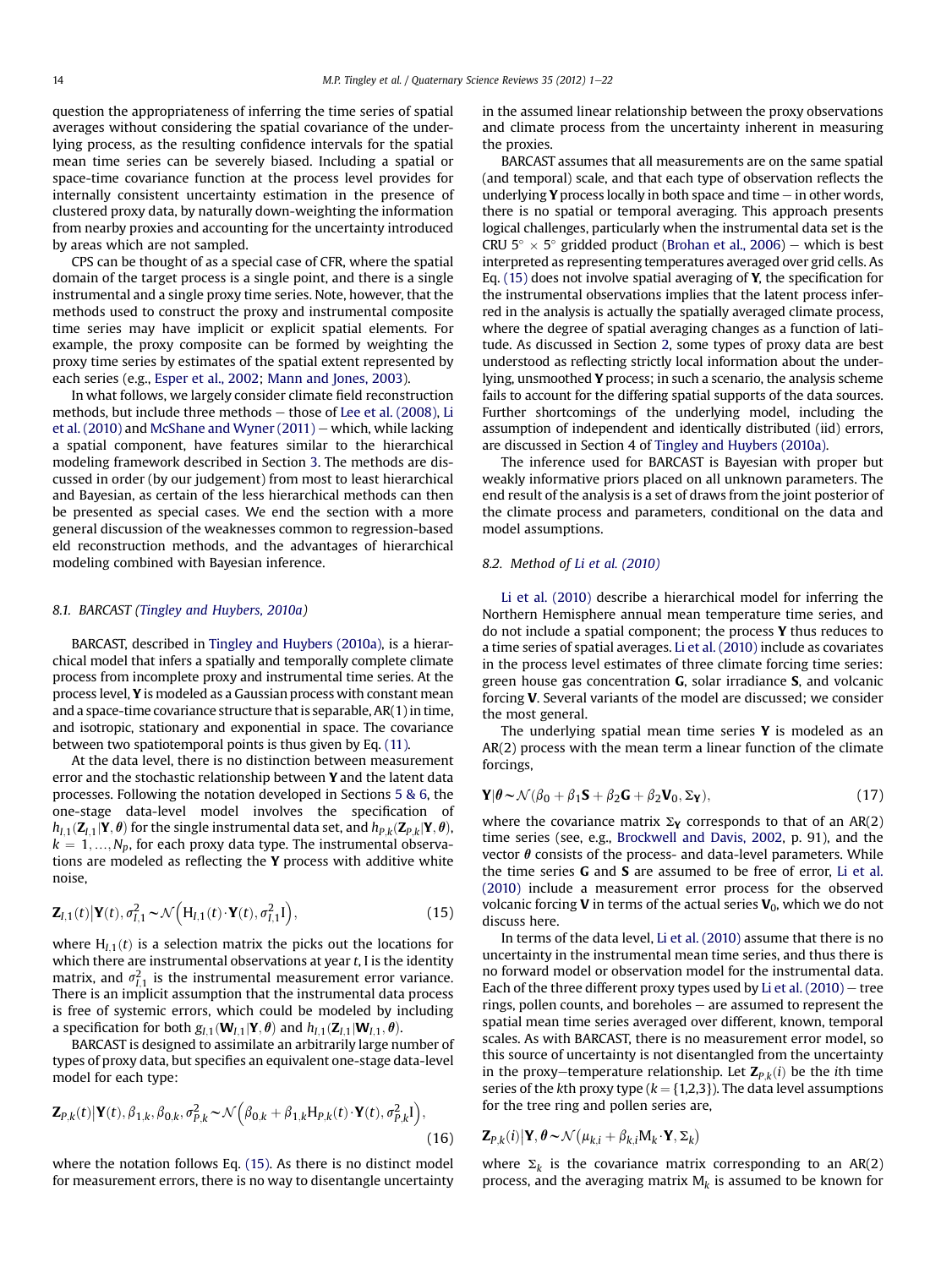<span id="page-14-0"></span>each proxy type. Whereas BARCAST assumes that the data-level regression parameters are common across proxy time series of a given type, [Li et al. \(2010\)](#page-20-0) specifies different parameters for all proxy series. Note, however, that the parameters of each  $\Sigma_k$  are common for each proxy type, but distinct across proxy types and from those characterizing  $\Sigma_Y$ . As the time series used in [Li et al.](#page-20-0) [\(2010\)](#page-20-0) are all of the same length, no selection matrices (the H in Section [8.1](#page-13-0) above) are required. In the case of the borehole series, the covariance matrix corresponds to Gaussian white noise, and the averaging matrix is applied to the covariance matrix as well. The data-level specification for the borehole series is thus,

$$
\mathbf{Z}_{P,3}(i)|\mathbf{Y}, \boldsymbol{\theta} \sim \mathbf{M}_3 \cdot \mathcal{N}(\mu_{3,i} + \beta_{3,i}\mathbf{Y}, \Sigma_3). \tag{18}
$$

The inference used in [Li et al. \(2010\)](#page-20-0) is Bayesian, and the priors for all unknowns are proper but weakly informative. In particular, the priors for the AR(2) coefficients are set to ensure that the various noise sequences are causal ([Brockwell and Davis, 2002,](#page-19-0) p. 85). Similar to BARCAST, the end product is an ensemble of draws from the posterior distribution of the spatial mean time series.

# 8.3. Method of [Lee et al. \(2008\)](#page-20-0)

The state-space model of [Lee et al. \(2008\)](#page-20-0) is similar to that of [Li](#page-20-0) [et al. \(2010\)](#page-20-0), as both include climate forcings in the process level. In contrast to [Lee et al. \(2008\)](#page-20-0), [Li et al. \(2010\)](#page-20-0) assume AR(1) errors in the process, a temporally local relationship between a single proxy composite time series and the spatial mean time series (i.e. the matrices M in the preceding subsection reduce to identity matrices), and iid errors in the data level. [Lee et al. \(2008\)](#page-20-0) perform the inference using a Kalman filter, with relevant parameters estimated in a separate step via an optimization algorithm.

# 8.4. LOC [\(Christiansen, 2011a\)](#page-19-0)

The LOC method of [Christiansen \(2011a\)](#page-19-0) can be interpreted as a site-by-site application of a special case of the method described in [Li et al. \(2010\)](#page-20-0), or as a special case of BARCAST [\(Tingley and](#page-21-0) [Huybers, 2010a\)](#page-21-0). To recover LOC, a number of the parameters in either [Li et al. \(2010\)](#page-20-0) or [Tingley and Huybers \(2010a\)](#page-21-0) are set to zero and parameters are inferred via maximum likelihood estimation. In particular, LOC, unlike BARCAST, does not include an explicit model for the spatial covariance. For further discussion of the links between LOC and hierarchical modeling, and the advantages of Bayesian inference in this context, see [Christiansen \(2011b\)](#page-19-0) and [Tingley and Li \(2011\).](#page-21-0)

# 8.5. Point-to-point regression ([Cook et al., 1999](#page-19-0))

The point-to-point regression (PPR) methodology was proposed and used in [Cook et al. \(1999\)](#page-19-0) to reconstruct gridded Palmer Drought Severity Index (PDSI) data from tree ring measurements. While it is difficult to fit into the hierarchical framework developed in Section [3](#page-2-0), aspects of PPR naturally point towards the benefits of including a process-level model with a parametric spatial covariance form. We provide a cursory description of the methodology that focuses on the links to the hierarchical modeling framework developed above, and refer the interested reader to [Cook et al.](#page-19-0) [\(1999\)](#page-19-0).

PPR is based on the intuitive notion that inference on the PDSI time series at a given location should be dominated by proxy time series that are, in some sense, "close" to that location. The basic method is to fit a separate regression model to predict each instrumental PDSI time series from nearby proxy time series:

$$
\mathbf{Z}_{l,i} = Z_{P,i} \mathbf{\beta}_i + \varepsilon_i. \tag{19}
$$

Conforming (to the extent possible) with earlier notation,  $\mathbf{Z}_{Li}$ denotes the instrumental PDSI time series at the *i*th location,  $Z_{P,i}$ the matrix composed of the tree ring time series (the sole type of proxy data) that are used to infer the PDSI at the *i*th location,  $\beta_i$  is a vector of regression coefficients, and  $\varepsilon_i$  a vector of error terms. Inference is then via ordinary least squares regression.

Our interest is in the choice of the (screened) proxy series to consider as predictors for the PDSI at the ith location. [Cook et al.](#page-19-0) [\(1999\)](#page-19-0) consider all proxy time series within a distance  $r_i = \max\{r,r_{i,5}\}\$  of the ith grid point, where r is some fixed value and  $r<sub>i</sub>5$  is the minimum distance that encloses at least five proxy time series. We note that  $r$  is set to reflect the regional nature of drought phenomenon and is larger than the grid spacing of the instrumental PDSI grid [\(Cook et al., 1999\)](#page-19-0). As a result, a given proxy time series is used as a predictor for PDSI at multiple spatial locations: information is shared across space. Within a forward-modeling framework, PPR thus assumes that the ith proxy time series reflects information about PDSI on a spatial scale given by  $r_i$ . Trees, however, are influenced strictly by local climate, and (in our interpretation) the regional nature of the regressions in [Cook et al. \(1999\)](#page-19-0) represent a confounding of process- and data-level models within a methodological framework that only considers the latter. Note also that if the target PDSI process displays spatial correlation, then information can be shared spatially to improve estimates of PDSI during the instrumental period as well.

It is possible to construct a hierarchical model which encodes the same basic assumptions as PPR, does not confound process and data levels, and expresses the proxy-PDSI relationship in terms of a linear forward model. Indeed, such a model can be constructed by making a number of key alterations to BARCAST. At the process level, the AR(1) coefficient should be set to zero (PPR does not consider temporal autocorrelation) and the exponential spatial covariance replaced with a form like the spherical covariance (e.g., Table 2.1 of [Banerjee et al., 2004](#page-19-0)), which decays to zero covariance at finite separation (PPR assumes information is shared only regionally in space). At the data level, the instrumental error variance should be set to zero (PPR does not consider errors in the instrumental PDSI observations), and a separate data-level of the form in Eq. [\(16\)](#page-13-0) should be specified for each proxy time series (PDSI performs a separate regression for each PDSI time series). This hierarchical formulation of PPR clarifies that the sharing of information through space is a consequence of the spatial structure of the process, not the characteristics of the data. In addition, the multi-colinearity problem that [Cook et al. \(1999\)](#page-19-0) solve by replacing a matrix of proxy time series with a smaller matrix of principal components is avoided, as the proxy-PDSI relationships are specified locally.

## 8.6. Methods based on multivariate linear regression

A number of commonly used paleoclimatic field reconstruction methods (see, for example for example [Christiansen et al., 2010,](#page-19-0) Table 1) are based on very similar multivariate linear regression models, but make use of different analysis or inference techniques. Given an (incomplete) matrix of instrumental observations, where each column corresponds to one time point and each row to one location, and an (incomplete) matrix of proxy observations, the key assumption behind this family of methods is that there is a linear relationship between corresponding columns of the instrumental and proxy matrices, with additive white noise.

These methods generally do not include a model for the temporal autocorrelation of the target field, so that the columns of the instrumental data matrix are assumed to be independent of one another, and likewise for the proxy data matrix. In addition, spatial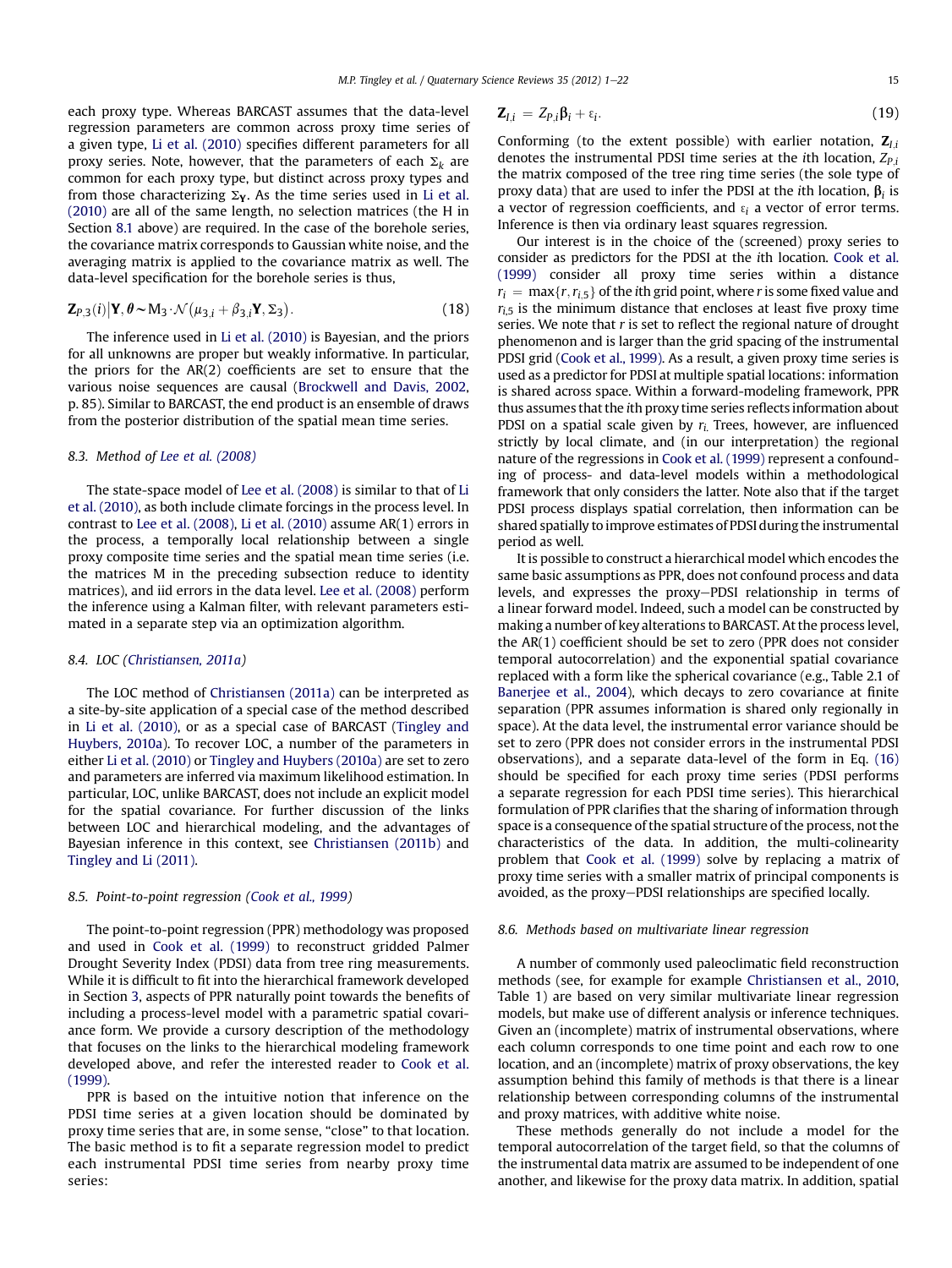<span id="page-15-0"></span>dependencies are not explicitly modeled via the specification of a spatial covariance function, but are accounted for in the estimate of (or approximation to) the data covariance matrices. As no spatial model is included, this family of methods seeks inference on a climate process at only those spatial locations where there are some minimum number of instrumental observations.

The stated advantage of the group of methods discussed in this section is that they consider all linear relationships between the observation time series, and can thereby exploit correlations between distantly separated proxy and instrumental time series (e.g., [Jones et al., 2009\)](#page-20-0). As discussed with respect to PPR, it is our view that doing so confounds process- and data-level models, and thus fails to reflect well-established scientific knowledge about either. If the process displays long-range dependencies ("teleconnections"), then this information should be included in the model for Y (see Section [4\)](#page-4-0), while the data level should specify scientifically plausible relationships between the observations and the target process.

The basic assumption underlying each of these methods is that, for each year, the column vector of observations  $\mathbf{Z}(t) = (\mathbf{Z}_I(t)^T, \mathbf{Z}_P(t)^T)^T$ , where the subscripts I and P indicate the instrumental and provy observations respectively is multivariate instrumental and proxy observations, respectively, is multivariate normal:

$$
\mathbf{Z}(t)|\boldsymbol{\mu}, \boldsymbol{\Sigma} \sim \mathcal{N}\bigg(\bigg(\frac{\boldsymbol{\mu}_I}{\boldsymbol{\mu}_P}\bigg), \bigg(\frac{\boldsymbol{\Sigma}_{II}}{\boldsymbol{\Sigma}_{PI}}\frac{\boldsymbol{\Sigma}_{IP}}{\boldsymbol{\Sigma}_{PP}}\bigg)\bigg). \tag{20}
$$

No initial structure is assumed for the mean vector  $\mu$  or covariance matrix  $\Sigma$ , each of which has been partitioned into instrumental and proxy components. If the instrumental observations are assumed to simply represent the local values of the underlying climate process (with or without measurement error), then the process-level assumption, common to all methods discussed in this section, is that the climate field at each year is an iid realization of a Gaussian process.

The data level for this class of methods specifies a relationship between the proxy and instrumental observations (c.f. Sections [5](#page-6-0) [and 6](#page-6-0) which link the observations to the target process), and takes one of two forms, differentiated above as linear forward modeling and regression. Within the linear forward-modeling framework (Section [5](#page-6-0)), the proxy observations at each year  $t$  are expressed as a linear function of the instrumental observations,

$$
\mathbf{Z}_P(t) = \mathbf{\beta}_0 + \beta_1 \mathbf{Z}_I(t) + \varepsilon_t, \quad \varepsilon_t \sim \mathcal{N}\Big(0, \Sigma_{P|I}\Big), \tag{21}
$$

where  $\beta_0$  is a vector of intercept terms,  $\beta_1$  a matrix of regression coefficients, and  $\Sigma_{PI} = \Sigma_{PP} - \Sigma_{PI} \Sigma_{II}^{-1} \Sigma_{IP}$ . The conditional distribu-<br>tion of **7**-(t) given **7**-(t) u and  $\Sigma$  from Eq. (20) is tion of  $\mathbf{Z}_P(t)$  given  $\mathbf{Z}_I(t)$ ,  $\boldsymbol{\mu}$ , and  $\Sigma$  from Eq. (20) is,

$$
\mathbf{Z}_{P}(t)|\boldsymbol{\mu},\boldsymbol{\Sigma},\mathbf{Z}_{I}(t)\sim\mathcal{N}\Big(\boldsymbol{\mu}_{P}+\boldsymbol{\Sigma}_{PI}\boldsymbol{\Sigma}_{II}^{-1}(\mathbf{Z}_{I}(t)-\boldsymbol{\mu}_{I}),\boldsymbol{\Sigma}_{P|I}\Big). \hspace{1cm} (22)
$$

Linking Eqs. (21) and (22),  $\beta_0 = \mu_P - \sum p_i \sum_l^{-1} \mu_l$ ,  $\beta_1 = \sum p_i \sum_l^{-1}$ , and the estimation of the regression coefficients thus requires the the estimation of the regression coefficients thus requires the inversion of a partition of the sample covariance matrix. This linear forward-modeling framework formulation, with the proxy observations on the left hand side of the equation, has also been termed "indirect regression" (e.g., [Christiansen et al., 2010\)](#page-19-0).

The more widely-used treatment in the paleoclimate literature is a standard regression formulation that predicts the instrumental observations from the proxy observations,

$$
\mathbf{Z}_I(t) = \mathbf{\beta}_0 + \beta_1 \mathbf{Z}_P(t) + \varepsilon_t \quad \text{where} \quad \varepsilon_t \sim \mathcal{N}\left(0, \Sigma_{I|P}\right). \tag{23}
$$

As before, the conditional distribution of  $Z_I(t)$  given  $Z_P(t)$  is multivariate normal, and the estimation of the regression coefficients involves inverting a partition of the sample covariance matrix.

The basic issue with these two models [Eqs. (21) and (23)] is that in practice the problem is often severely underdetermined  $-$  the number of years for which both instrumental and proxy observations are available is short relative to the number of time series (this is known as the  $p \gg$  n problem in statistics, where p is the number of variables and n the number of observations). As a result, standard estimates of the covariance matrix  $\Sigma$  in Eq. (20) are singular and the inversion required to estimate the regression coefficients in either Eq. (21) or Eq. (23) does not exist. A related problem can arise if the number of years of overlap is not much larger than the number of time series, or if the predictor time series are highly correlated with one another. In either of these cases, the estimated covariance matrix is nearly singular, and its inversion unstable to small perturbations of the observed values. Any inference technique therefore requires some form of data reduction or regularization in the estimates of the regression coefficients. In addition, the pattern of missing data poses challenges as the data time series are generally of different lengths.

A number of techniques have been used or proposed to solve these technical difficulties in the context of reconstructing past climate. The list presented here is not exhaustive, and we do not discuss all possible variants and combinations of these ideas.

## 8.6.1. Principal component regression

Either the proxy matrix, the instrumental matrix, or both, is replaced by the corresponding leading principal components. With a smaller number of time series, the problem becomes over determined and standard ordinary least squares regression is applicable. As an example, the method of [Mann et al. \(1998\)](#page-20-0) combines a principal component decomposition of the instrumental record with linear forward modeling [Eq. (21)] to relate each proxy time series to the retained principal components of the instrumental data (see, e.g., [Lee et al., 2008](#page-20-0), for a more detailed presentation). [Luterbacher et al. \(2004\)](#page-20-0) considers the leading principal components of both the instrumental and proxy data sets, and uses the set of retained proxy principal components as predictors in regression models of the form Eq. (23) to separately predict each instrumental principal component. Inference in each case is via ordinary least squares.

The calculation of principal components for a data set (be it instrumental or proxy) generally requires that all time series cover the same set of years  $-$  that is, all records must be of the same length with no missing values. This is rarely the case in the context of paleoclimate reconstructions, and work-around solutions to this issue include first imputing missing instrumental values over the last 150 years and then calculating principal components of the instrumental data set (e.g., [Rutherford et al., 2005](#page-21-0); [Mann et al.,](#page-20-0) [2007\)](#page-20-0), or the step-wise treatment of the proxy data in [Rutherford](#page-21-0) [et al. \(2005\).](#page-21-0)

## 8.6.2. Principal component regression with Bayesian inference

[McShane and Wyner \(2011\)](#page-21-0) use the leading ten principal components of the proxy data matrix to infer the northern hemisphere annual mean temperature time series, which is modeled as an AR(2) process, and use Bayesian inference to fit the model. Posterior draws are then used to estimate both point-wise and path-wise credible intervals for the northern hemisphere mean temperature time series.

# 8.6.3. Canonical correlation analysis

This approach to climate reconstruction is discussed in [Christiansen et al. \(2009\)](#page-19-0) and [Smerdon et al. \(2010\)](#page-21-0), and is based on ideas presented in [Barnett and Preisendorfer \(1987\)](#page-19-0). Consider an n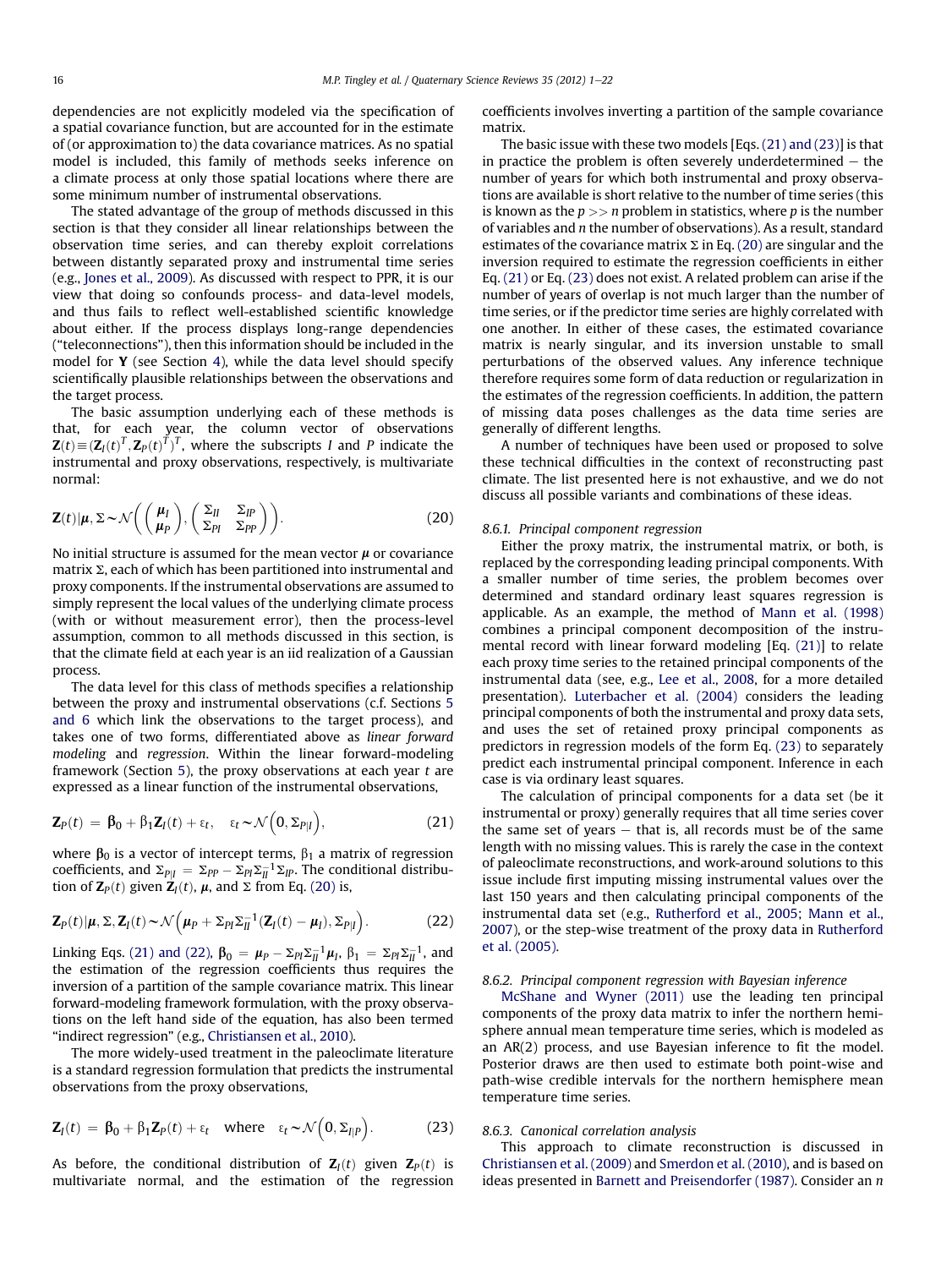by r matrix of instrumental time series,  $Z_I$ , and an n by p matrix of proxy time series,  $Z_p$ . In the paleoclimate reconstruction context, this corresponds to  $r$  instrumental time series,  $p$  proxy time series, and an n year calibration interval. Canonical correlation analysis (CCA) proceeds by finding the length r vector  $C_{1,1}$  and length p vector  $C_{P,1}$  that maximize the correlation between  $Z_I \cdot C_{I,1}$  and  $Z_P \cdot C_{P,1}$ . The vectors  $C_{I,1}$  and  $C_{P,1}$  are the first pair of canonical spatial patterns, while the inner products of each with the corresponding data matrix are the first pair of canonical time series. The second pair of canonical spatial patterns and time series are calculated in the same manner as the first, under the additional constraint that the second pair of canonical time series be orthogonal to the first pair. Following [Barnett and Preisendorfer \(1987\)](#page-19-0), [Smerdon et al.](#page-21-0) [\(2010\)](#page-21-0) first project the matrices of proxy and instrumental time series onto the space spanned by the leading principal components, and then fit a regression model of the form Eq [\(23\)](#page-15-0) via ordinary least squares to predict the leading canonical instrumental time series from the leading canonical proxy time series. Objective criteria are proposed for calculating the number of proxy and instrumental principal components to retain in the first step of the analysis, and the number of canonical time series to retain in the second.

# 8.6.4. RegEM [\(Schneider, 2001](#page-21-0))

Discussed in Section [6.3](#page-9-0) as a variant of the Expectation-Maximization algorithm of [Dempster et al. \(1977\),](#page-19-0) RegEM has been widely applied to paleoclimate reconstruction problems (e.g., [Rutherford et al., 2003](#page-21-0), [2005](#page-20-0); [Zhang et al., 2004;](#page-21-0) [Mann et al., 2005;](#page-20-0) [Steig et al., 2009\)](#page-21-0). RegEM seeks to impute missing instrumental observations by specifying a regression model of the from Eq. [\(23\)](#page-15-0) for each year that features incomplete instrumental data. In order to estimate the regression coefficients, some form of regularization is necessary to ensure the existence or stability of the requisite matrix inverse. Both ridge regression [\(Hoerl and Kennard, 1970\)](#page-20-0), also known as Tihkonov regression [\(Tikhonov and Arsenin, 1977](#page-21-0)) and truncated total least squares regression [\(van Huffel and Vandewalle, 1991;](#page-20-0) [Fierro et al., 1997\)](#page-20-0) have been used in this context. These two regularized regression techniques are both robust $<sup>6</sup>$  to the presence of</sup> measurement errors in the predictor variables [\(Schneider, 2001](#page-21-0)), so in that sense RegEM is based on a more general model than the basic multivariate regression models of Eq. [\(21\)](#page-15-0) or [\(23\).](#page-15-0) In practice, however, the measurement error model is generally not explicitly specified (contrast with the explicit measurement error in model Eq. [\(15\)\)](#page-13-0), so we consider these tools as robust inference techniques rather than methods based on distinct modeling assumptions. As the two common regularized regressions used in RegEM are robust to the presence of measurement errors in the response variables, results should likewise be robust to the regression dilution effect (see Section [6.1\)](#page-8-0).

Ridge regression involves inflating the diagonal of the correlation matrix of the predictor variables, and thus ensures the existence and stability of the required matrix inverse (for a Bayesian interpretation see, for example, [Tingley and Huybers, 2010b,](#page-21-0) p. 2788). Ridge regression arises as a regularization technique when the predictor and response variables are subject to homogeneous errors ([Golub et al., 1999](#page-20-0); [Schneider, 2001\)](#page-21-0).

Truncated total least squares regression proceeds by first replacing the joint proxy-instrumental covariance matrix with a reduced-rank representation using only the eigenvectors corresponding to the  $k$  largest eigenvalues, where  $k$  is less than the number of predictors, and then using a pseudo-inverse in the estimation of the regression coefficients. If the number of retained eigenvectors is equal to the number of predictor variables, then the result is the standard (non-truncated) total least squares solution, which minimizes the mean-squared orthogonal distance from the data point to the line of best fit [\(Golub and van Loan, 1980](#page-20-0); [van Huffel](#page-20-0) [and Vandewalle, 1991](#page-20-0)). Total least squares provides unbiased estimates of the regression coefficients if the predictor and response vectors each contain iid errors with equal variance ([Golub and van](#page-20-0) [Loan, 1980](#page-20-0); [Fierro et al., 1997](#page-20-0)), and a simple modification can result in unbiased estimates if the ratio of the variances is known.

Some applications of RegEM have involved first low band-pass filtering all data time series, applying a RegEM variant separately to the low and high frequency components, and then splicing together the results (e.g., [Mann et al., 2005;](#page-20-0) [Rutherford et al., 2005\)](#page-21-0). While this hybrid RegEM technique has been shown to out perform non-hybrid implementations of RegEM in practice (see, for example [Schmidt et al., 2011,](#page-21-0) including the supplementary material), we note that each of the two band-pass filtered data sets violate, by construction, the RegEM assumption that observations from subsequent years are independent of one another. Further research is required to understand why hybrid RegEM results in skillful reconstructions, despite the fact that it does not have a sound theoretical justification.

There continues to be vigorous debate in the literature concerning the best strategy for implementing and regularizing the EM algorithm in the context of paleoclimate reconstructions (e.g., [Schneider, 2001](#page-21-0); [Mann et al., 2005,](#page-20-0) [2007;](#page-20-0) [Rutherford et al., 2005,](#page-21-0) [2010;](#page-20-0) [Christiansen et al., 2009,](#page-19-0) [2010\)](#page-19-0). We stress here that this debate largely concerns inference tools: the fundamental statistical model in each case is Eq. [\(23\)](#page-15-0), with the caveat that ridge regression and truncated total least square are robust to measurement errors in the predictor variables.

# 8.7. Multivariate regression methods versus hierarchical modeling

The regression methods for climate field reconstruction discussed in Section [8.6](#page-14-0), and the related PPR (Section [8.5\)](#page-14-0), certainly have strengths. For example, they are generally easier to implement and much faster, computationally, than fitting a hierarchical Bayesian model. Each of the methods provides a disciplined framework for fitting regressions in a high-dimensional setting when the problem at hand is often highly ill-posed. Indeed, it is worthwhile to consider the interconnections between the multivariate regression methods.

Regression using the leading principal components of the predictor variables is similar to ridge regression, in the sense that both methods differentially weight the principal components of the matrix of predictor variables. Ridge regression reduces the magnitudes of the regression coefficients corresponding to the principal components, with relatively higher shrinkage for those principal components corresponding to small eigenvalues. In contrast, principal component regression truncates the coefficients of the principal components with smaller variances to zero. Principal component regression, but not ridge regression, is thus a "sparsity inducing type" regularization as it truncates many coefficients to zero (see, e.g., [Hastie et al., 2009](#page-20-0), for more details). Although principal component regression sets coefficients to zero, it does not in general introduce structural zeros or sparsity after translating back to the original coordinates (unless the original predictors are orthogonal). It should also be noted that principal components are not robust to the presence of outliers in the data; indeed, principal components can be used to screen for such outliers (see, e.g., Chapter 10 of [Jolliffe, 2002\)](#page-20-0). Both ridge regression and principal component regression tend to give similar results and principal component regression inherits some of the attractive features of

 $6$  A robust estimator or inferential procedure is not unduly sensitive to violations of modeling assumptions.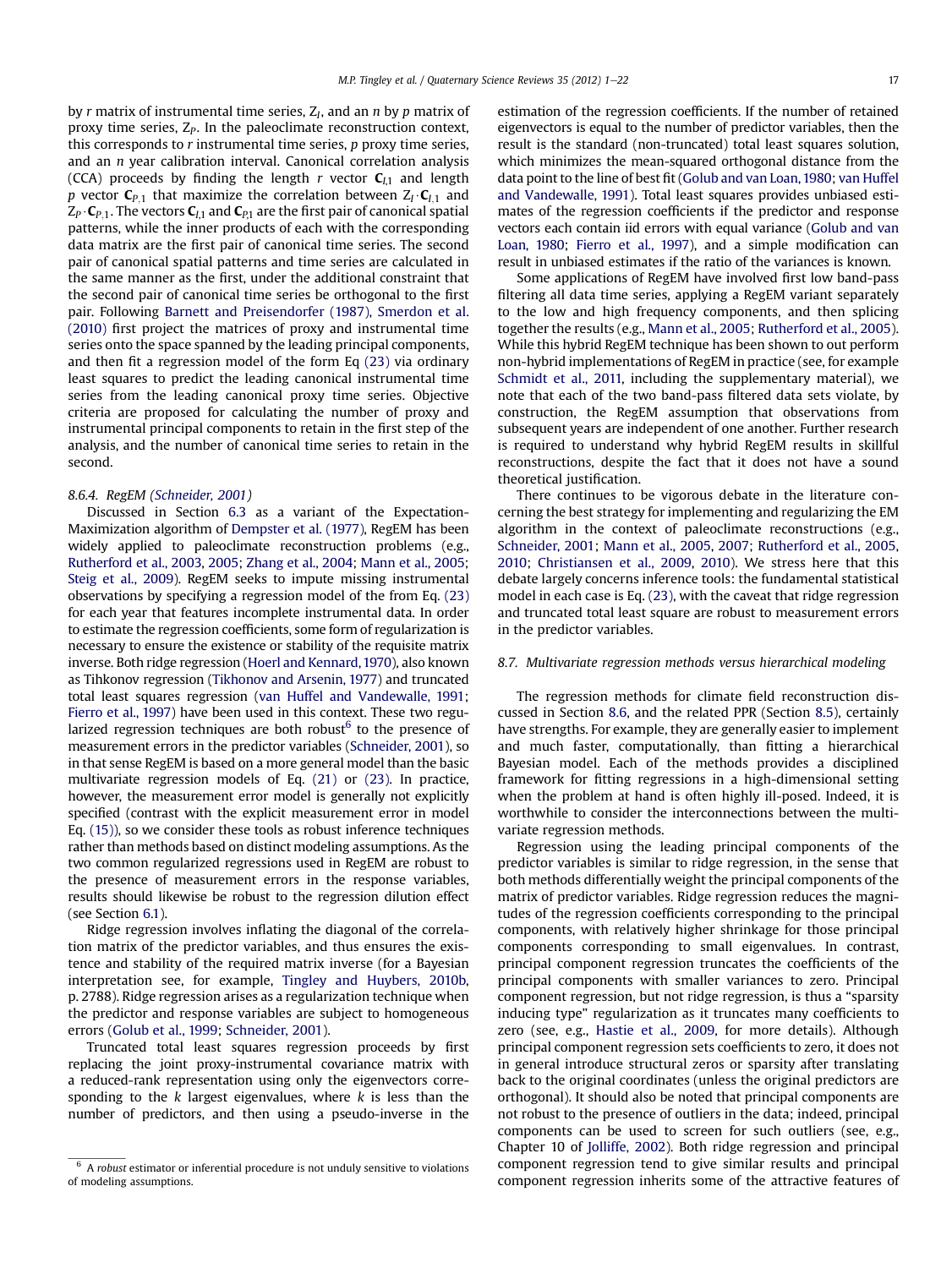ridge regression  $-$  including a bias-variance tradeoff to reduce mean-squared prediction error.

Regression based on CCA shares many of the properties of principal component regression, but uses a different algorithm for data reduction. The key difference is that principal component regression treats the predictor and response variables separately, whereas CCA is based on the cross-correlation between the response and predictor variables. Thus CCA is more applicable in scenarios which require data reduction on both the response and predictor variables. In particular, by performing data reduction based on the relation between the response and predictor data sets, CCA is a natural choice in a regression context [\(Mardia et al., 1979\)](#page-21-0).

There are a number of weaknesses shared by these commonly used regression-based field reconstruction methods, many of which are avoided by the hierarchical models proposed in Section [3](#page-2-0) combined with Bayesian inference.

# 8.7.1. Biases

Each of these methods produces biased estimates of the regression coefficients, even if the underlying model is correct. This cannot be viewed as a major shortcoming, however, given that allowing a small amount of bias can result is substantial reductions in the mean-squared error (e.g., [Hoerl and Kennard, 1970\)](#page-20-0). In addition, similar biases can result from using Bayesian inference, where prior distributions provide regularization. The advantage of Bayesian inference is the transparency which results from considering prior specification as part of model construction: the extent of regularization is clearly stated, while conjugate priors can often be interpreted in terms of an equivalent number of additional observations with certain properties (see, for example, [Gelman et al.,](#page-20-0) [2003](#page-20-0), p. 51).

# 8.7.2. Treatment of missing data

With the exception of the RegEM variants, the regression-based methods are only readily applicable to data sets that are block  $missing - that$  is, all proxy time series are of the same length, with no missing values, and likewise for the instrumental data set. Various work-around solutions to this problem, such as an initial application of RegEM to impute the missing values in the instrumental data, severely complicate the propagation of uncertainties. The hierarchical modeling framework, in contrast, is amenable to changing patterns of missing data (see Section [8.1](#page-13-0) and [Tingley and](#page-21-0) [Huybers, 2010a](#page-21-0)).

# 8.7.3. Conflation of data and process

By considering all linear relationships between proxy and instrumental time series, regardless of geographical location, the methods discussed in Section [8.6](#page-14-0) confound the process-level model with the data-level model. We stress that doing so deeply violates scientific understanding of the data and climate system. A tree may be predictive of climate at a distant location, but a tree is causally impacted by strictly local climate. It is the climate system itself that displays long-range dependencies. PPR (Section 8.5 [Cook et al., 1999\)](#page-19-0) accounts for the regional nature of drought variability by allowing tree ring chronologies to act as predictors of PDSI over a some user defined distance, and likewise confounds the data model with the climate process. Inference models with distinct process and data levels more appropriately reflect scientific understanding of the observations, the climate system, and the relationship between the two.

# 8.7.4. Temporal and spatial covariance modeling

The methods described in Section [8.6](#page-14-0), as generally implemented, do not consider temporal structure in the data time series, nor do the geographical coordinates of the time series enter into the calculations. While various alternatives to least squares regression have been employed in paleoclimate research to account for temporal structure, such as the Cochrane-Orcutt algorithm used in [Thejll and Schmith \(2005\)](#page-21-0) and the "prewhitening" procedure used in [Cook et al. \(1999\)](#page-19-0), these approaches lack the flexibility and transparency of assumptions which are the hallmarks of hierarchical modeling. In terms of spatial structure, results from methods discussed in Section [8.6](#page-14-0) are unchanged if the locations of the data time series are randomized prior to the analysis, and then unscrambled afterwards.

In contrast, the process level of a hierarchical model can explicitly model both temporal and spatial structure in the target climate process. By specifying a parametric spatiotemporal process level (Section [4](#page-4-0)), hierarchical models allow for imputation of the field at any location and for forecasting to times for which there are no observations (compare with [Lee et al., 2008\)](#page-20-0), while the estimated process-level parameters inform the distance and time over which such imputations are reasonably well constrained (compare with [Cook et al.,1999](#page-19-0)). In addition, the data level accounts for the different temporal and spatial supports of the various data sets, so that the differing spatial and temporal covariance structures of the data sets can be accounted for, conditional on the covariance structure of the climate process itself (see [Fig. 3](#page-3-0) and Sections [4.2 & 5.2\)](#page-4-0).

#### 8.7.5. Uncertainty estimates

The natural end product of any multivariate linear regressionbased method is a point estimate and uncertainty measure for each missing observation. This information cannot be readily used to quantify the uncertainty for non-linear functions of the inferred climate process, such as the probability that one interval featured higher values of the climate field than another, a greater rates of change, or higher variability. Bayesian inference results in a number of posterior draws of the climate field (conditional on the data and modeling assumptions), and such ensemble-based reconstructions are more appropriate for both characterizing natural variability and assessing the extent to which recent climate is anomalous with respect to that of the past. Bayesian inference is certainly not the only option for producing ensembles  $-$  as an example, [Li et al. \(2007b\)](#page-20-0) produce- an ensemble using frequentist inference combined with a bootstrap.

# 8.7.6. Relative performance

Finally, there is no consensus as to which of the regressionbased reconstruction methods discussed in Section [8.6](#page-14-0) performs best in a global context (e.g., [Lee et al., 2008;](#page-20-0) [Christiansen et al.,](#page-19-0) [2009](#page-19-0), [2010](#page-19-0); [Rutherford et al., 2010](#page-21-0); [Emile-Geay et al., submitted](#page-20-0) [for publication-a,](#page-20-0) [submitted for publication-b\)](#page-20-0). Each method requires the specification or estimation of one or more parameters that determine the strength of the regularization (e.g., the number of principal components to retain in principal component regression, or the ridge parameter in ridge-regularized RegEM), and the choice of regularization parameter(s) is not always clear. Much of the debate over the relative merits of these regularized regression methods concerns the details of the regularization scheme rather than the underlying model choices (e.g., [Christiansen et al., 2009,](#page-19-0) [2010;](#page-19-0) [Rutherford et al., 2010;](#page-21-0) [Emile-Geay et al., submitted for](#page-20-0) [publication-a](#page-20-0), [submitted for publication-b](#page-20-0)).

Hierarchical models allow for the inclusion of more scientific knowledge about both the data and underlying process, and require that the modeling assumptions at both of these level be clearly stated. Bayesian data analysis then provides a logically sound framework for performing the inference. It is our hope that a more wide-spread adoption of this approach by the paleoclimate community will produce more substantive research into the underlying science.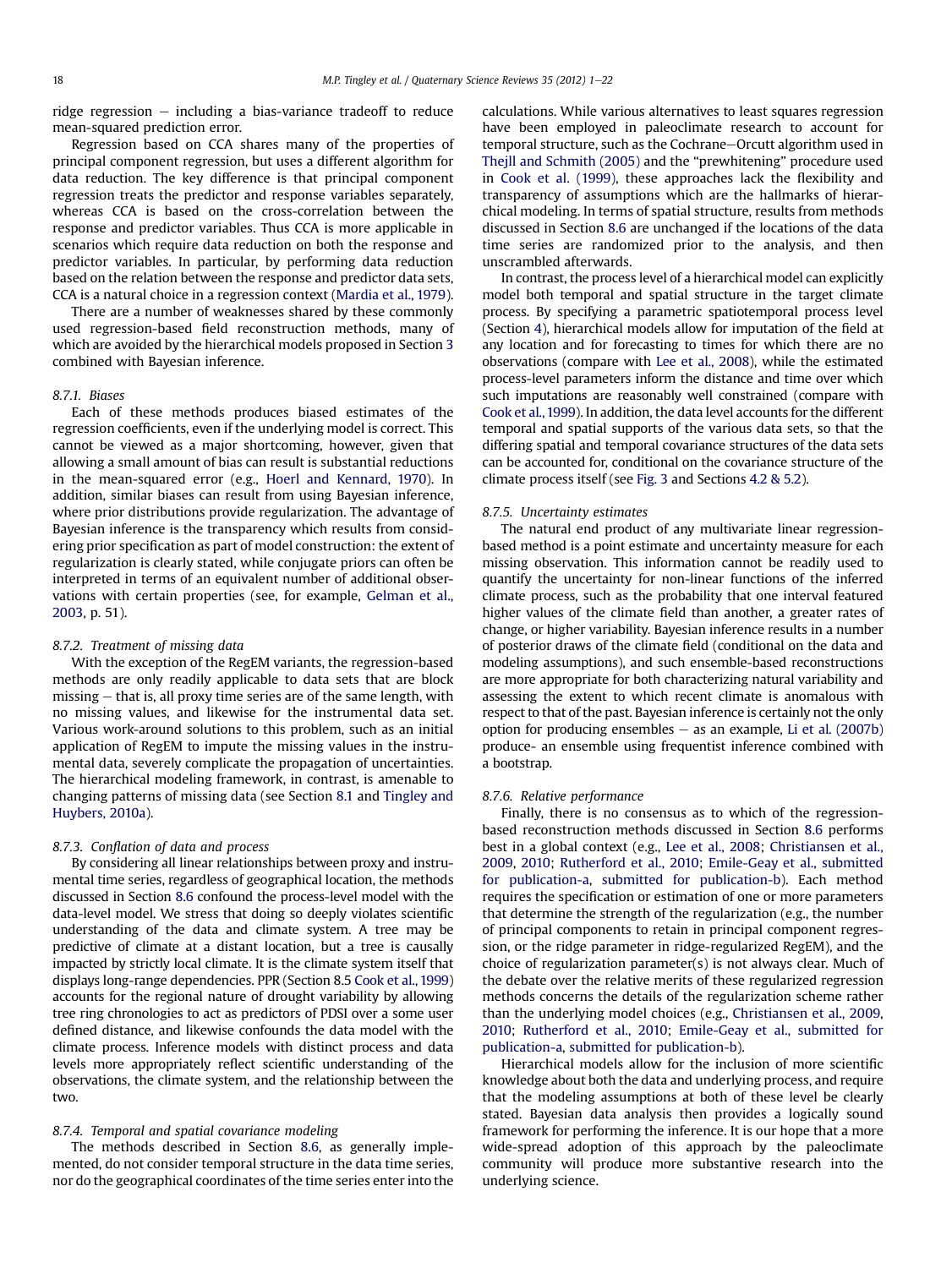# <span id="page-18-0"></span>9. Discussion

Reconstructing past climate through space and time is a difficult endeavor. Harnessing the scientific understanding of both the climate system and the various proxies together with the tools of modern statistical science has the potential to substantially increase our understanding of past climate. Statisticians require scientific knowledge in order to construct models that are properly tailored to the particular characteristics of the paleoclimate reconstruction problem. Scientists, in turn, can benefit from the careful and efficient treatment of uncertainty offered by statisticians. By describing the paleoclimate reconstruction in terms of hierarchical statistical models, and indicating the tools available for building and fitting such models, we hope to spark greater collaborations between the climate and statistical sciences.

Hierarchical statistical modeling offers a logically consistent framework for tackling the paleoclimate reconstruction problem, and there are a number of advantages to this framework. The multilevel construction clarifies that the relationship between the data and the target process is distinct from the covariance structure of the process. Likewise, a focus on model construction clarifies the distinction between model assumptions and the techniques used to perform the inference. By compartmentalizing the reconstruction problem, hierarchical models allow each component of the model to be constructed independently of the others. As an example, scientifically realistic forward models can be developed for the commonly used proxy types independently of one another and of the model that describes the space-time structure of the target climate process. Spatial and temporal misalignment ([Fig. 1\)](#page-2-0) and change-of-support [\(Fig. 3\)](#page-3-0), as well as the missing data mechanism, can be modeled in the level of the model that makes most sense given the particular analysis  $-$  either as part of the forward model (Section [5\)](#page-6-0) or at the data level (Section [6\)](#page-8-0). A secondary advantage of the hierarchical approach is that different components of the model can be separately tested before they are incorporated into the hierarchy (e.g., [Craigmile et al., 2009\)](#page-19-0), which may be especially useful when incorporating multiple proxy processes.

Hierarchical models provide a cohesive framework for propagating uncertainty through an analysis. However, these models only account for known uncertainties and like all statistical techniques, can yield poor results if the analysis model is misspecified. Model checking and validation is an important part of any statistical analysis, which was not covered in this article; see [Gelman](#page-20-0) [et al. \(2003\)](#page-20-0) for a discussion of these issues in a Bayesian context. [Draper \(1995\)](#page-19-0) discusses how to assess and propagate model uncertainty.

Pseudoproxy experiments have been employed extensively in the paleoclimate literature (e.g., [Gonzalez-Rouco et al., 2003;](#page-20-0) [von](#page-21-0) [Storch et al., 2004](#page-21-0); [Hegerl et al., 2007;](#page-20-0) [Mann et al., 2007;](#page-20-0) [Christiansen et al., 2009](#page-19-0); [Li et al., 2010](#page-20-0); [Smerdon et al., 2010;](#page-21-0) [Christiansen and Ljungqvist, 2011\)](#page-19-0). These experiments generally proceed by sub-sampling and corrupting the output from a climate model, using this limited data set to infer some quantity (the temperature field, for example), and then comparing results and uncertainty estimates to the original model output. The results of such experiments are useful in assessing the appropriateness of the uncertainty estimates derived from a reconstruction method, and exploring if the statistical model underlying that method is appropriate. As an example, to the extent that the climate model and pseudoproxies are realistic representations of the actual climate system and proxy data, differences between the actual and nominal coverage rates of uncertainty intervals for the estimates of the withheld climate model data could indicate that the statistical model used to infer these withheld values is not well specified (e.g., [Li et al., 2010](#page-20-0); [Tingley and Huybers, 2010b](#page-21-0)).

The modeling formalism developed in the preceding sections is intentionally general, and we have gone to some length to detail just how rich the modeling choices can be. The price for such complicated models is paid in terms of the effort required to perform the inference, and we have discussed various (newer) methodological developments that may be necessary to do so. Simple space-time separable models can in certain scenarios result in excellent predictive inferences, even in cases where the underlying process is very much non-separable (e.g., Genton,  $2007$ ) – as is likely the case for climate variables (see [Fig. 4](#page-7-0)). In general, fitting a more involved model will require inference on additional process-level parameters, and with a fixed amount of data, the uncertainty associated with the inference on these parameters will increase. Determining the level of complexity required at each level of the hierarchical model in order to optimally infer past climate from proxy data is an open question, which we will explore in future work.

The framework presented here can be readily applied to the reconstruction of multivariate climate processes, such as the joint temperature-precipitation process. The key challenges are, as in the univariate case, the specification of the joint space-time covariance structure of the multivariate process  $-$  which may be very compli $cated - and the conditional distribution of the data types given the$ multivariate process. While the univariate and multivariate reconstruction problems are formally equivalent, the latter is both more challenging and more scientifically defensible. At the process level, it becomes necessary to account for the interaction between the processes in both space and time. At the data level, forward models can then reflect the scientific knowledge that many natural proxies (tree, coral, and pollen observations, for example) are influenced by more than one climate variable.

More generally, we note that specific model construction choices should reflect the specific scientific question under investigation. For example, if the goal is to understand the relationship between the temperature field and estimates of green house gas, solar, and volcanic forcings, then the time series of estimated forcings should be included in the hierarchy. Inference on the process-level parameters that describe the connection between the forcings and the climate then provide estimates of the sensitivity of the climate system to changes in those forcings. Note that withholding the forcings and comparing them to an independent reconstruction prevents the consistent propagation of errors in the estimate of the link between the two. Alternatively, there may be scientific interest in which of two well-characterized and understood spatial patterns was likely dominant as a function of time  $-$  for example, if the proxies indicate that the temperature field for a particular year was more indicative of La Niña or El Niño like conditions. In this case, a process-level model that includes a mean structure similar to the form of Eq. [\(9\),](#page-5-0) but which allows for a time dependent switching between two known spatial patterns, may be appropriate:

$$
\boldsymbol{\mu}_t = \beta_t \mathbf{V}_1 + (1 - \beta_t) \mathbf{V}_2, \quad \beta_t \in \{0, 1\}, \quad t \in \mathcal{T}.
$$

Inference on the time series of  $\beta_t$  then indicates which pattern was likely to have been dominant for each year.

Determining the extent to which climate during the postindustrial era is anomalous or extreme, either in value or rate of change, with respect to climate over the last thousand (or more) years is often a goal of paleoclimate reconstructions. Answering these question requires that both the proxy data and the methods used to reconstruct past climate accurately capture the tail behavior of the probability distribution of climate. Modeling the tail behavior of both the instrumental and proxy data using the generalized extreme value distribution (e.g., [Coles, 2001](#page-19-0)) can potentially determine the extent to which the proxies capture climate extremes, and the extent to which the distribution of climate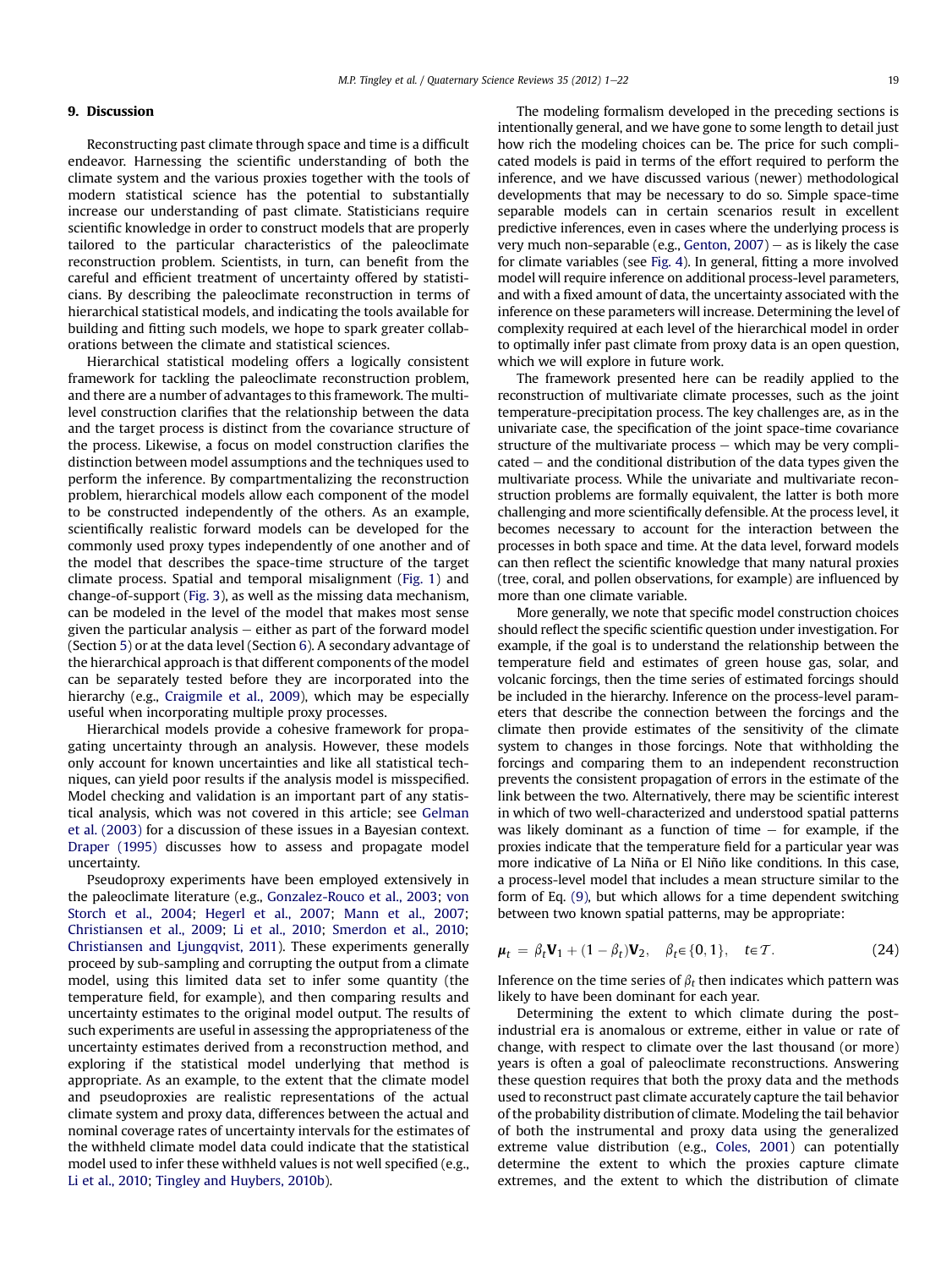<span id="page-19-0"></span>extremes has changed through time. This is an active area of research – see [Mannshardt-Shamseldin et al. \(submitted for](#page-21-0) [publication\)](#page-21-0), which considers the extremal behavior of proxy series directly and explores possible distributional shifts in the extremes of proxy observations as a function of time and space.

Over the last decade, a vast amount of intellectual capital has been spent on developing, testing, and comparing reconstruction methods that share a common statistical model, but differ in the tools used to conduct the inference. The literature on this topic is too vast to cite in its entirety.We simply note that from 1998 [\(Mann et al.,1998\)](#page-20-0) to 2009 (Christiansen et al., 2009) all methods proposed, studied, or used to reconstruct the surface temperature process (as opposed to some large-scale spatial average) from annually resolved proxy data fall under the umbrella of the regression-based models discussed in Section [8.6](#page-14-0). Devoting similar resources to the development of scientifically richer models has the potential to vastly improve our understanding of past climate and address numerous societally relevant questions. It is our hope that the next decade will witness a rich debate in the paleoclimate literature over scientifically motivated forward models, and how to best model the target climate process at the process level.

There is much that climate science can learn from statistical science. In this article we have only skimmed the surface of the possible models and modeling strategies that can be employed. Space-time statistical modeling is currently an active area of research, with clear applications to the analysis of climate data in general and the reconstruction problem in particular. In turn, there is much that statisticians can learn from climate scientists with regards to both the instrumental and proxy observations, and the structure and characteristics of climate processes. We hope that this article both encourages and facilitates future collaborations between these two communities.

# Acknowledgments

We thank SAMSI and the organizers of the 2010-2011 Program on Space-time modeling for Epidemiology, Climate Change, and Environmental Mapping for making this collaboration possible. The manuscript benefited from conversations with Bo Christiansen, John Haslett, Cindy Greenwood, Michael Evans, Matthew Schofield, and the participation of MPT, PFC, and EM-S in the 11th International Meeting for Statistical Climatology. We thank Noel Cressie, Julien Emile-Geay, Michael Mann, Douglas Nychka, Tapio Schneider, Eugene Wahl, and five referees for comments that improved both the content and presentation of this manuscript. MPT is supported by the National Science Foundation under award number CMG-0724828. PFC is supported by the National Science Foundation under award numbers DMS-0604963 and DMS-0906864. MH is partially supported by the US Geological Survey (USGS-CDI) and the National Science Foundation (NSF-HSD). BL is partially supported by the National Science Foundation under award number DMS-1007686. BR is partially supported by the National Science Foundation under awards numbers DMS-0906392, AGS-1003823, SU-WI-EVP10, and SUFSC08-SUFSC10-SMSCVISG0906.

#### References

- Adam, D., West, G., 1983. Temperature and precipitation estimates through the last glacial cycle from Clear Lake, California, pollen data. Science 219, 168.
- Ammann, C., Genton, M., Li, B., 2010. Technical Note: Correcting for signal attenuation from noisy proxy data in climate reconstructions. Climate of the Past 6,  $273 - 279.$
- Auestad, B.H., Shumway, R.H., Tjøstheim, D., Verosub, K.L., 2008. Linear and nonlinear alignment of time series with applications to varve. Environmetrics 19, 409-427
- Banerjee, S., 2005. On geodetic distance computations in spatial modeling. Biometrics 61, 617-625.
- Banerjee, S., Carlin, B.P., Gelfand, A.E., 2004. Hierarchical Modeling and Analysis for Spatial Statistics. Chapman & Hall/CRC, New York.
- Barnett, T., Preisendorfer, R., 1987. Origins and levels of monthly and seasonal forecast skill for united states surface air temperatures determined by canonical correlation analysis. Monthly Weather Review 115, 1825-1850.
- Bellone, E., Hughes, J., Guttorp, P., 2000. A hidden Markov model for downscaling synoptic atmospheric patterns to precipitation amounts. Climate Research 15,  $1 - 12$ .
- Berger, J., 1994. An overview of robust Bayesian analysis (with discussion). Test 3,  $5 - 124$ .
- Berger, J., 2006. The case for objective Bayesian analysis. Bayesian Analysis 1, 385–402. Berliner, L., Wikle, C., Cressie, N., 2000a. Long-lead prediction of Pacific SSTs via Bayesian dynamic modeling. Journal of Climate 13, 3953-3968.
- Berliner, L.M., Levine, R., Shea, D., 2000b. Bayesian climate change assessment. Iournal of Climate  $13, 3805 - 3820$ .
- Berrocal, V.J., Raftery, A.E., Gneiting, T., 2008. Probabilistic quantitative precipitation field forecasting using a two-stage spatial model. Annals of Applied Statistics 2, 1170-1193.
- Box, G., 1980. Sampling and Bayes' inference in scientific modelling and robustness. Journal of the Royal Statistical Society: Series A (Statistics in Society) 143,  $383 - 430$
- Briffa, K., Jones, P., Bartholin, T., Eckstein, D., 1992. Fennoscandian summers from AD 500: temperature changes on short and long timescales. Climate Dynamics 7,  $111 - 119$
- Brockwell, P.J., Davis, R.A., 2002. Introduction to Time Series and Forecasting, second ed. Springer, New York.
- Brohan, P., Kennedy, J.J., Harris, I., Tett, S.F.B., Jones, P.D., 2006. Uncertainty estimates in regional and global observed temperature changes: a new data set from 1850. Journal of Geophysical Research 2, 99-113.
- Brooks, S., Gelman, A., Jones, G., Meng, X., 2011. Handbook of Markov Chain Monte Carlo. Chapman & Hall/CRC.
- Brynjarsdóttir, J., Berliner, L.M., 2011. Bayesian hierarchical modeling for paleoclimate reconstruction from geothermal data. The Annals of Applied Statistics 5, 1328-1359
- Bürger, G., 2007. Comment on "The spatial extent of 20th-century warmth in the context of the past 1200 years, " by TJ Osborn and KR Briffa. Science 316, 1844.
- Caragea, P.C., 2003. Approximate likelihoods for spatial processes, Ph.D. Dissertation. Technical Report. University of North Carolina, Chapel Hill, NC. Department of Statistics.
- Carlin, B., Louis, T., 2009. Bayesian Methods for Data Analysis. Chapman & Hall/CRC. Carroll, R., Ruppert, D., 1996. The use and misuse of orthogonal regression in linear
- errors-in-variables models. The American Statistician 50,  $1-6$ . Carroll, R., Ruppert, D., Stefanski, L., Crainiceanu, C., et al., 2006. Measurement Error
- in Nonlinear Models: A Modern Perspective, second edition. Chapman & Hall, Boca Raton, Florida. Carslaw, H., Jaeger, J., 1959. Conduction of Heat in Solids. Oxford University Press, USA.
- Christiansen, B., 2011a. Reconstructing the NH mean temperature: Can underestimation of trends and variability be avoided? Journal of Climate 24, 674-692.
- Christiansen, B., 2011b. Reply to "Comments on. by Tingley and Li. Journal of Climate (Under review; currently available online at [web.dmi.dk/fsweb/solar](http://web.dmi.dk/fsweb/solar-%20terrestrial/staff/boc/loc%20reply.pdf)[terrestrial/staff/boc/loc reply.pdf\)](http://web.dmi.dk/fsweb/solar-%20terrestrial/staff/boc/loc%20reply.pdf).
- Christiansen, B., Ljungqvist, F., 2011. Reconstruction of the extra-tropical nh mean temperature over the last millennium with a method that preserves lowfrequency variability. Journal of Climate 24, 6013-6034.
- Christiansen, B., Schmith, T., Thejll, P., 2009. A surrogate ensemble study of climate reconstruction methods: Stochasticity and Robustness. Journal of Climate 22, 951-976.
- Christiansen, B., Schmith, T., Thejll, P., Christiansen, B., 2010. Reply to Comments on "A surrogate ensemble study of climate reconstruction methods: Stochasticity and Robustness" by Rutherford et al. Journal of Climate 23, 2839-2844.
- Coles, S., 2001. An Introduction to Statistical Modeling of Extreme Values. Springer, New York.
- Cook, E., Meko, D., Stahle, D., Cleaveland, M., 1999. Drought reconstructions for the continental united states. Journal of Climate  $12$ ,  $1145-1162$ .
- Craigmile, P.F., Calder, C.A., Paul, R., Li, H., Cressie, N., 2009. Hierarchical model building, fitting, and checking: A behind-the-scenes look at a Bayesian analysis of arsenic exposure pathways with discussion. Bayesian Analysis 4.
- Cressie, N., Johannesson, G., 2008. Fixed rank kriging for very large spatial data sets. Journal of the Royal Statistical Society: Series B (Statistical Methodology) 70, 209-226.
- Cressie, N., Tingley, M.P., 2010. Discussion of "The value of multi-proxy reconstruction of past climate" by Bo Li, Dougles W. Nychka, and Caspar M. Ammann. Journal of the American Statistical Association 105, 895-900.
- Cressie, N.A., 1993. Statistics for Spatial Data, second ed. John Wiley & Sons, New York.
- D'Arrigo, R., Wilson, R., Liepert, B., Cherubini, P., 2008. On the `Divergence Problem' in Northern Forests: A review of the tree-ring evidence and possible causes. Global and Planetary Change 60, 289-305.
- Das, B., 2000. Global covariance modeling: a deformation approach to anisotropy. Ph.D. thesis. Department of Statistics, University of Washington. Seattle, WA.
- Dempster, A., Laird, N., Rubin, D., et al., 1977. Maximum likelihood from incomplete data via the EM algorithm. Journal of the Royal Statistical Society 39,  $1-38$ .
- Draper, D., 1995. Assessment and propagation of model uncertainty (with discussion). Journal of the Royal Statistical Society: Series B (Statistical Methodology)  $57,45-97.$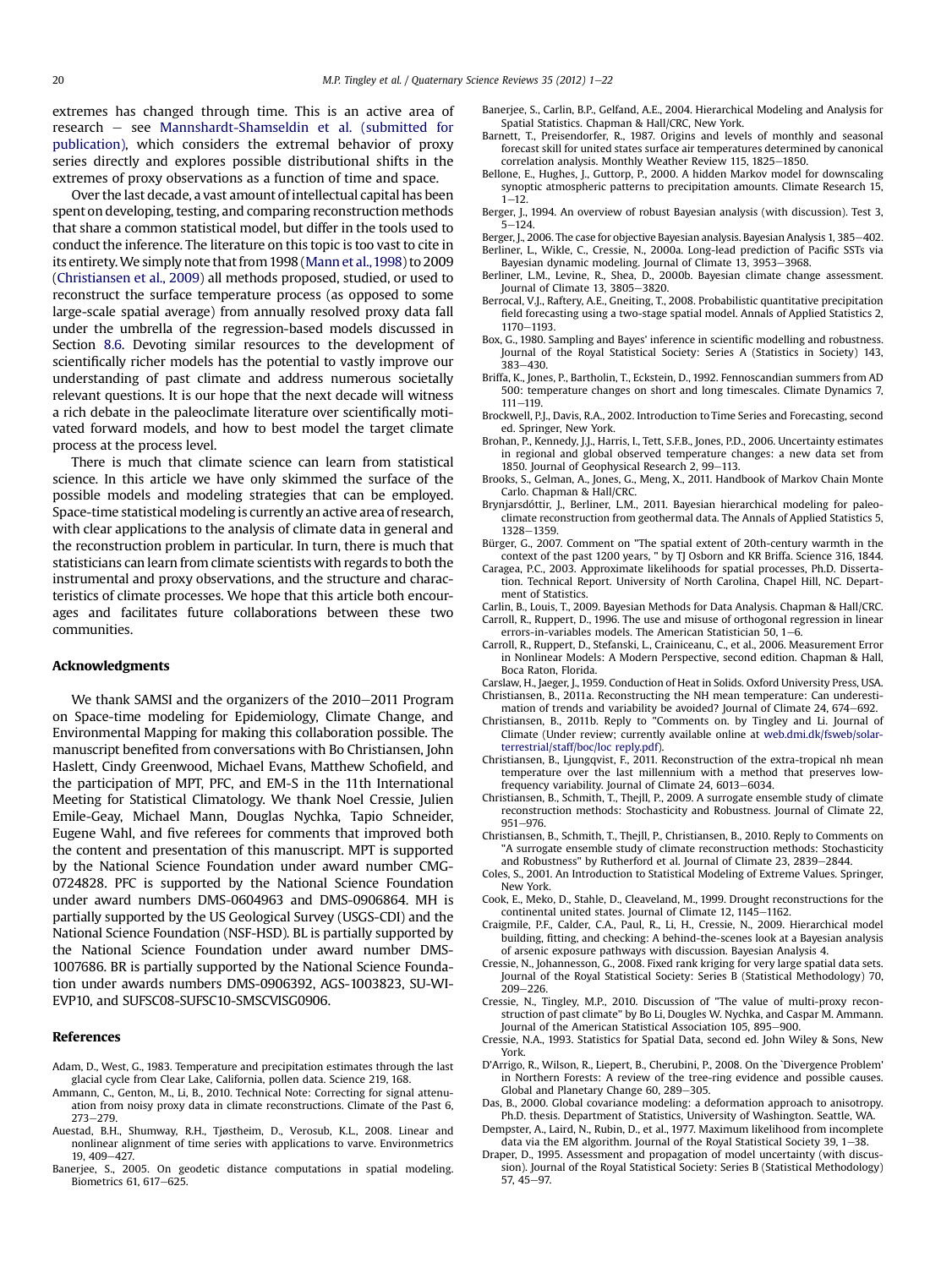- <span id="page-20-0"></span>Emile-Geay, J., Cobb, K., Mann, M., Rutherford, S., Wittenberg, A.T. Estimating tropical pacific SST variability over the past millennium. Part 1: Methodology and validation. Journal of Climate, submitted for publication-a; currently available at: [http://college.usc.edu/labs/jeg/publications/.](http://college.usc.edu/labs/jeg/publications/)
- Emile-Geay, J., Cobb, K., Mann, M., Rutherford, S., Wittenberg, A.T. Estimating tropical pacific SST variability over the past Millennium. Part 2: Reconstructions and uncertainties. Journal of Climate, submitted for publication-b; currently
- available at: [http://college.usc.edu/labs/jeg/publications/.](http://college.usc.edu/labs/jeg/publications/) Esper, J., Cook, E.R., Schweingruber, F.H., 2002. Low frequency signals in long treering chronologies for reconstructing past temperature variability. Science 295, 2250-2253.
- Evans, M., Reichert, B., Kaplan, A., Anchukaitis, K., Vaganov, E., Hughes, M., Cane, M., 2006. A forward modeling approach to paleoclimatic interpretation of tree-ring data. Journal of Geophysical Research 111, 3008.
- Fierro, R., Golub, G., Hansen, P., OLeary, D., 1997. Regularization by truncated total least squares. SIAM Journal on Scientific Computing 18, 1223-1241.
- Finley, A., Banerjee, S., Carlin, B., 2007. spBayes: an R package for univariate and multivariate hierarchical point-referenced spatial models. Journal of Statistical Software  $19.1 - 20$ .
- Flegal, J., Haran, M., Jones, G., 2008. Markov chain Monte Carlo: Can we trust the third significant figure? Statistical Science 23, 250-260.
- Frame, D.J., Booth, B.B.B., Kettleborough, J.A., Stainforth, D.A., Gregory, J.M., Collins, M., Allen, M.R., 2005. Constraining climate forecasts: The role of prior assumptions. Geophysical Research Letters 32, L09702.
- Frost, C., Thompson, S., 2000. Correcting for regression dilution bias: comparison of methods for a single predictor variable. Journal of the Royal Statistical Society: Series A (Statistics in Society) 163, 173-189.
- Fuentes, M., 2006. Testing for separability of spatial-temporal covariance functions. Journal of Statistical Planning and Inference 136, 447-466.
- Fuentes, M., 2007. Approximate likelihood for large irregularly spaced spatial data. Journal of the American Statistical Association 102, 321-331.
- Fuller, W., 1987. Measurement Error Models. Wiley, New York, NY.
- Furrer, R., Genton, M., Nychka, D., 2006. Covariance tapering for interpolation of large spatial datasets. Journal of Computational and Graphical Statistics 15,  $502 - 523.$
- Gelfand, A., Zhu, L., Carlin, B., 2001. On the change of support problem for spatiotemporal data. Biostatistics 2, 31-45.
- Gelman, A., 2006. Prior distributions for variance parameters in hierarchical models. Bayesian Analysis 1, 515-533.
- Gelman, A., Carlin, J.B., Stern, H.S., Rubin, D.B., 2003. Bayesian Data Analysis, second edition. Chapman & Hall/CRC, Boca Raton.
- Genton, M.G., 2007. Separable approximations of space-time covariance matrices. Environmetrics 18, 681-695.
- Gilks, W., Gilks, W., Richardson, S., Spiegelhalter, D., 1996. Markov Chain Monte Carlo in Practice. Chapman & Hall/CRC.
- Gneiting, T., Genton, M.G., Guttorp, P., 2007. Geostatistical space-time models, stationarity, separability and full symmetry. In: Isham, V., Finkelstadt, B., Härdle, W. (Eds.), Statistics of Spatio-Temporal Systems. Taylor and Francis, Boca Raton, pp. 151-176.
- Golub, G., Hansen, P., O'Leary, D., 1999. Tikhonov regularization and total least squares. SIAM Journal on Matrix Analysis And Applications 21, 185-194.
- Golub, G., van Loan, C., 1980. An analysis of the total least squares problem. SIAM Journal on Numerical Analysis 17, 883-893.
- Gonzalez-Rouco, F., Storch, H.V., Zorita, E., 2003. Deep soil temperature as proxy for surface air-temperature in a coupled model simulation of the last thousand years. Geophysical Research Letters 30, 2116.
- Guiot, J., Wu, H., Garreta, V., Hatté, C., Magny, M., 2009. A few prospective ideas on climate reconstruction: from a statistical single proxy approach towards a multi-proxy and dynamical approach. Climate of the Past 5, 571-583.
- Haam, E., Huybers, P., 2010. A test for the presence of covariance between timeuncertain series of data with application to the Dongge Cave speleothem and atmospheric radiocarbon records. Paleoceanography 25, PA2209.
- Hansen, J., Ruedy, R., Sato, M., Lo, K., 2010. Global surface temperature change. Reviews of Geophysics 48, RG4004.
- Harris, R., 2007. Variations in air and ground temperature and the POM-SAT model: results from the Northern Hemisphere. Climate of the Past 3, 611-621.
- Harris, R., Chapman, D., 2001. Mid-latitude (30°–60° N) climatic warming inferred by combining borehole temperatures with surface air temperatures. Geophysical Research Letters 28, 747-750.
- Hartmann, D.L., 1994. Global Physical Climatology. Academic Press, New York.
- Harvill, J., Ray, B., 2006. Functional coefficient autoregressive models for vector time series. Computational Statistics and Data Analysis 50, 3547-3566.
- Haslett, J., Parnell, A., Salter-Townsend, M., 2006a. Modelling temporal uncertainty in palaeoclimate reconstructions, in: Proceedings of the 21st International Workshop on Statistical Modelling, pp. 26-37.
- Haslett, J., Whiley, M., Bhattacharya, S., Salter-Townshend, M., Wilson, S., Allen, J., Huntley, B., Mitchell, F., 2006b. Bayesian palaeoclimate reconstruction. Journal of the Royal Statistical Society: Series A (Statistics in Society) 169, 395-438.
- Hasselmann, K., 1993. Optimal fingerprints for the detection of time-dependent climate change. Journal of Climate 6, 1957-1971.
- Hastie, T., Tibshirani, R., Friedman, J., 2009. The Elements of Statistical Learning: Data Mining. Inference and Prediction, second ed. Springer, New York.
- Hegerl, G., Crowley, T., Allen, M., Hyde, W., Pollack, H., Smerdon, J., Zorita, E., 2007. Detection of human influence on a new, validated 1500-year temperature reconstruction. Journal of Climate 20, 650-666.
- Higdon, D., 1998. A process-convolution approach to modelling temperatures in the North Atlantic Ocean. Environmental and Ecological Statistics 5, 173-190.
- Hoerl, A., Kennard, R., 1970. Ridge regression: Biased estimation for nonorthogonal problems. Technometrics  $12, 55-67$ .
- Huang, H.C., Cressie, N., Gabrosek, J., 2002. Fast, resolution-consistent spatial prediction of global processes from satellite data. Journal of Computational and  $G$ raphical Statistics 11, 63-88.
- van Huffel, S., Vandewalle, J., 1991. The Total Least Squares Problem: Computational Aspects and Analysis. Society for Industrial and Applied Mathematics, Philadelphia.
- Hughes, M., Ammann, C., 2009. The future of the past  $-$  an earth system framework for high resolution paleoclimatology: editorial essay. Climatic Change 94,  $247 - 259$
- Ihaka, R., Gentleman, R., 1996. R: A language for data analysis and graphics. Journal of Computational and Graphical Statistics 5, 299-314.
- Jansen, E., Overpeck, J., Briffa, K., Duplessy, J.C., Joos, F., Masson-Delmotte, V., Olago, D., Otto-Bliesner, B., Peltier, W.R., Rahmstorf, S., Ramesh, R., Raynaud, D., Rind, D., Solomina, O., Villalba, R., Zhang, D., 2007. Palaeoclimate. In: Solomon, S., Qin, D., Manning, M., Chen, Z., Marquis, M., Averyt, K., Tignor, M., Miller, H. (Eds.), Climate Change 2007: The Physical Science Basis. Contribution of Working Group I to the Fourth Assessment Report of the Intergovernmental Panel on Climate Change. Cambridge University Press, Cambridge, United Kingdom and New York, NY, USA (Chapter 6).
- Jolliffe, I., 2002. Principal Component Analysis. Springer Verlag, New York.
- Jones, P., Briffa, K., Osborn, T., Lough, J., van Ommen, T., Vinther, B., Luterbacher, J., Wahl, E., Zwiers, F., Mann, M., et al., 2009. High-resolution palaeoclimatology of the last millennium: a review of current status and future prospects. The Holocene  $19, 3-49$
- Jones, R., 1963. Stochastic processes on a sphere. Annals of Mathematical Statistics 34, 213-218.
- Kass, R., Tierney, L., Kadane, J., 1989. Approximate methods for assessing influence and sensitivity in Bayesian analysis. Biometrika 76, 663.
- Kass, R., Wasserman, L., 1996. The selection of prior distributions by formal rules. Journal of the American Statistical Association 91, 1343-1370.
- Kaufman, C., Schervish, M., Nychka, D., 2008. Covariance Tapering for Likelihood-Based Estimation in Large Spatial Data Sets. Journal of the American Statistical Association 103, 1545-1555.
- Kaufman, D., Schneider, D., McKay, N., Ammann, C., Bradley, R., Briffa, K., Miller, G., Otto-Bliesner, B., Overpeck, J., Vinther, B., et al., 2009. Recent warming reverses long-term arctic cooling. Science 325, 1236.
- Kopp, R., Simons, F., Mitrovica, J., Maloof, A., Oppenheimer, M., 2009. Probabilistic assessment of sea level during the last interglacial stage. Nature 462, 863-867.
- Lahiri, S., 2003. Resampling Methods for Dependent Data. Springer Verlag, New York.
- Le, N., Zidek, J., 2006. Statistical Analysis of Environmental Space-time Processes. Springer, New York.
- Lee, T., Zwiers, F., Tsao, M., 2008. Evaluation of proxy-based millennial reconstruction methods. Climate Dynamics 31, 263-281.
- Leith, N., Chandler, R., 2010. A framework for interpreting climate model outputs. Journal of the Royal Statistical Society: Series C (Applied Statistics) 59, 279-296.
- Li, B., Eriksson, M., Srinivasan, R., Sherman, M., 2008. A geostatistical method for Texas NexRad data calibration. Environmetrics 19, 1-19.
- Li, B., Genton, M., Sherman, M., 2007a. A nonparametric assessment of properties of space-time covariance functions. Journal of the American Statistical Association 102, 736-744.
- Li, B., Murthi, A., Bowman, K.P., North, G.R., Genton, M.G., Sherman, M., 2009. Statistical tests of Taylor's hypothesis: an application to precipitation fields. Journal of Hydrometeorology 10, 254-265.
- Li, B., Nychka, D., Ammann, C., 2007b. The 'hockey stick' and the 1990s: a statistical perspective on reconstructing hemispheric temperatures. Tellus A 59, 591-598.
- Li, B., Nychka, D., Ammann, C., 2010. The value of multi-proxy reconstruction of past climate. Journal of the American Statistical Association 105, 883-911.
- Little, R.J.A., Rubin, D.B., 2002. Statistical Analysis with Missing Data, second ed. Wiley, New York.
- Lunn, D.J., Thomas, A., Best, N., Spiegelhalter, D., 2000. WinBUGS a Bayesian modelling framework: concepts, structure, and extensibility. Statistics and Computing 10, 325-337.
- Luterbacher, J., Dietrich, D., Xoplaki, E., Grosjean, M., Wanner, H., 2004. European seasonal and annual temperature variability, trends, and extremes since 1500. Science 303, 1499-1503.
- Mann, M., Bradley, R., Hughes, M., 1998. Global-scale temperature patterns and climate forcing over the past six centuries. Nature 392,  $779-787$ .
- Mann, M., Bradley, R., Hughes, M., 1999. Northern hemisphere temperatures during the past millennium: inferences, uncertainties, and limitations. Geophysical Research Letters 26, 759-762.
- Mann, M., Jones, P., 2003. Global surface temperatures over the past two millennia. Geophysical Research Letters 30, 1820.
- Mann, M., Rutherford, S., Wahl, E., Ammann, C., 2005. Testing the Fidelity of Methods Used in Proxy-Based Reconstructions of Past Climate. Journal of Climate 18, 4097-4107.
- Mann, M., Rutherford, S., Wahl, E., Ammann, C., 2007. Robustness of proxy-based climate field reconstruction methods. Journal of Geophysical Research 112, D12109.
- Mann, M.E., Zhang, Z., Hughes, M.K., Bradley, R.S., Miller, S.K., Rutherford, S., Ni, F., 2008a. Proxy-based reconstructions of hemispheric and global surface